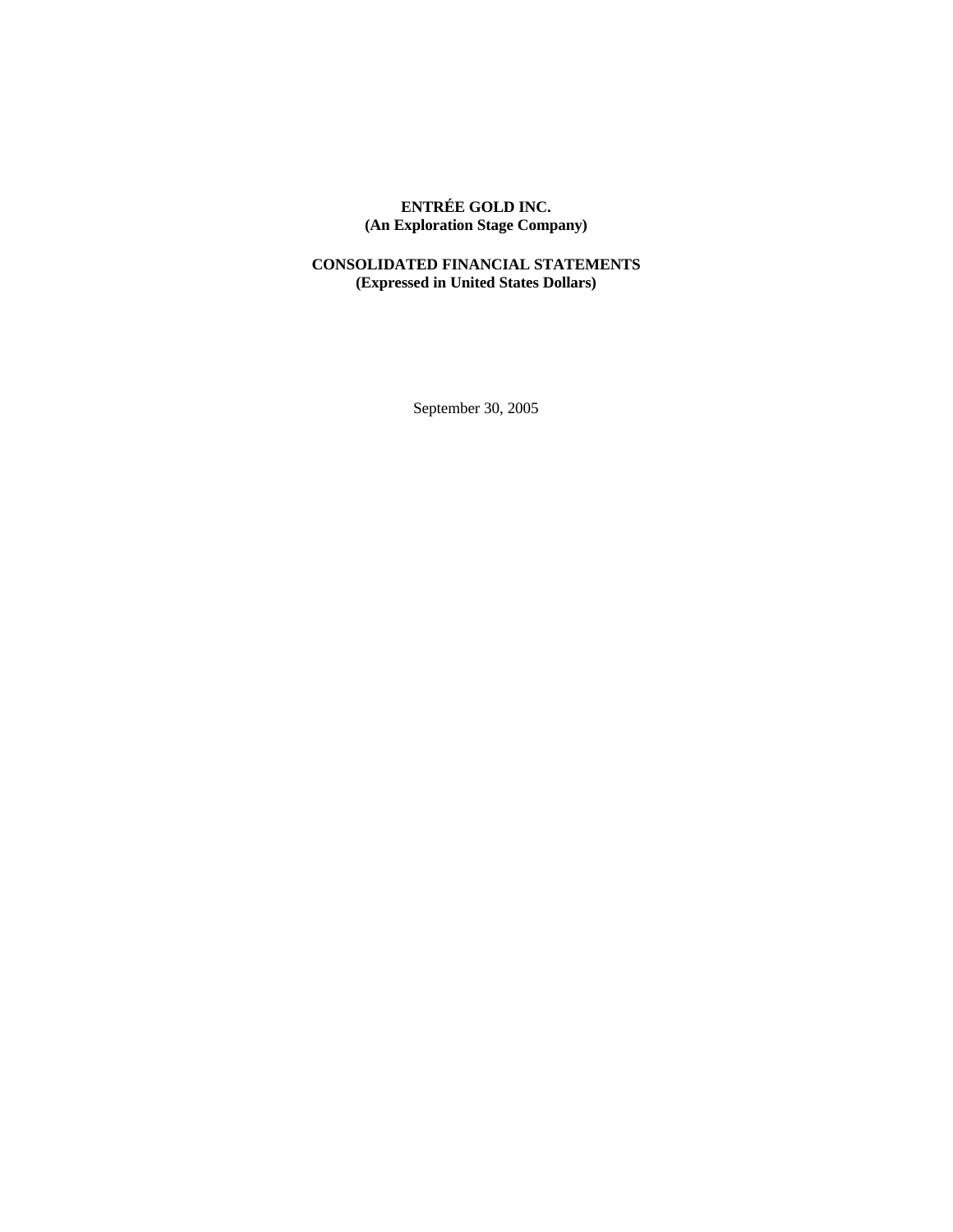## **ENTRÉE GOLD INC.**

(An Exploration Stage Company) CONSOLIDATED BALANCE SHEETS (Expressed in United States dollars)

|                                                                                                           | September 30,<br>2005<br>(unaudited) | December 31,<br>2004 |
|-----------------------------------------------------------------------------------------------------------|--------------------------------------|----------------------|
| <b>ASSETS</b>                                                                                             |                                      |                      |
| <b>Current</b>                                                                                            |                                      |                      |
| Cash and cash equivalents                                                                                 | \$20,927,382                         | \$<br>6,060,371      |
| Receivables                                                                                               | 247,087                              | 100,410              |
| Prepaid expenses                                                                                          | 249,406                              | 62,514               |
| Total current assets                                                                                      | 21,423,875                           | 6,223,295            |
| Equipment (Note 4)                                                                                        | 686,591                              | 139,120              |
|                                                                                                           |                                      |                      |
|                                                                                                           | \$22,110,466                         | 6,362,415<br>\$      |
| <b>LIABILITIES AND STOCKHOLDERS' EQUITY</b><br><b>Current</b><br>Accounts payable and accrued liabilities | 516,193<br>\$                        | \$<br>198,763        |
| <b>Stockholders' equity</b>                                                                               |                                      |                      |
| Common stock, no par value, unlimited number authorized (Note 6)                                          |                                      |                      |
| 66,075,276 (December 31, 2004 - 50,868,066) issued and outstanding                                        | 40,920,209                           | 20,692,906           |
| Additional paid-in capital                                                                                | 9,113,156                            | 4,898,250            |
| Accumulated other comprehensive income:                                                                   |                                      |                      |
| Foreign currency cumulative translation adjustment                                                        | 1,331,911                            | 180,482              |
| Accumulated deficit during exploration stage                                                              | (29,771,003)                         | (19,607,986)         |
| Total stockholders' equity                                                                                | 21,594,273                           | 6,163,652            |
| Total liabilities and stockholders' equity                                                                | \$ 22,110,466                        | 6,362,415            |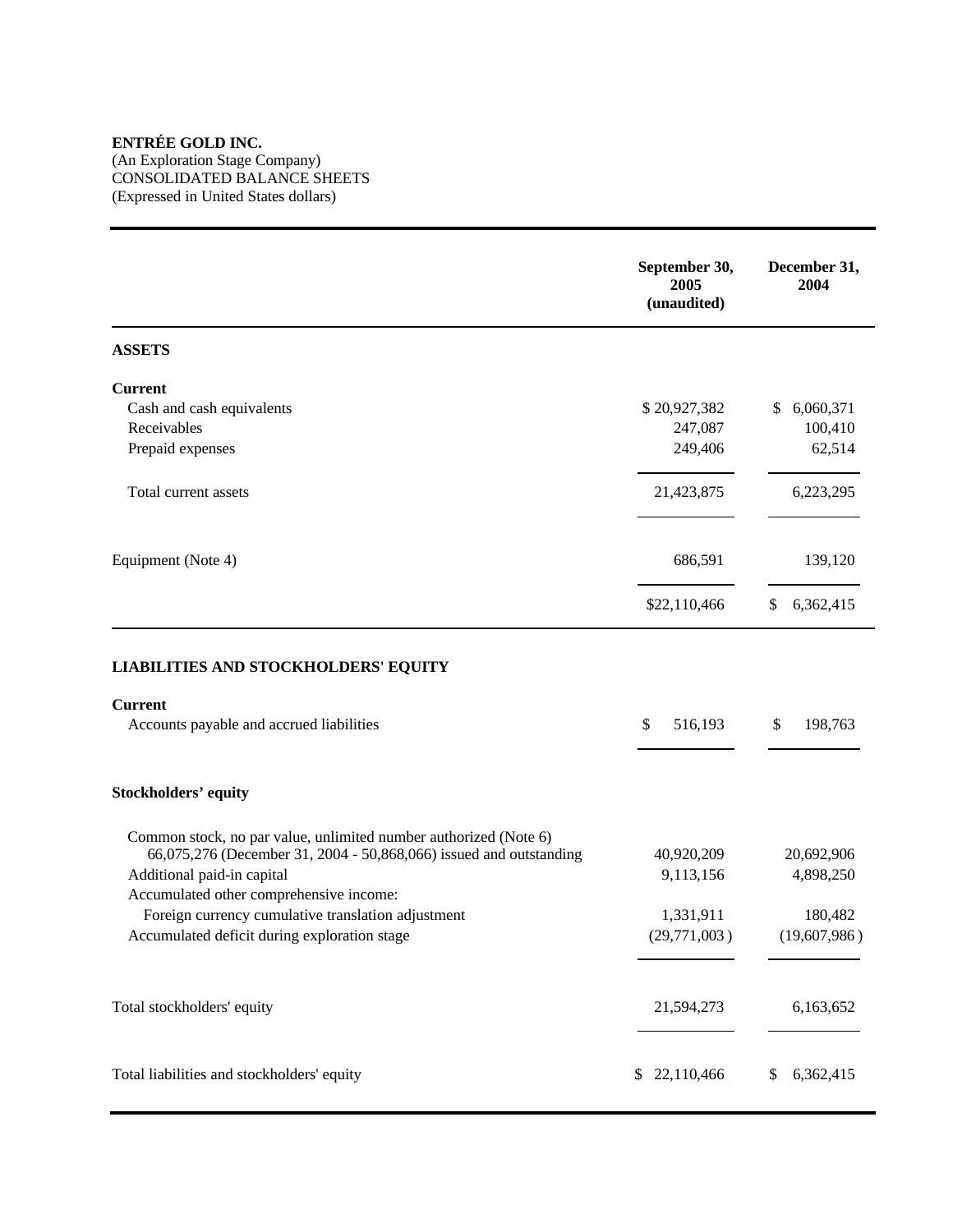# **Nature of operations (Note 2)**

The accompanying notes are an integral part of these consolidated financial statements.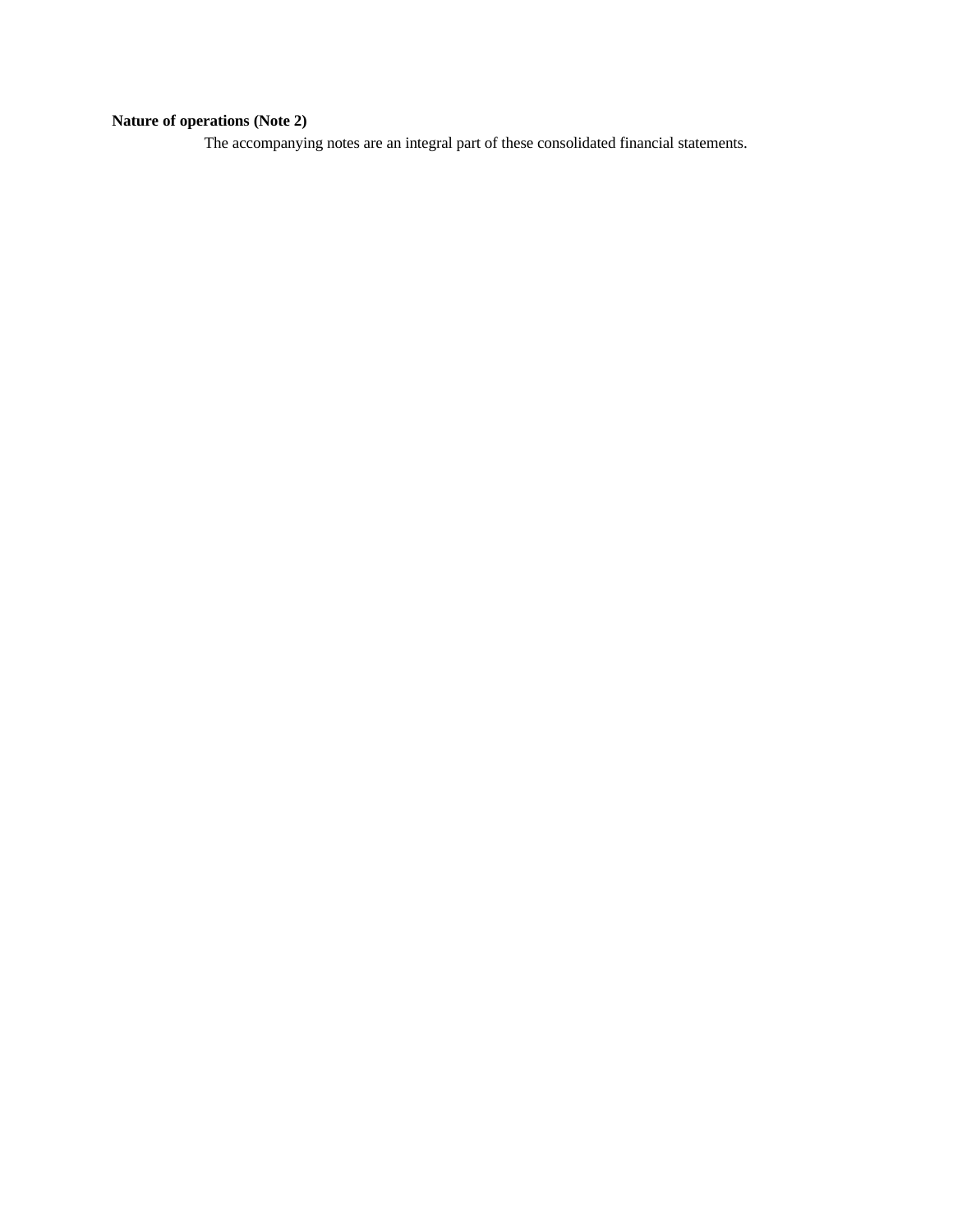## **ENTRÉE GOLD INC.**  (An Exploration Stage Company) CONSOLIDATED STATEMENTS OF OPERATIONS AND COMPREHENSIVE LOSS (Unaudited) (Expressed in United States dollars)

|                                                                      | <b>Three Month</b><br><b>Period Ended</b><br>September 30,<br>2005 | <b>Three Month</b><br><b>Period Ended</b><br>September 30,<br>2004 | <b>Nine Month</b><br><b>Period Ended</b><br>September 30,<br>2005 | <b>Nine Month</b><br><b>Period Ended</b><br>September 30,<br>2004 | <b>Cumulative</b><br><b>Period from</b><br><b>Inception (July</b><br>19, 1995) to<br>September 30,<br>2005 |
|----------------------------------------------------------------------|--------------------------------------------------------------------|--------------------------------------------------------------------|-------------------------------------------------------------------|-------------------------------------------------------------------|------------------------------------------------------------------------------------------------------------|
| <b>EXPENSES</b>                                                      |                                                                    |                                                                    |                                                                   |                                                                   |                                                                                                            |
| Audit and accounting                                                 | \$<br>7,229                                                        | \$<br>15,913                                                       | \$<br>48,453                                                      | \$<br>36,256                                                      | \$<br>154,936                                                                                              |
| Consulting fees (Note 6)                                             | 20,119                                                             | 39,681                                                             | 1,095,505                                                         | 120,216                                                           | 1,349,747                                                                                                  |
| Depreciation                                                         | 35,285                                                             | 7,081                                                              | 76,731                                                            | 16,978                                                            | 111,266                                                                                                    |
| Escrow shares compensation (Notes 6 and 7)                           |                                                                    | (139,903)                                                          | (435,583)                                                         | (947, 422)                                                        | 1,790,959                                                                                                  |
| Foreign exchange loss (gain)                                         | (12, 679)                                                          | 9,062                                                              | (9,528)                                                           | 4,057                                                             | 8,982                                                                                                      |
| Legal (Note 6)                                                       | 84,718                                                             | 53,313                                                             | 338,273                                                           | 160,542                                                           | 1,013,623                                                                                                  |
| Loss on settlement of debt (Note 6)                                  |                                                                    | $\overline{a}$                                                     |                                                                   | $\overline{\phantom{a}}$                                          | 5,252                                                                                                      |
| Management fees (Notes 6 and 7)                                      | 16,648                                                             | 61,665                                                             | 1,704,795                                                         | 280,763                                                           | 2,623,740                                                                                                  |
| Mineral property interests (Note 5 and 6)                            | 2,569,409                                                          | 674,620                                                            | 5,680,637                                                         | 2,021,015                                                         | 19,363,494                                                                                                 |
| Office and administration (Note 6)                                   | 239,026                                                            | 132,439                                                            | 1,205,642                                                         | 378,673                                                           | 1,984,865                                                                                                  |
| Regulatory and transfer agent fees<br>Shareholder communications and | 25,295                                                             | 6,316                                                              | 62,087                                                            | 23,402                                                            | 146,689                                                                                                    |
| investor relations (Note 6)                                          | 121,730                                                            | 89,709                                                             | 432,334                                                           | 328,159                                                           | 1,248,392                                                                                                  |
| Travel                                                               | 73,679                                                             | 20,122                                                             | 142,392                                                           | 77,115                                                            | 296,222                                                                                                    |
|                                                                      |                                                                    |                                                                    |                                                                   |                                                                   |                                                                                                            |
| <b>Loss from operations</b><br>Interest income                       | (3,180,459)<br>125,790                                             | (970, 018)<br>15,073                                               | (10, 341, 738)<br>178,721                                         | (2,499,754)<br>70,526                                             | (30,098,167)<br>327,164                                                                                    |
| <b>Net loss</b>                                                      | \$(3,054,669)                                                      | \$(954,945)                                                        | \$(10,163,017)                                                    | \$(2,429,228)                                                     | \$(29,771,003)                                                                                             |
| Comprehensive loss:                                                  |                                                                    |                                                                    |                                                                   |                                                                   |                                                                                                            |
| Net loss                                                             | (3,054,669)                                                        | (954, 945)                                                         | (10, 163, 017)                                                    | (2,429,228)                                                       | (29,771,003)                                                                                               |
| Foreign currency translation adjustment                              | 1,168,212                                                          | 151,602                                                            | 1,151,429                                                         | 15,000                                                            | 1,331,911                                                                                                  |
| <b>Comprehensive loss</b>                                            | \$(1,886,457)                                                      | \$(803,343)                                                        | \$(9,011,588)                                                     | \$(2,414,228)                                                     | \$(28,439,092)                                                                                             |
| Basic and diluted loss per share                                     | \$<br>(0.05)                                                       | \$<br>(0.02)                                                       | \$<br>(0.18)                                                      | \$<br>(0.06)                                                      |                                                                                                            |
| Weighted average number of shares<br>outstanding                     | 65, 373, 384                                                       | 42,747,166                                                         | 57,728,965                                                        | 42,651,527                                                        |                                                                                                            |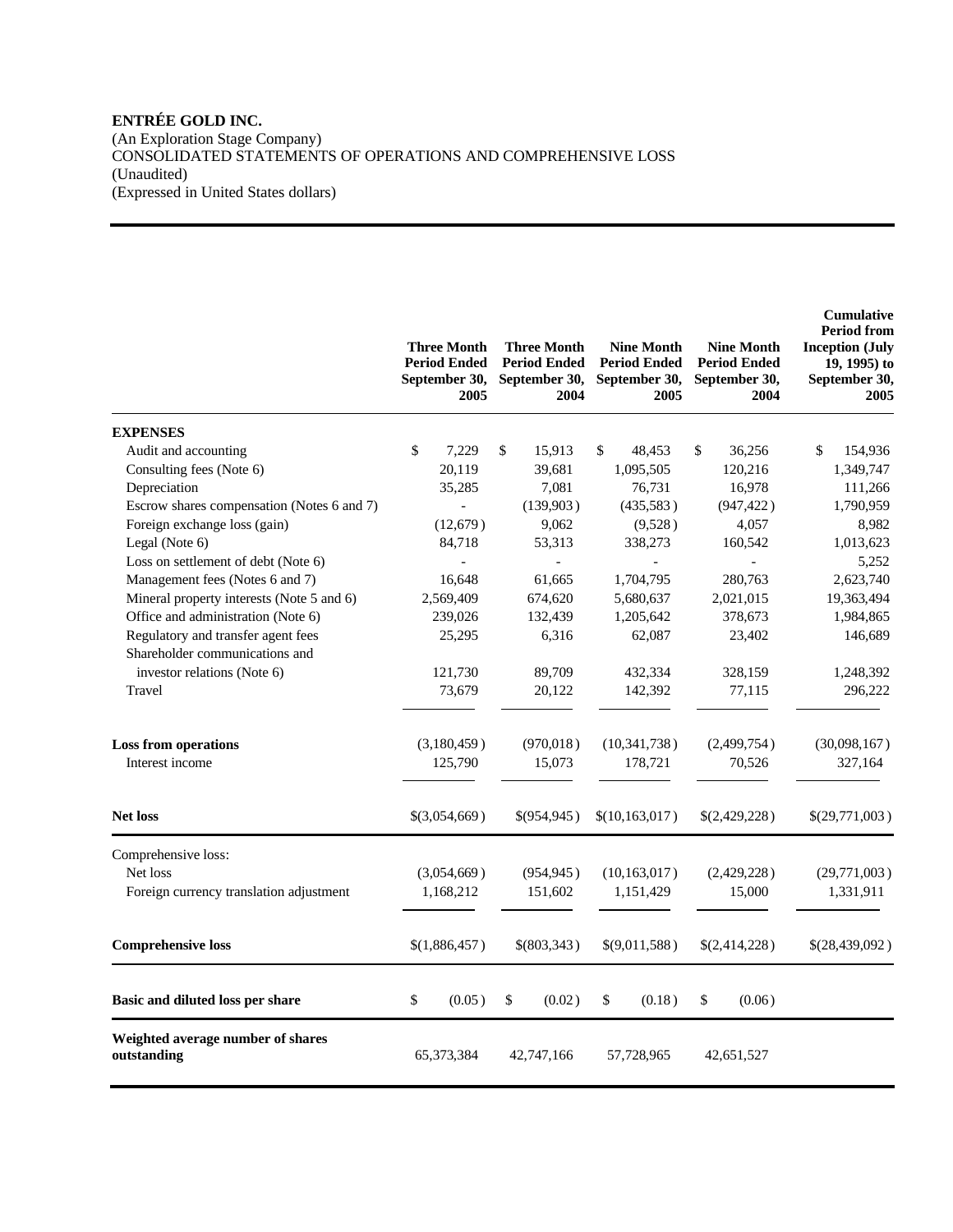The accompanying notes are an integral part of these consolidated financial statements.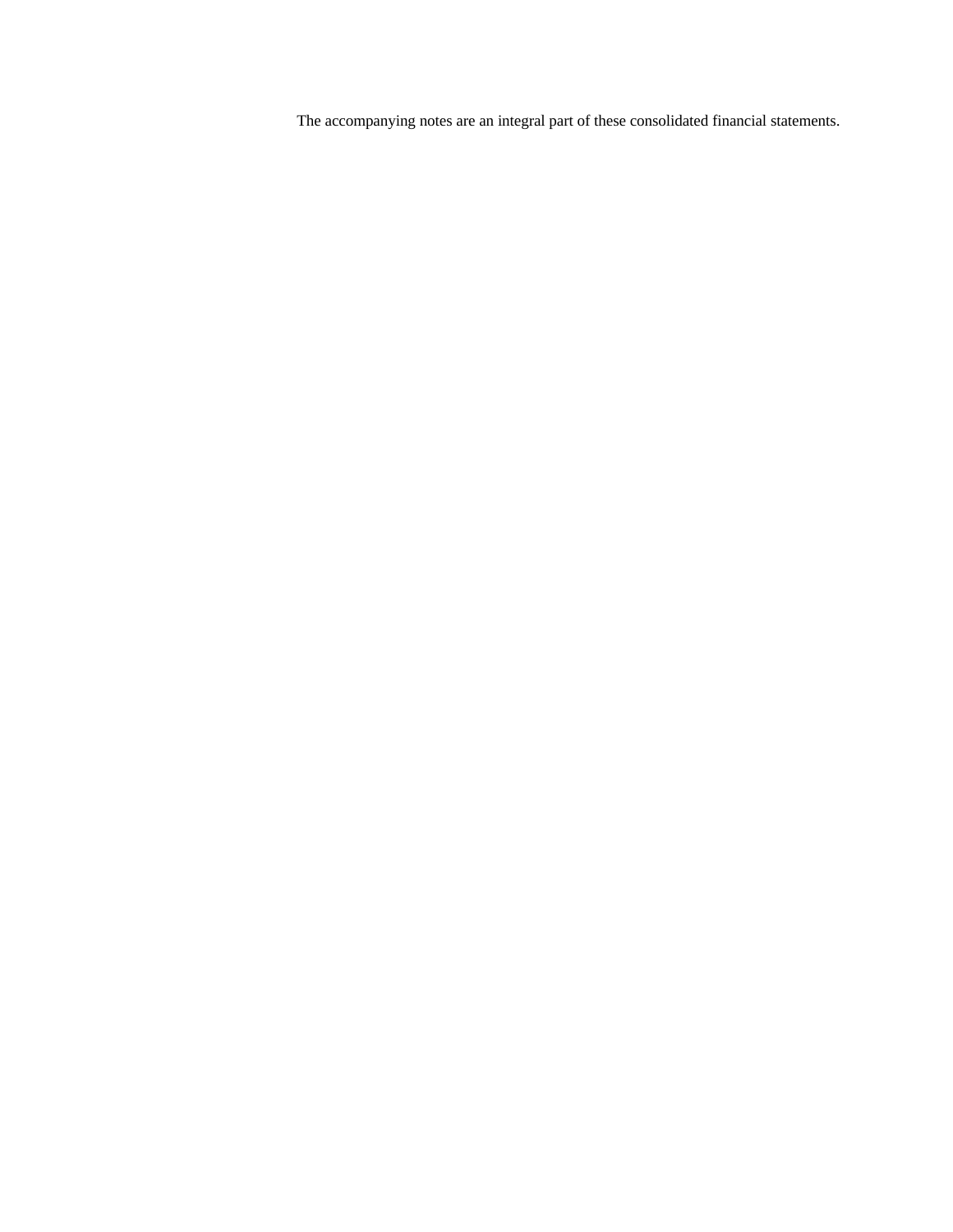## **ENTRÉE GOLD INC.**  (An Exploration Stage Company) CONSOLIDATED STATEMENT OF STOCKHOLDERS' EQUITY (Expressed in United States dollars)

|                                                              | Number of<br><b>Shares</b> | Common<br><b>Stock</b> | <b>Additional</b><br><b>Paid-In Capital</b> | Accumulated<br>Other<br>Comprehensive<br><b>Income</b> | Accumulated<br><b>Deficit</b><br>During the<br><b>Exploration</b><br><b>Stage</b> | <b>Total</b><br>Stockholders'<br><b>Equity</b> |
|--------------------------------------------------------------|----------------------------|------------------------|---------------------------------------------|--------------------------------------------------------|-----------------------------------------------------------------------------------|------------------------------------------------|
| Balance, July 19, 1995 (date of inception)<br>Shares issued: |                            | \$                     | \$                                          | $\$$                                                   | \$                                                                                | \$                                             |
| Private placements                                           | 4,200,000                  | 60,852                 |                                             |                                                        |                                                                                   | 60,852                                         |
| Acquisition of mineral property interests                    | 3,200,000                  | 147,520                |                                             |                                                        |                                                                                   | 147,520                                        |
| Foreign currency translation adjustment                      | $\overline{\phantom{a}}$   |                        |                                             | (756)                                                  |                                                                                   | (756)                                          |
| Net loss                                                     | $\overline{a}$             | $\blacksquare$         |                                             |                                                        | (175, 714)                                                                        | (175, 714)                                     |
| Balance, April 30, 1996<br>Shares issued:                    | 7,400,000                  | 208,372                |                                             | (756)                                                  | (175, 714)                                                                        | 31,902                                         |
| Private placements                                           | 3,880,000                  | 274,718                |                                             | $\overline{\phantom{a}}$                               |                                                                                   | 274,718                                        |
| Foreign currency translation adjustment                      |                            |                        |                                             | (8,568)                                                |                                                                                   | (8,568)                                        |
| Net loss                                                     | $\overline{a}$             | $\overline{a}$         |                                             | $\blacksquare$                                         | (56,250)                                                                          | (56,250)                                       |
| Balance, April 30,1997                                       | 11,280,000                 | 483,090                |                                             | (9, 324)                                               | (231,964)                                                                         | 241,802                                        |
| Foreign currency translation adjustment                      |                            |                        |                                             | (5,216)                                                |                                                                                   | (5,216)                                        |
| Net loss                                                     |                            |                        |                                             | $\mathbb{L}^{\mathbb{N}}$                              | (33,381)                                                                          | (33,381)                                       |
| Balance, April 30, 1998                                      | 11,280,000                 | 483,090                |                                             | (14, 540)                                              | (265, 345)                                                                        | 203,205                                        |
| Foreign currency translation adjustment                      |                            |                        |                                             | (3,425)                                                |                                                                                   | (3,425)                                        |
| Net loss                                                     | $\overline{a}$             | $\overline{a}$         |                                             | $\mathbb{L}^{\mathbb{N}}$                              | (40,341)                                                                          | (40, 341)                                      |
| Balance, April 30, 1999                                      | 11,280,000                 | 483,090                |                                             | (17,965)                                               | (305, 686)                                                                        | 159,439                                        |
| Escrow shares compensation                                   |                            |                        | 41,593                                      |                                                        |                                                                                   | 41,593                                         |
| Exercise of stock options                                    | 1,128,000                  | 113,922                |                                             |                                                        |                                                                                   | 113,922                                        |
| Foreign currency translation adjustment                      |                            |                        |                                             | (896)                                                  |                                                                                   | (896)                                          |
| Net loss                                                     |                            |                        |                                             |                                                        | (154, 218)                                                                        | (154, 218)                                     |
| Balance, April 30, 2000                                      | 12,408,000                 | 597,012                | 41,593                                      | (18, 861)                                              | (459, 904)                                                                        | 159,840                                        |
| Foreign currency translation adjustment                      |                            |                        |                                             | (5,627)                                                |                                                                                   | (5,627)                                        |
| Net loss                                                     | $\overline{\phantom{a}}$   |                        |                                             | $\blacksquare$                                         | (18,399)                                                                          | (18,399)                                       |
|                                                              |                            |                        |                                             |                                                        |                                                                                   |                                                |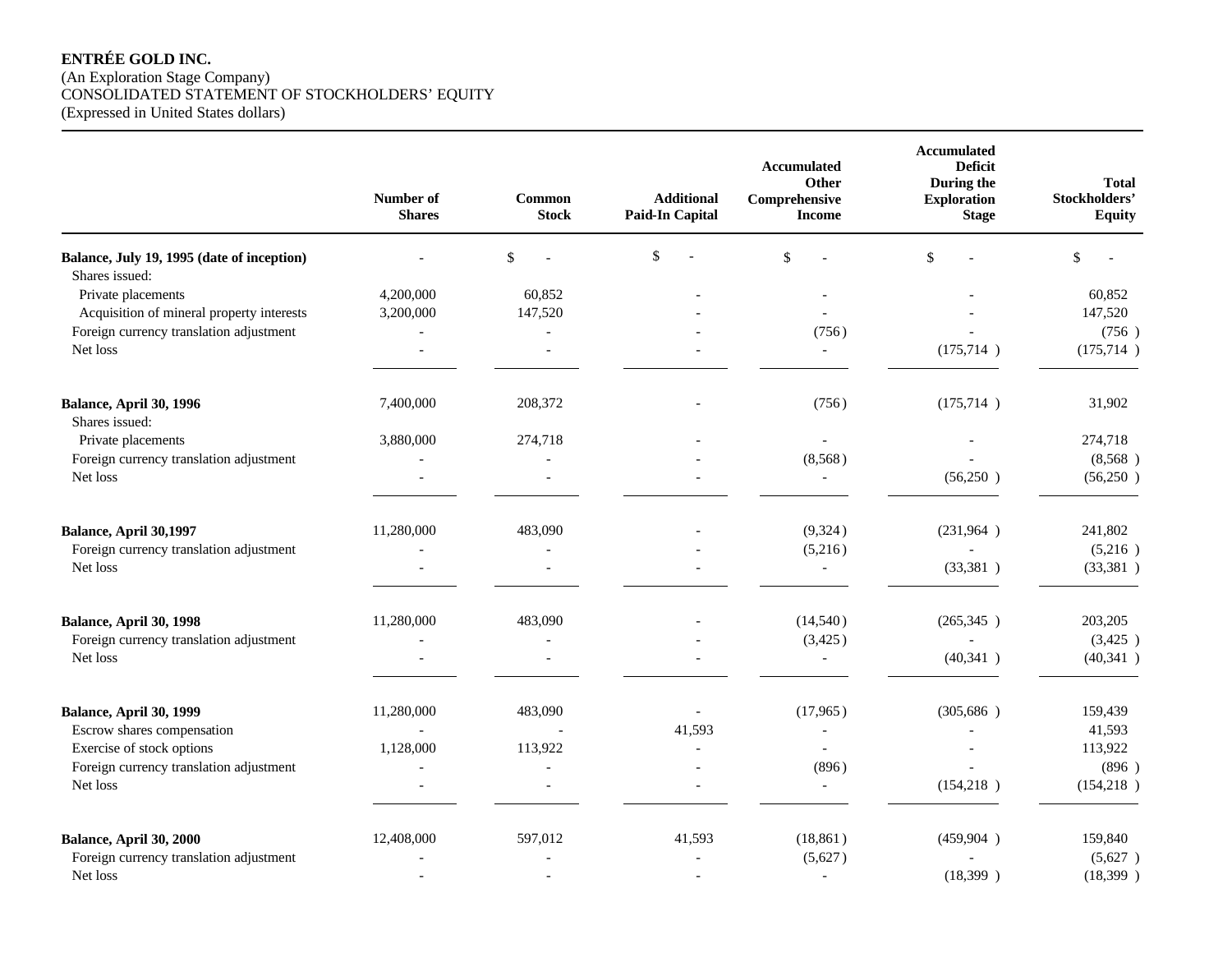| <b>Balance, April 30, 2001</b><br>Foreign currency translation adjustment<br>Net loss | 12,408,000<br>$\sim$<br>$\overline{\phantom{a}}$ | 597,012<br>$\overline{\phantom{0}}$<br>$\overline{\phantom{0}}$ | 41,593<br>$\overline{\phantom{0}}$<br>$\overline{\phantom{0}}$ | (24, 488)<br>(2,561) | (478,303)<br>$\overline{\phantom{0}}$<br>(22, 490) | 135,814<br>(2, 561)<br>(22, 490) |
|---------------------------------------------------------------------------------------|--------------------------------------------------|-----------------------------------------------------------------|----------------------------------------------------------------|----------------------|----------------------------------------------------|----------------------------------|
| <b>Balance, April 30, 2002</b>                                                        | 12,408,000                                       | \$597,012                                                       | \$41,593                                                       | \$(27,049)           | \$ (500, 793)                                      | \$110,763                        |

— continued —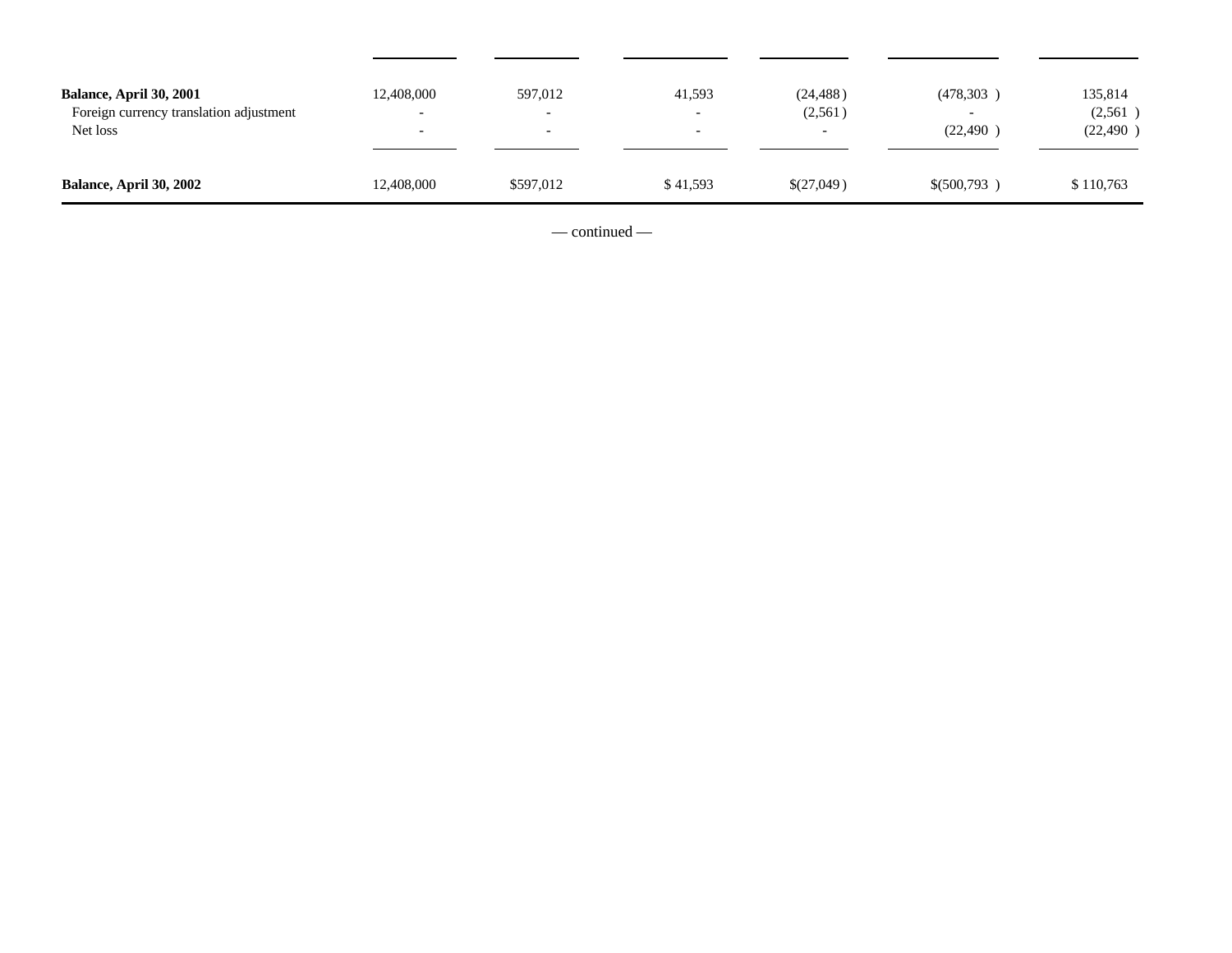## **ENTRÉE GOLD INC.**

(An Exploration Stage Company) CONSOLIDATED STATEMENT OF STOCKHOLDERS' EQUITY (Expressed in United States dollars)

|                                                    | Number of<br><b>Shares</b> | <b>Common</b><br><b>Stock</b> | <b>Additional</b><br><b>Paid-In Capital</b> | <b>Accumulated</b><br>Other<br>Comprehensive<br><b>Income</b> | <b>Accumulated</b><br><b>Deficit</b><br>During the<br><b>Exploration</b><br><b>Stage</b> | <b>Total</b><br>Stockholders'<br><b>Equity</b> |
|----------------------------------------------------|----------------------------|-------------------------------|---------------------------------------------|---------------------------------------------------------------|------------------------------------------------------------------------------------------|------------------------------------------------|
| $-$ continued $-$                                  |                            |                               |                                             |                                                               |                                                                                          |                                                |
| Balance, April 30, 2002                            | 12,408,000                 | \$<br>597,012                 | \$<br>41,593                                | \$(27,049)                                                    | (500, 793)<br>\$                                                                         | \$<br>110,763                                  |
| Shares issued:                                     |                            |                               |                                             |                                                               |                                                                                          |                                                |
| Private placements                                 | 7,500,000                  | 1,351,055                     |                                             |                                                               |                                                                                          | 1,351,055                                      |
| Exercise of warrants                               | 12,500                     | 3,288                         |                                             |                                                               |                                                                                          | 3,288                                          |
| Agent's finder fee                                 | 310,000                    | 39,178                        |                                             |                                                               |                                                                                          | 39,178                                         |
| Finder's fee for mineral property interests        | 100,000                    | 35,827                        |                                             |                                                               |                                                                                          | 35,827                                         |
| Debt settlement                                    | 135,416                    | 45,839                        | 5,252                                       |                                                               |                                                                                          | 51,091                                         |
| Agent's warrants                                   |                            | $\overline{a}$                | 16,877                                      |                                                               |                                                                                          | 16,877                                         |
| Escrow shares compensation                         |                            |                               | 40,205                                      |                                                               |                                                                                          | 40,205                                         |
| Stock-based compensation                           |                            |                               | 16,660                                      |                                                               |                                                                                          | 16,660                                         |
| Share issue costs                                  |                            | (211, 207)                    |                                             |                                                               |                                                                                          | (211, 207)                                     |
| Foreign currency translation adjustment            |                            |                               |                                             | 73,080                                                        |                                                                                          | 73,080                                         |
| Net loss                                           |                            |                               |                                             |                                                               | (1,073,320)                                                                              | (1,073,320)                                    |
| Balance, April 30, 2003                            | 20,465,916                 | 1,860,992                     | 120,587                                     | 46,031                                                        | (1,574,113)                                                                              | 453,497                                        |
| Shares issued:                                     |                            |                               |                                             |                                                               |                                                                                          |                                                |
| Private placements and offerings                   | 16,352,942                 | 10,891,160                    |                                             |                                                               |                                                                                          | 10,891,160                                     |
| Exercise of warrants                               | 3,730,372                  | 1,316,664                     | (6, 443)                                    |                                                               |                                                                                          | 1,310,221                                      |
| Exercise of stock options                          | 35,000                     | 18,730                        | (4,026)                                     |                                                               |                                                                                          | 14,704                                         |
| Agent's corporate finance fee                      | 100,000                    | 64,192                        | 8,384                                       |                                                               | $\overline{\phantom{a}}$                                                                 | 72,576                                         |
| Acquisition of mineral property interests (Note 5) | 5,000,000                  | 3,806,000                     | $\overline{\phantom{a}}$                    |                                                               | $\overline{\phantom{a}}$                                                                 | 3,806,000                                      |
| Agent's warrants                                   |                            |                               | 370,741                                     |                                                               |                                                                                          | 370,741                                        |
| Escrow shares compensation                         |                            |                               | 1,949,878                                   |                                                               |                                                                                          | 1,949,878                                      |
| Stock-based compensation                           |                            |                               | 414,847                                     |                                                               |                                                                                          | 414,847                                        |
| Share issue costs                                  |                            | (1,302,715)                   | $\overline{\phantom{a}}$                    |                                                               |                                                                                          | (1,302,715)                                    |
| Foreign currency translation adjustment            |                            |                               |                                             | 1,950                                                         |                                                                                          | 1,950                                          |
| Net loss                                           |                            |                               |                                             | $\blacksquare$                                                | (12,505,759)                                                                             | (12,505,759)                                   |
| Balance, December 31, 2003                         | 45,684,230                 | \$16,655,023                  | \$2,853,968                                 | \$47,981                                                      | \$(14,079,872)                                                                           | \$5,477,100                                    |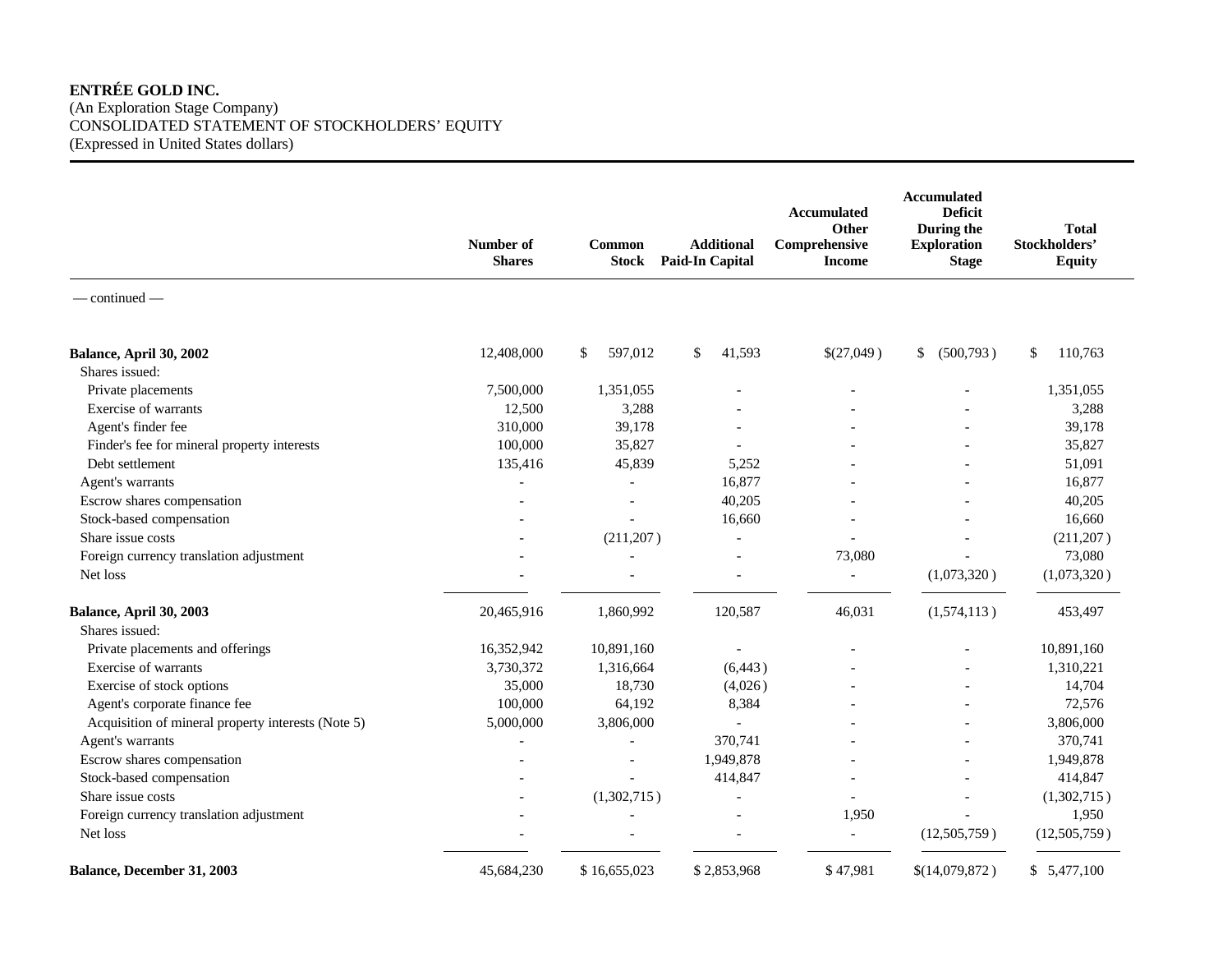— continued —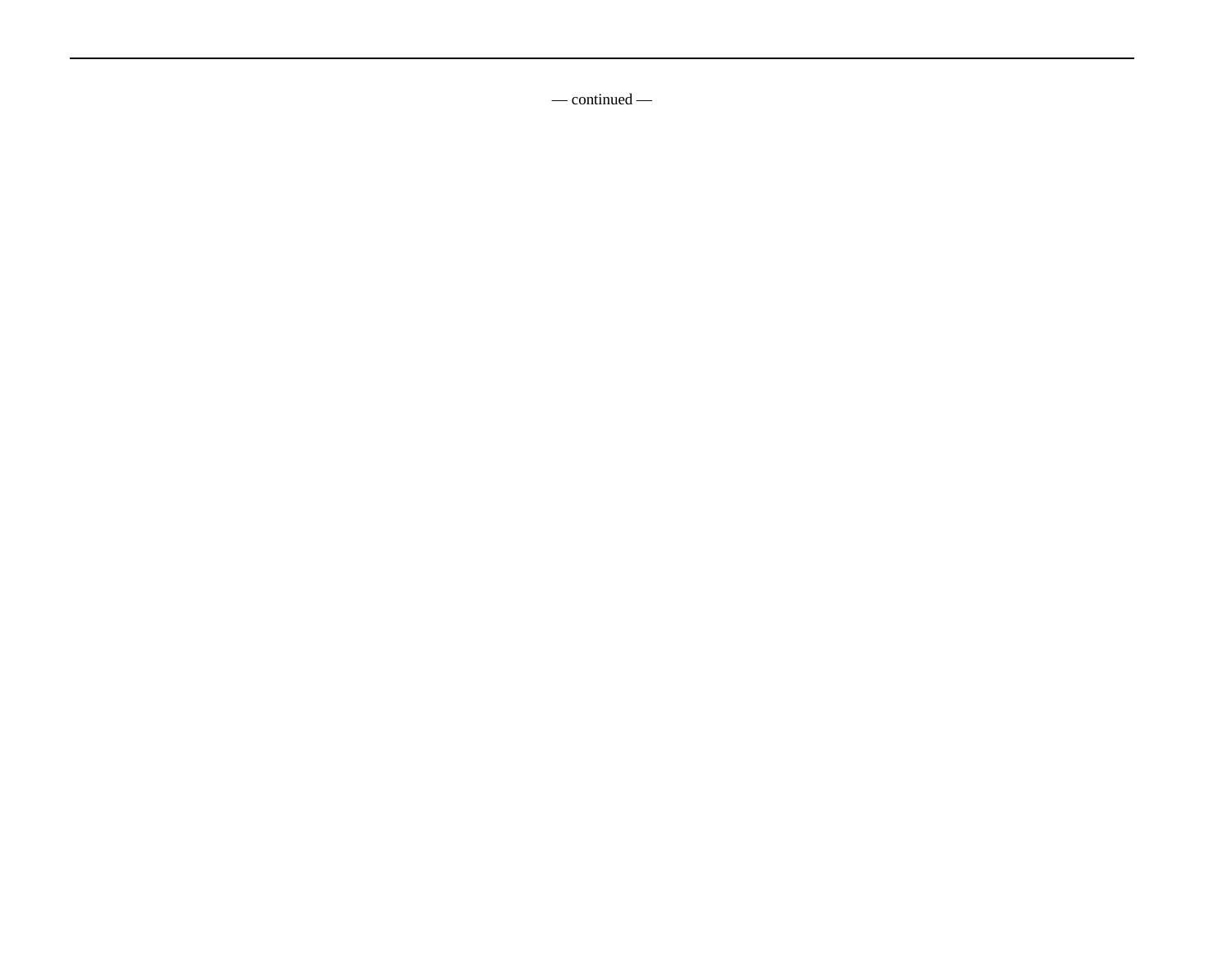# **ENTRÉE GOLD INC.**

(An Exploration Stage Company) CONSOLIDATED STATEMENT OF STOCKHOLDERS' EQUITY (Expressed in United States dollars)

|                                           | Number of<br><b>Shares</b> | Common<br><b>Stock</b> | <b>Additional</b><br><b>Paid-In Capital</b> | <b>Accumulated</b><br>Other<br>Comprehensive<br><b>Income</b> | <b>Accumulated</b><br><b>Deficit</b><br>During the<br><b>Exploration</b><br><b>Stage</b> | <b>Total</b><br>Stockholders'<br><b>Equity</b> |
|-------------------------------------------|----------------------------|------------------------|---------------------------------------------|---------------------------------------------------------------|------------------------------------------------------------------------------------------|------------------------------------------------|
| $-$ continued $-$                         |                            |                        |                                             |                                                               |                                                                                          |                                                |
| Balance, December 31, 2003                | 45,684,230                 | \$16,655,023           | \$2,853,968                                 | \$47,981                                                      | \$(14,079,872)                                                                           | \$5,477,100                                    |
| Shares issued:                            |                            |                        |                                             |                                                               |                                                                                          |                                                |
| Private placement                         | 4,600,000                  | 3,846,521              |                                             |                                                               |                                                                                          | 3,846,521                                      |
| Exercise of warrants                      | 533,836                    | 186,208                | (13, 197)                                   |                                                               |                                                                                          | 173,011                                        |
| Exercise of stock options                 | 50,000                     | 26,180                 | (8,238)                                     |                                                               |                                                                                          | 17,942                                         |
| Warrants issued for cancellation of price |                            |                        |                                             |                                                               |                                                                                          |                                                |
| guarantee (Note 5)                        |                            |                        | 129,266                                     |                                                               |                                                                                          | 129,266                                        |
| Escrow shares compensation                |                            |                        | 405,739                                     |                                                               |                                                                                          | 405,739                                        |
| Share issue costs                         |                            | (21,026)               | $\overline{\phantom{a}}$                    |                                                               |                                                                                          | (21,026)                                       |
| Stock-based compensation                  |                            |                        | 1,530,712                                   |                                                               |                                                                                          | 1,530,712                                      |
| Foreign currency translation adjustment   |                            |                        |                                             | 132,501                                                       |                                                                                          | 132,501                                        |
| Net loss                                  |                            |                        |                                             | $\overline{a}$                                                | (5,528,114)                                                                              | (5,528,114)                                    |
| Balance, December 31, 2004                | 50,868,066                 | 20,692,906             | 4,898,250                                   | 180,482                                                       | (19,607,986)                                                                             | 6,163,652                                      |
| Shares issued:                            |                            |                        |                                             |                                                               |                                                                                          |                                                |
| Exercise of warrants                      | 15,000                     | 13,210                 |                                             |                                                               |                                                                                          | 13,210                                         |
| Escrow shares compensation                |                            |                        | (475,056)                                   |                                                               |                                                                                          | (475,056)                                      |
| Stock-based compensation                  |                            |                        | 2,518,054                                   |                                                               |                                                                                          | 2,518,054                                      |
| Foreign currency translation adjustment   |                            |                        |                                             | (26, 183)                                                     |                                                                                          | (26, 183)                                      |
| Net loss                                  |                            |                        |                                             |                                                               | (3,197,023)                                                                              | (3,197,023)                                    |
| Balance, March 31, 2005                   | 50,883,066                 | 20,706,116             | 6,941,248                                   | 154,299                                                       | (22,805,009)                                                                             | 4,996,654                                      |
| Shares issued:                            |                            |                        |                                             |                                                               |                                                                                          |                                                |
| Private placement                         | 5,665,730                  | 10,170,207             |                                             |                                                               |                                                                                          | 10,170,207                                     |
| Exercise of warrants                      | 6,245,800                  | 5,827,614              |                                             |                                                               |                                                                                          | 5,827,614                                      |
| Exercise of stock options                 | 245,000                    | 151,590                |                                             |                                                               |                                                                                          | 151,590                                        |
| Escrow shares compensation                |                            |                        | 39,473                                      |                                                               |                                                                                          | 39,473                                         |
| Share issue costs                         |                            | (521,798)              |                                             |                                                               |                                                                                          | (521,798)                                      |
| Stock-based compensation                  |                            |                        | 1,960,483                                   |                                                               |                                                                                          | 1,960,483                                      |
| Foreign currency translation adjustment   |                            |                        | $\overline{a}$                              | 9,400                                                         |                                                                                          | 9,400                                          |
| Net loss                                  |                            |                        | $\overline{\phantom{0}}$                    | $\blacksquare$                                                | (3,911,325)                                                                              | (3,911,325)                                    |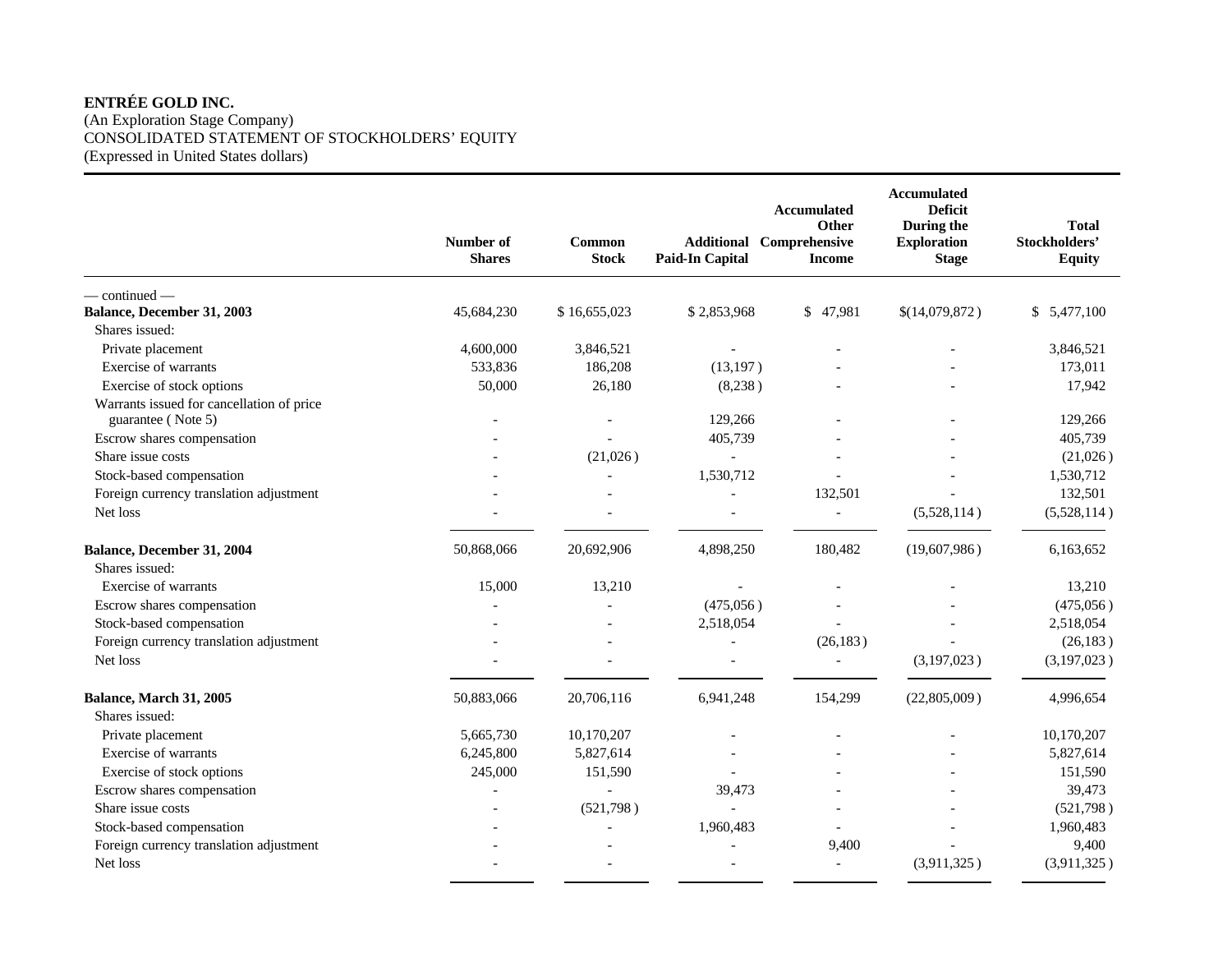— continued —

# **ENTRÉE GOLD INC.**

(An Exploration Stage Company) CONSOLIDATED STATEMENT OF STOCKHOLDERS' EQUITY (Expressed in United States dollars)

|                                         | Number of<br><b>Shares</b> | <b>Common</b><br><b>Stock</b> | <b>Additional</b><br><b>Paid-In Capital</b> | <b>Accumulated</b><br>Other<br>Comprehensive<br><b>Income</b> | Accumulated<br><b>Deficit</b><br>During the<br><b>Exploration</b><br><b>Stage</b> | <b>Total</b><br>Stockholders'<br><b>Equity</b> |
|-----------------------------------------|----------------------------|-------------------------------|---------------------------------------------|---------------------------------------------------------------|-----------------------------------------------------------------------------------|------------------------------------------------|
| — continued —                           |                            |                               |                                             |                                                               |                                                                                   |                                                |
| <b>Balance, June 30, 2005</b>           | 63,039,596                 | \$36,333,729                  | \$8,941,204                                 | \$163,699                                                     | \$(26,716,334)                                                                    | \$18,722,298                                   |
| Shares issued:                          |                            |                               |                                             |                                                               |                                                                                   |                                                |
| Private placement                       | 1,876,680                  | 3,367,890                     | $\overline{\phantom{a}}$                    |                                                               |                                                                                   | 3,367,890                                      |
| Exercise of warrants                    | 997,000                    | 1,069,135                     | $\overline{\phantom{a}}$                    | $\overline{\phantom{a}}$                                      | $\overline{\phantom{0}}$                                                          | 1,069,135                                      |
| Exercise of stock options               | 162,000                    | 149,455                       | $\overline{\phantom{a}}$                    | $\overline{\phantom{a}}$                                      | $\overline{\phantom{a}}$                                                          | 149,455                                        |
| Stock-based compensation                | $\overline{\phantom{a}}$   | $\overline{\phantom{0}}$      | 171,952                                     | $\overline{\phantom{0}}$                                      | $\overline{\phantom{0}}$                                                          | 171,952                                        |
| Foreign currency translation adjustment | $\overline{\phantom{0}}$   | $\overline{\phantom{a}}$      | $\overline{\phantom{a}}$                    | 1,168,212                                                     | $\overline{\phantom{0}}$                                                          | 1,168,212                                      |
| Net loss                                |                            | $\overline{\phantom{a}}$      | $\overline{\phantom{a}}$                    | $\overline{\phantom{a}}$                                      | (3,054,669)                                                                       | (3,054,669)                                    |
| Balance, September 30, 2005             | 66,075,276                 | \$40,920,209                  | \$9,113,156                                 | \$1,331,911                                                   | \$(29,771,003)                                                                    | \$21,594,273                                   |

The accompanying notes are an integral part of these consolidated financial statements.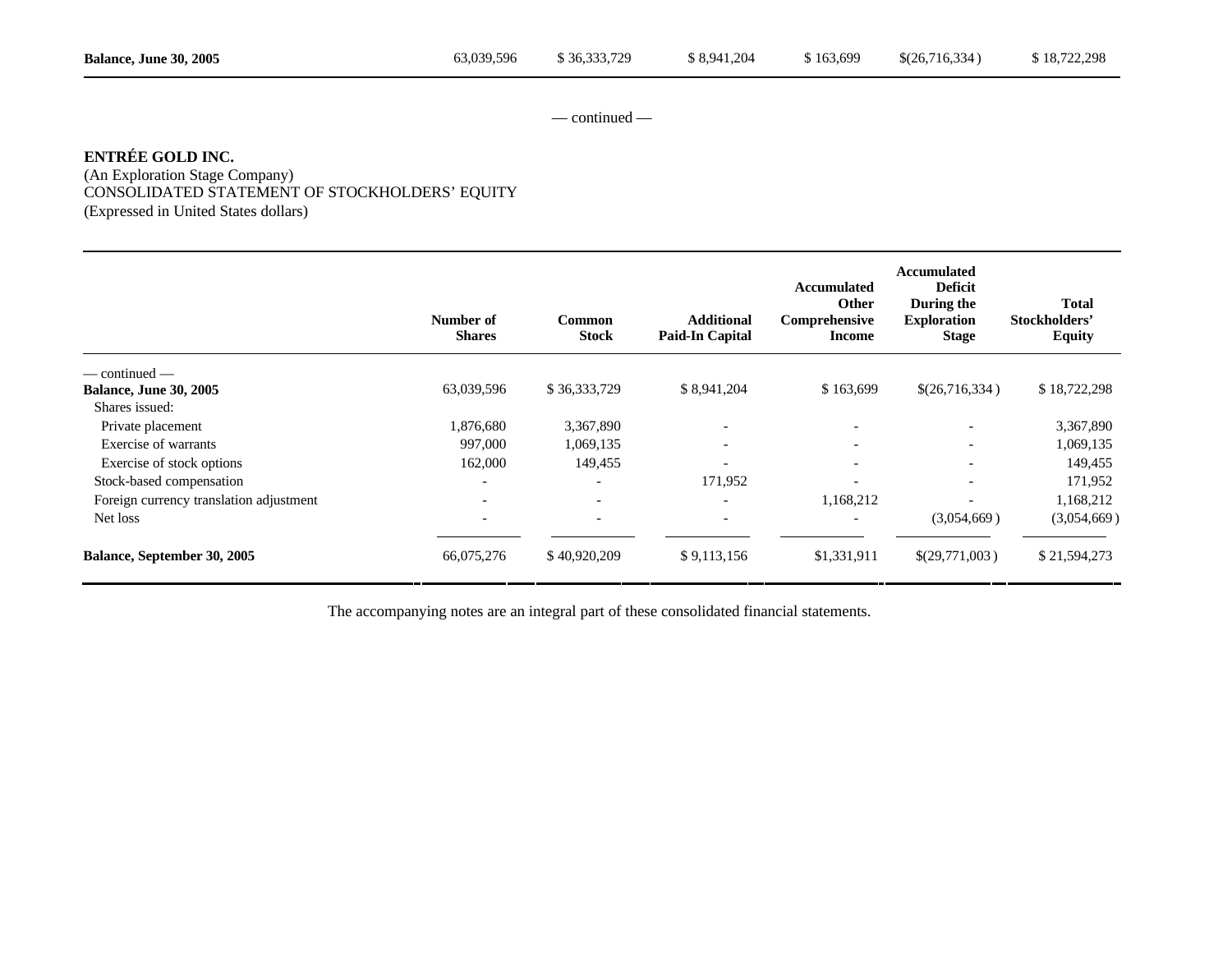## **ENTRÉE GOLD INC.**

(An Exploration Stage Company) CONSOLIDATED STATEMENTS OF CASH FLOWS (Unaudited)

(Expressed in United States dollars)

|                                                                                                 | 2005                    | <b>Three Month Three Month</b><br><b>Period Ended Period Ended</b><br>September 30, September 30,<br>2004 | <b>Nine Month</b><br><b>Period Ended</b><br>September 30,<br>2005 | <b>Nine Month</b><br><b>Period Ended</b><br>September 30,<br>2004 | Cumulative<br><b>Period from</b><br>Inception<br>(July 19,<br>$1995$ ) to<br>September 30,<br>2005 |
|-------------------------------------------------------------------------------------------------|-------------------------|-----------------------------------------------------------------------------------------------------------|-------------------------------------------------------------------|-------------------------------------------------------------------|----------------------------------------------------------------------------------------------------|
| <b>CASH FLOWS FROM OPERATING</b><br><b>ACTIVITIES</b>                                           |                         |                                                                                                           |                                                                   |                                                                   |                                                                                                    |
| Net loss                                                                                        | \$(3,054,669)           | \$(954,945)                                                                                               | \$(10,163,017)                                                    | \$(2,429,228)                                                     | \$(29,771,003)                                                                                     |
| Items not affecting cash:                                                                       |                         |                                                                                                           |                                                                   |                                                                   |                                                                                                    |
| Depreciation                                                                                    | 35,285                  | 7,081                                                                                                     | 76,731                                                            | 16,978                                                            | 111,266                                                                                            |
| Stock-based compensation                                                                        | 171,952                 | 223,468                                                                                                   | 4,650,489                                                         | 752,547                                                           | 6,612,708                                                                                          |
| Escrow shares compensation<br>Loss on settlement of debt<br>Warrants issued for cancellation of |                         | (139,903)                                                                                                 | (435,583)                                                         | (1,049,123)                                                       | 2,001,832<br>5,252                                                                                 |
| price guarantee                                                                                 |                         |                                                                                                           |                                                                   | 129,266                                                           | 129,266                                                                                            |
| Finder's fee paid in stock                                                                      |                         |                                                                                                           |                                                                   |                                                                   | 35,827                                                                                             |
| Mineral property interest paid in stock                                                         |                         |                                                                                                           |                                                                   |                                                                   | 3,806,000                                                                                          |
| Changes in assets and liabilities:                                                              |                         |                                                                                                           |                                                                   |                                                                   |                                                                                                    |
| Receivables                                                                                     | (78, 103)               | (25, 413)                                                                                                 | (135,662)                                                         | (83, 494)                                                         | (236,072)                                                                                          |
| Prepaid expenses                                                                                | 28,065                  | 46,941                                                                                                    | (175, 134)                                                        | (86,590)                                                          | (237, 648)                                                                                         |
| Accounts payable and accrued liabilities                                                        | $\lambda$<br>(364, 951) | (17, 775)                                                                                                 | 294,239                                                           | 176,270                                                           | 538,841                                                                                            |
| Net cash used in operating activities                                                           | (3,262,421)             | (860, 546)                                                                                                | (5,887,937)                                                       | (2,573,374)                                                       | (17,003,731)                                                                                       |
| <b>CASH FLOWS FROM FINANCING</b><br><b>ACTIVITIES</b>                                           |                         |                                                                                                           |                                                                   |                                                                   |                                                                                                    |
| Proceeds from issuance of capital stock                                                         | 4,586,479               |                                                                                                           | 20,749,101                                                        | 182,332                                                           | 38,954,015                                                                                         |
| Share issue costs                                                                               |                         |                                                                                                           | (521,798)                                                         |                                                                   | (1,557,374)                                                                                        |
| Net cash provided by financing activities                                                       | 4,586,479               |                                                                                                           | 20,227,303                                                        | 182,332                                                           | 37,396,641                                                                                         |
| <b>CASH FLOWS FROM INVESTING</b><br><b>ACTIVITIES</b>                                           |                         |                                                                                                           |                                                                   |                                                                   |                                                                                                    |
| Acquisition of equipment                                                                        | (145, 864)              | (19, 335)                                                                                                 | (624, 202)                                                        | (117,305)                                                         | (797, 857)                                                                                         |
| Net cash used in investing activities                                                           | (145, 864)              | (19, 335)                                                                                                 | (624, 202)                                                        | (117,305)                                                         | (797, 857)                                                                                         |
| <b>Effect of foreign currency translation</b><br>on cash and cash equivalents                   | 1,168,630               | 151,603                                                                                                   | 1,151,847                                                         | 15,000                                                            | 1,332,329                                                                                          |
| Change in cash and cash equivalents<br>during the period                                        | 2,346,824               | (728, 278)                                                                                                | 14,867,011                                                        | (2,493,347)                                                       | 20,927,382                                                                                         |
| Cash and cash equivalents,<br>beginning of period                                               | 18,580,558              | 3,690,426                                                                                                 | 6,060,371                                                         | 5,455,495                                                         |                                                                                                    |
| Cash and cash equivalents, end of period                                                        | \$20,927,382            | \$2,962,148                                                                                               | \$20,927,382                                                      | \$2,962,148                                                       | \$20,927,382                                                                                       |
| Cash paid for interest during the period                                                        | \$                      | \$                                                                                                        | \$                                                                | \$                                                                |                                                                                                    |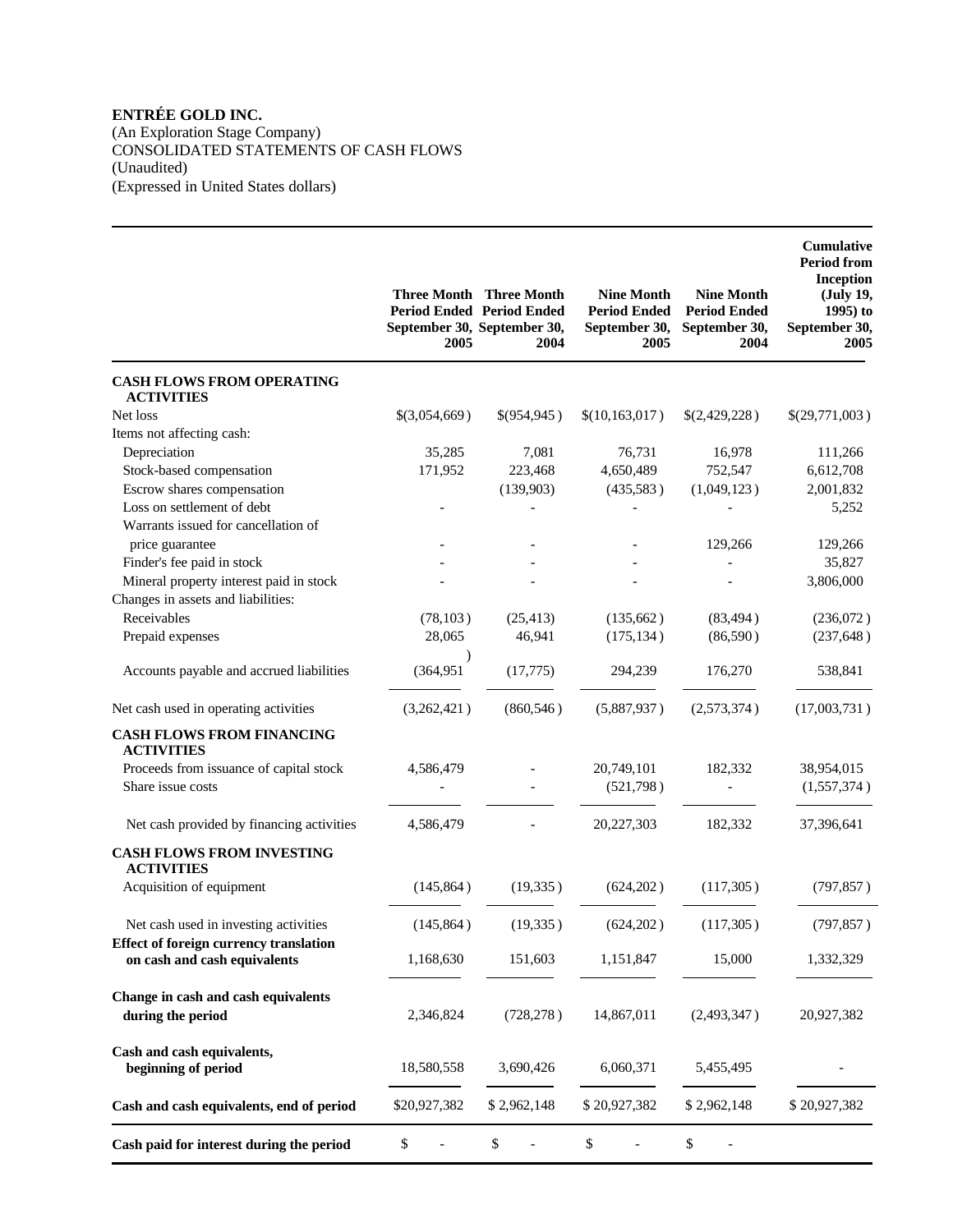| Cash paid for income taxes during the |  |  |  |  |
|---------------------------------------|--|--|--|--|
| period                                |  |  |  |  |

# **Supplemental disclosure with respect to cash flows** (Note 10)

The accompanying notes are an integral part of these consolidated financial statements.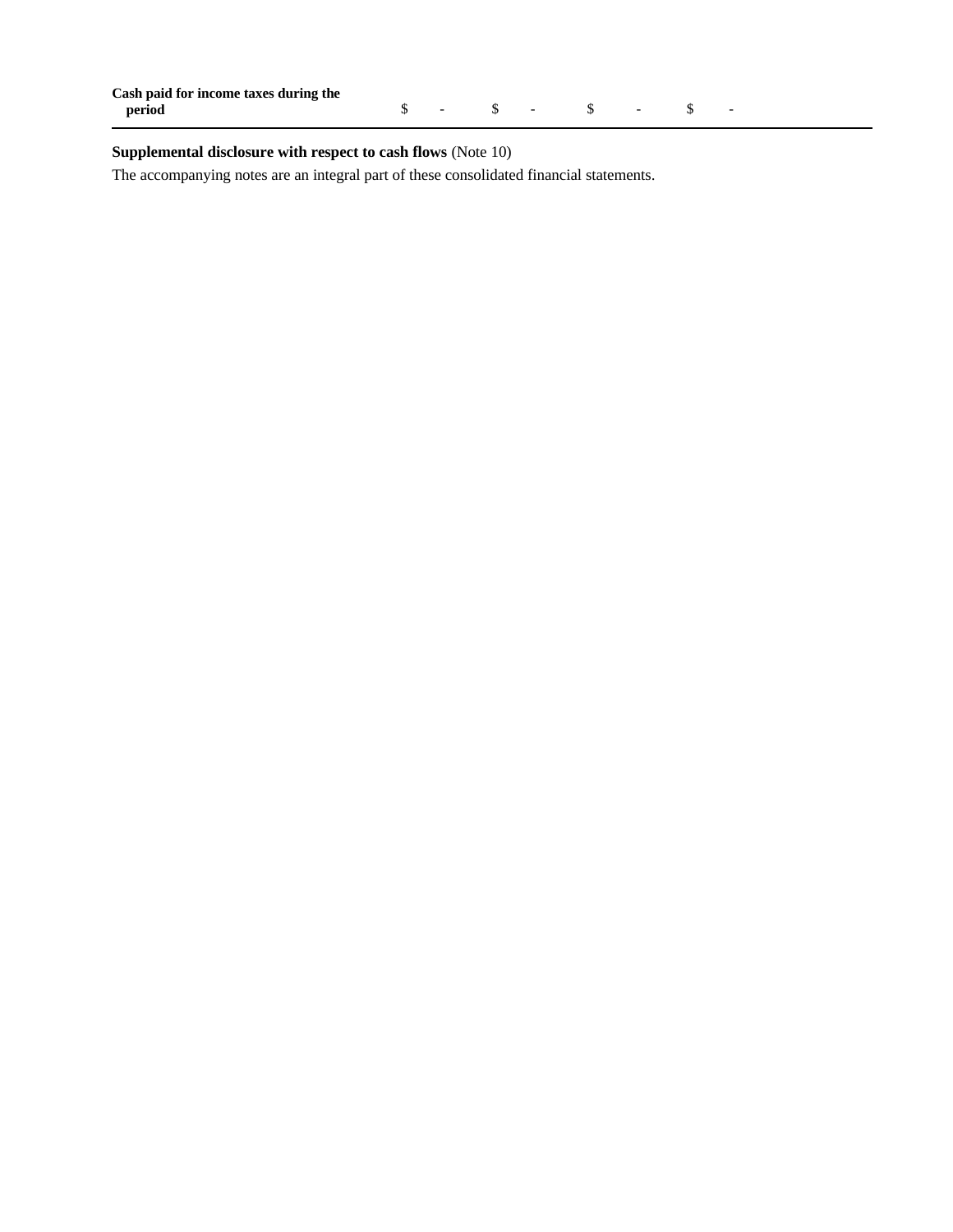#### **1. BASIS OF PRESENTATION**

The interim period financial statements have been prepared by the Company in conformity with generally accepted accounting principles in the United States of America. The preparation of financial data is based on accounting principles and practices consistent with those used in the preparation of annual financial statements, and in the opinion of management these financial statements contain all adjustments necessary (consisting of normally recurring adjustments) to present fairly the financial information contained therein. Certain information and footnote disclosure normally included in the financial statements prepared in conformity with generally accepted accounting principles in the United States of America have been condensed or omitted. These interim period statements should be read together with the audited financial statements and the accompanying notes included in the Company's Form 10-KSB for the year ended December 31, 2004. The results of operations for the nine month period ended September 30, 2005 are not necessarily indicative of the results to be expected for the year ending December 31, 2005.

On September 9, 2005, the Registrant elected to begin filing all future periodic reports with the United States Securities and Exchange Commission (SEC) in accordance with the filing requirements and rules of a foreign private issuer. The election was made on the basis that the Registrant is incorporated in Canada and meets the definition of a "foreign private issuer" pursuant to SEC Rule 3b-4. Filings and rules that applied under the Registrant's previous system of filing using forms designated for U.S. domestic issuers, such as annual and quarterly reports under Forms 10-KSB and 10-QSB, and material change reports under Form 8-K will no longer apply to the Registrant.

## **2. NATURE OF OPERATIONS**

The Company was incorporated under the laws of the Province of British Columbia and continued under the laws of the Yukon Territory. On May 27, 2005, the Company changed the governing jurisdiction from the Yukon Territory to British Columbia by continuing into British Columbia under the British Columbia *Business Corporation Act.* The Company's principal business activity is the exploration of mineral property interests. Effective October 10, 2002, pursuant to a special resolution passed by the shareholders of the Company, the Company changed its name from Entrée Resources Inc. to Entrée Gold Inc. and consolidated its share capital on a 2:1 basis (Note 6). In December 2003, the Company changed its fiscal year end from April 30 to December 31. To date, the Company has not generated significant revenues from its operations and is considered to be in the exploration stage.

All amounts are expressed in United States dollars, except for certain per share amounts denoted in Canadian dollars ("C\$").

## **3. SIGNIFICANT ACCOUNTING POLICIES**

#### **Principles of consolidation**

These consolidated financial statements have been prepared in conformity with generally accepted accounting principles in the United States of America and include the accounts of the Company and its wholly-owned Mongolian subsidiary, Entrée LLC. All inter-company transactions and balances have been eliminated upon consolidation. These consolidated financial statements conform in all material respects with Canadian generally accepted accounting principles ("Canadian GAAP") except as described in Note 12.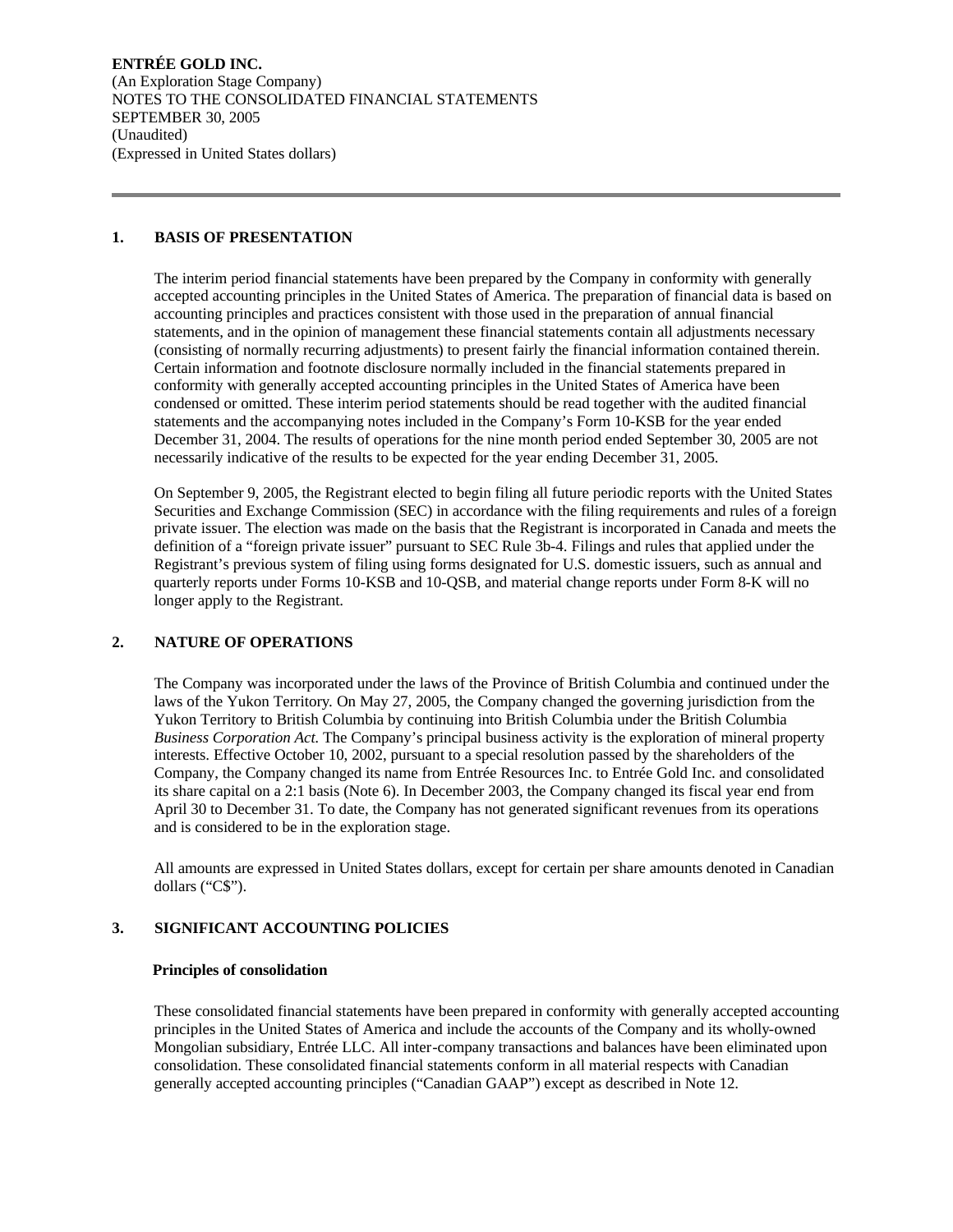## **3. SIGNIFICANT ACCOUNTING POLICIES** (cont'd…)

### **Asset retirement obligations**

The Company records the fair value of the liability for closure and removal costs associated with the legal obligations upon retirement or removal of any tangible long-lived assets in accordance with Statements of Financial Accounting Standards No. 143, "Accounting for Asset Retirement Obligations". The initial recognition of any liability will be capitalized as part of the asset cost and depreciated over its estimated useful life. To date, the Company has not incurred any asset retirement obligations.

### **Escrow shares**

Shares placed in escrow in connection with an initial public offering which are to be released upon achievement of certain performance criteria are considered to be contingently issueable and compensatory in nature. Accordingly, the difference between the fair value of these shares, being the trading price of the Company's publicly traded common shares, at the time they are released from escrow and their original issue price is accounted for as compensation expense in the period of release.

As described in Note 6, certain of the Company's escrow shares were transferred to a Trustee for the benefit of future employees, officers and directors of the Company. As these performance escrow shares are considered compensatory in nature, the Company records a compensation benefit at fair value, being the trading price of the Company's publicly traded common shares, when a portion or all of these performance escrow shares are allocated to specific individuals and adjusts this compensation benefit to fair value at the end of each respective reporting period until the performance escrow shares are released from escrow.

## **Stock-based compensation**

Statements of Financial Accounting Standards No. 123, "Accounting for Stock-Based Compensation" ("SFAS 123") encourages, but does not require, companies to record compensation cost for stock-based employee compensation plans at fair value. Prior to May 1, 2003, the Company chose to account for stockbased compensation, excluding escrow shares, using Accounting Principles Board Opinion No. 25, "Accounting for Stock Issued to Employees" ("APB 25"). Accordingly, compensation cost for stock options is measured as the excess, if any, of the quoted market price of the Company's stock at the date of the grant over the amount an employee is required to pay for the stock. Effective for the eight month period ended December 31, 2003, the Company adopted Statements of Financial Accounting Standards No. 148, "Accounting for Stock-Based Compensation — Transition and Disclosure — an amendment of FASB Statement No. 123" whereby the Company voluntary changed to the fair value based method of accounting for stock-based employee compensation on a prospective basis.

The Company accounts for stock-based compensation issued to non-employees in accordance with the provisions of SFAS 123 and the consensus in Emerging Issues Task Force No. 96-18, "Accounting for Equity Instruments that are Issued to Other Than Employees for Acquiring or in Conjunction with Selling, Goods or Services" ("EITF 96-18").

## **Foreign currency translation**

The functional currency of the Company and its wholly-owned subsidiary is the Canadian dollar. Accordingly, monetary assets and liabilities denominated in a foreign currency are translated at the exchange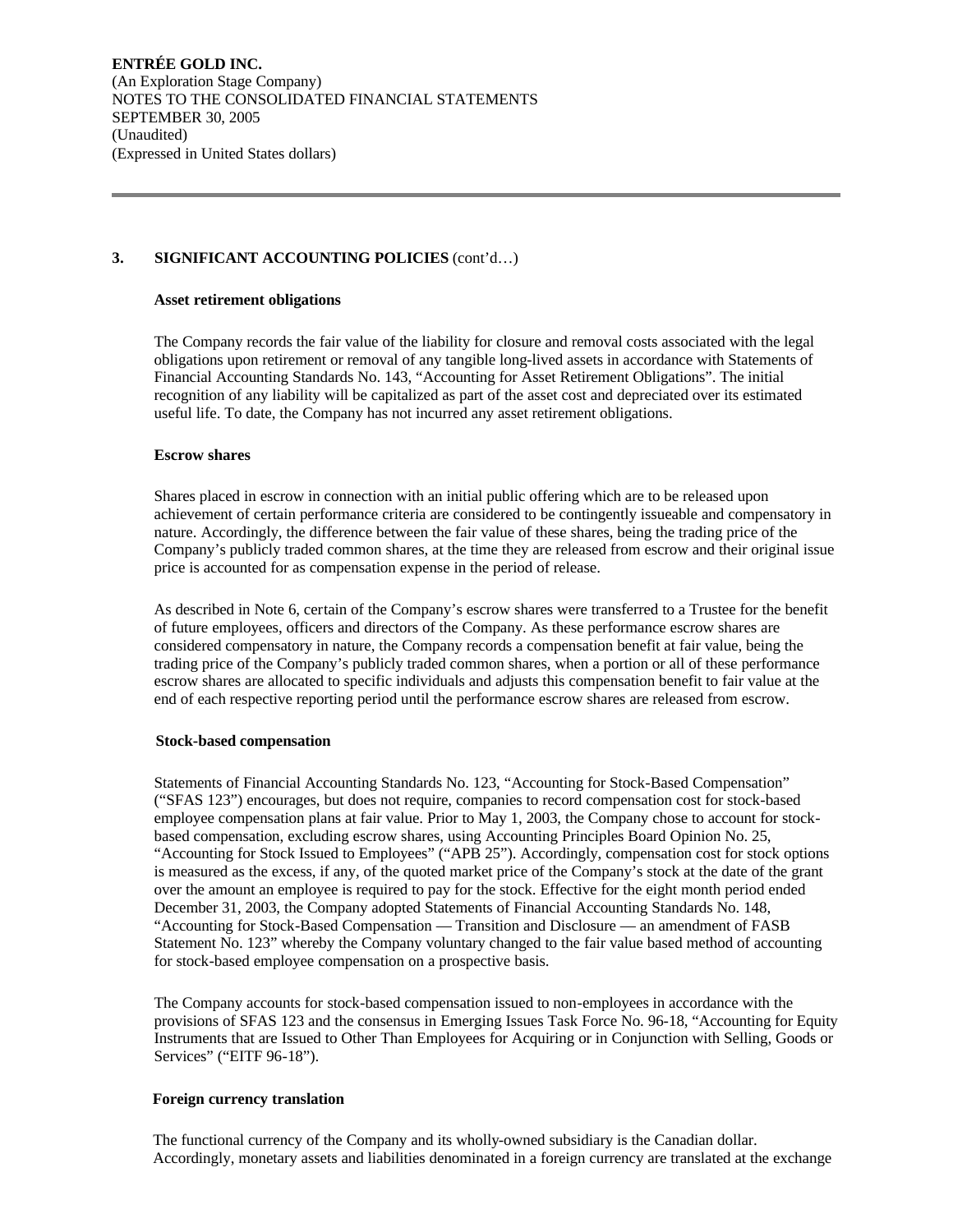rate in effect at the balance sheet date while non-monetary assets and liabilities denominated in a foreign **3. SIGNIFICANT ACCOUNTING POLICIES** (cont'd…)

#### **Foreign currency translation** (cont'd)

currency are translated at historical rates. Revenue and expense items denominated in a foreign currency are translated at exchange rates prevailing when such items are recognized in the statement of operations. Exchange gains or losses arising on translation of foreign currency items are included in the statement of operations

The Company follows the current rate method of translation with respect to its presentation of these consolidated financial statements in the reporting currency, being the United States dollar. Accordingly, assets and liabilities are translated into U.S. dollars at the period-end exchange rates while revenue and expenses are translated at the prevailing exchange rates during the period. Related exchange gains and losses are included in a separate component of stockholder's equity as accumulated other comprehensive income.

### **Net loss per share**

Basic net loss per share is computed by dividing the net loss for the period attributable to common stockholders by the weighted average number of shares of common stock outstanding during the period. Diluted net loss per share takes into consideration shares of common stock outstanding (computed under basic loss per share) and potentially dilutive shares of common stock. Diluted net loss per share is not presented separately from basic net loss per share as the conversion of outstanding stock options and warrants into common shares would be anti-dilutive. At September 30, 2005, the total number of potentially dilutive shares of common stock excluded from basic net loss per share was 20,876,880 (September 30, 2004 – 15,620,464).

Shares that remain in escrow are excluded from the weighted average number of shares of common stock. The number of shares held in escrow excluded from the weighted average number of shares of common stock was Nil (September 30, 2004 – 3,510,900).

## **Recent accounting pronouncements**

In December 2004, FASB issued Statement of Financial Accounting Standards No. 153, "Exchanges of Nonmonetary Assets — an amendment of APB Opinion No. 29"("SFAS 153") which amends Accounting Principles Board Opinion No. 29, "Accounting for Nonmonetary Transactions" to eliminate the exception for nonmonetary exchanges of similar productive assets and replaces it with a general exception for exchanges of nonmonetary assets that do not have commercial substance. A nonmonetary exchange has commercial substance if the future cash flows of the entity are expected to change significantly as a result of the exchange. SFAS 153 is effective for nonmonetary asset exchanges occurring in fiscal periods beginning after June 15, 2005.

In December 2004, FASB issued Statement of Financial Accounting Standards No. 123R, "Share Based Payment" ("SFAS 123R"). SFAS 123R supersedes APB 25 and its related implementation guidance by requiring entities to recognize the cost of employee services received in exchange for awards of equity instruments based on the grant-date fair value of those awards (with limited exceptions) and revises SFAS 123 as follows: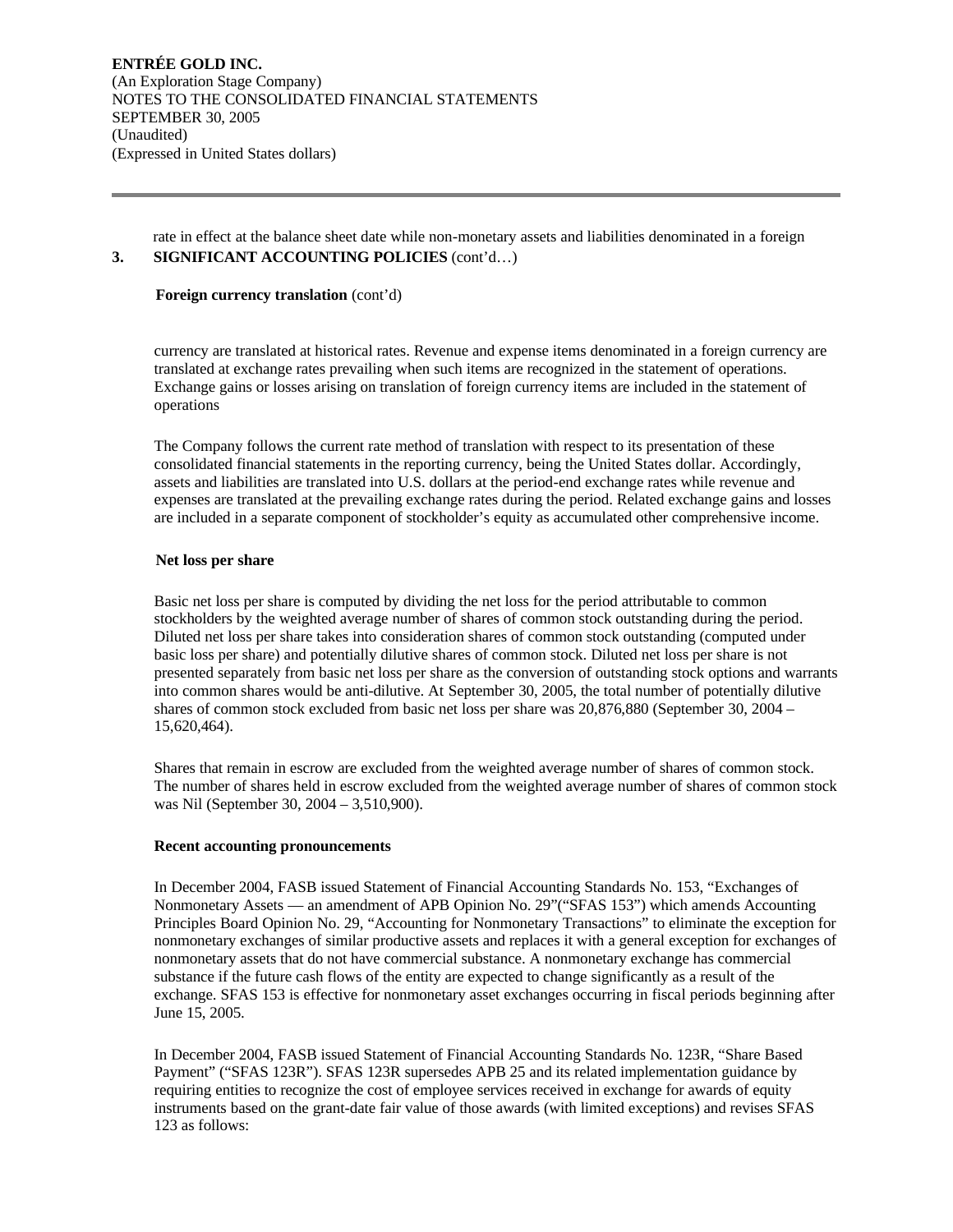## **3. SIGNIFICANT ACCOUNTING POLICIES** (cont'd…)

#### **Recent accounting pronouncements** (cont'd)

i. Public entities are required to measure liabilities incurred to employees in share-based payment transactions at fair value and nonpublic entities may elect to measure their liabilities to employees incurred in share-based payment transactions at their intrinsic value whereas under SFAS 123, all sharebased payment liabilities were measured at their intrinsic value.

ii. Nonpublic entities are required to calculate fair value using an appropriate industry sector index for the expected volatility of its share price if it is not practicable to estimate the expected volatility of the entity's share price.

iii. Entities are required to estimate the number of instruments for which the requisite service is expected to be rendered as opposed to accounting for forfeitures as they occur.

iv. Incremental compensation cost for a modification of the terms or conditions of an award is measured by comparing the fair value of the modified award with the fair value of the award immediately before the modification whereas SFAS 123 required that the effects of a modification be measured as the difference between the fair value of the modified award at the date it is granted and the award's value immediately before the modification determined based on the shorter of (1) its remaining initially estimated expected life or (2) the expected life of the modified award.

SFAS 123R also clarifies and expands guidance in several areas, including measuring fair value, classifying an award as equity or as a liability and attributing compensation cost to reporting periods. SFAS 123R does not change the accounting guidance for share-based payment transactions with parties other than employees provided in SFAS 123 as originally issued and EITF 96-18. SFAS 123R also does not address the accounting for employee share ownership plans which are subject to Statement of Position 93-6, "Employers'Accounting for Employee Stock Ownership Plans". Public entities (other than those filing as small business issuers) will be required to apply SFAS 123R as of the first annual reporting period that begins after June 15, 2005. Public entities that file as small business issuers will be required to apply SFAS 123R in the first annual reporting period that begins after December 15, 2005. For nonpublic entities, SFAS 123R must be applied as of the beginning of the first annual reporting period beginning after December 15, 2005.

In May 2005, FASB issued Statement of Financial Accounting Standards No. 154 Accounting Changes and Error Corrections – A Replacement of APB Opinion No. 20 and FASB Statement No. 3 ("SFAS 154"), which is effective for fiscal years ending after December 15, 2005. SFAS 154 requires that changes in accounting policy be accounted for on a retroactive basis.

The adoption of these new pronouncements are not expected to have a material effect on the Company's consolidated financial position or results of operations.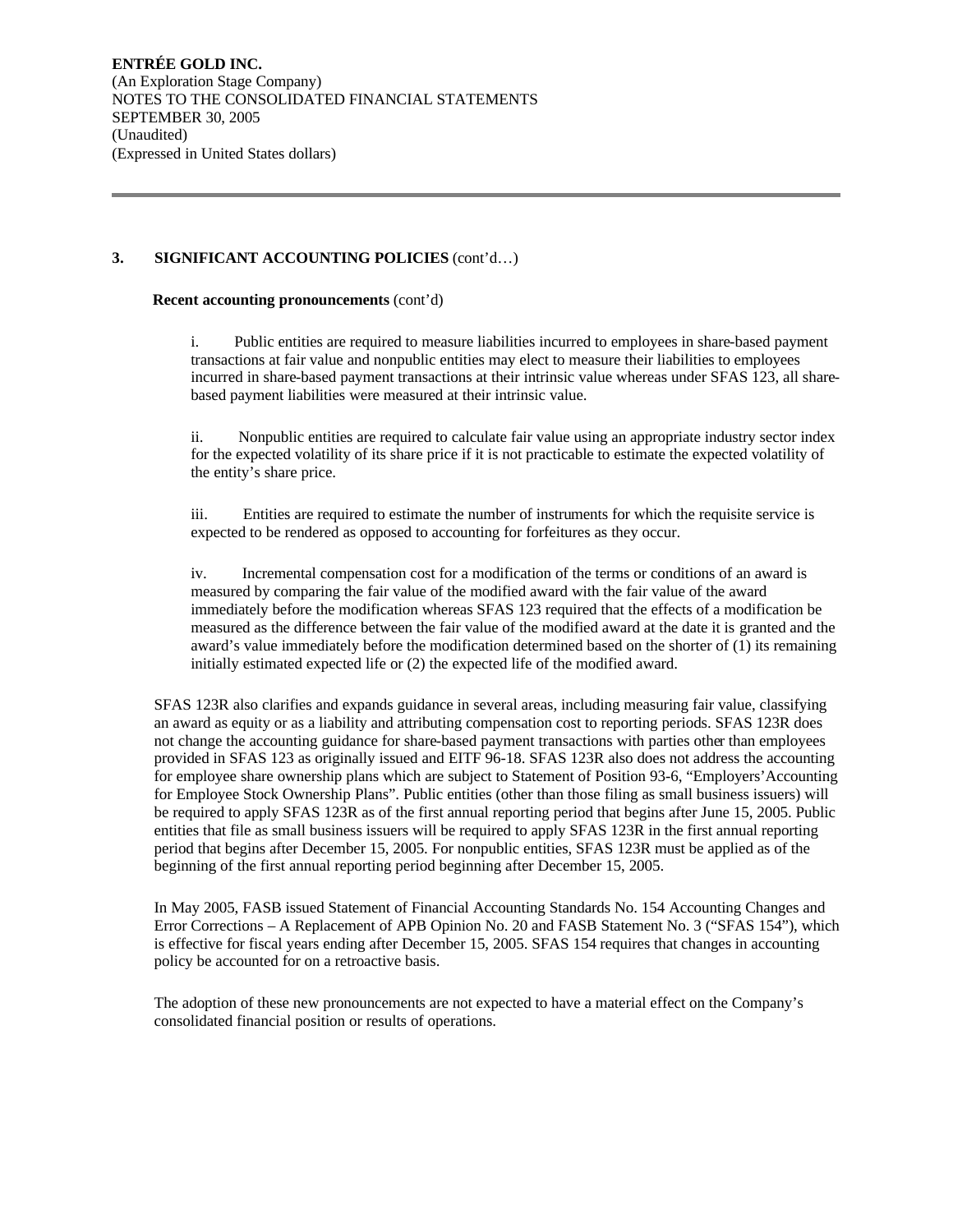## **4. EQUIPMENT**

|                  |           | September 30, 2005                        |                                 |                          | <b>December 31, 2004</b>                  |                                 |
|------------------|-----------|-------------------------------------------|---------------------------------|--------------------------|-------------------------------------------|---------------------------------|
|                  | Cost      | <b>Accumulated</b><br><b>Depreciation</b> | <b>Net Book</b><br><b>Value</b> | Cost                     | <b>Accumulated</b><br><b>Depreciation</b> | <b>Net Book</b><br><b>Value</b> |
| Office           |           |                                           |                                 |                          |                                           |                                 |
| equipment        | \$56,018  | \$<br>8,466                               | \$47,552                        | \$17,803                 | \$3,964                                   | \$13,839                        |
| Computer         |           |                                           |                                 |                          |                                           |                                 |
| equipment        | 153,912   | 68.081                                    | 85,831                          | 38,422                   | 20.215                                    | 18.207                          |
| Field            |           |                                           |                                 |                          |                                           |                                 |
| equipment        | 293,333   | 13.813                                    | 279,520                         | 117.431                  | 10.357                                    | 107,074                         |
| <b>Buildings</b> | 300,080   | 26,392                                    | 273,688                         | $\overline{\phantom{a}}$ | $\overline{\phantom{a}}$                  | $\overline{\phantom{a}}$        |
|                  | \$803,343 | \$116,752                                 | \$686,591                       | \$173,656                | \$34,536                                  | \$139,120                       |

## **5. MINERAL PROPERTY INTERESTS**

Title to mineral property interests involves certain inherent risks due to the difficulties of determining the validity of certain claims as well as the potential for problems arising from the frequently ambiguous conveyancing history characteristic of many mineral property interests. The Company has investigated title to its mineral property interests and, to the best of its knowledge, title to the mineral property interests are in good standing.

Under the terms of an option agreement completed in July, 2002, the Company had the right to acquire up to a 60% interest in three mineral concessions (collectively, the "Lookout Hill Property"), located in southern Mongolia, from Mongol Gazar Co., Ltd. ("Mongol Gazar"), the Mongolian owner. In November 2003, pursuant to an amended purchase agreement which replaced the previous option agreement and all obligations thereunder, the Company acquired from Mongol Gazar a 100% interest in the Lookout Hill Property, free of all royalties. As consideration, the Company paid \$5,500,000, issued 5,000,000 common shares at a value of \$3,806,000 and agreed to pay Mongol Gazar the amount, if any, by which the net proceeds from the sale of the 5,000,000 shares issued to Mongol Gazar in this transaction is less than \$5,000,000 (the "Minimum Price Guarantee").

For the above purchase price, the Company also acquired a 100% interest in a fourth mineral concession (the "Ulziit Uul Property") located in southern Mongolia.

On April 20, 2004, subject to TSX Venture Exchange ("TSX-V") regulatory approval which was received on June 14, 2004, the Company agreed to issue non-transferable warrants to purchase up to 250,000 shares of the Company (issued) at a price of C\$1.05 per share for two years to Mongol Gazar, in satisfaction of the Minimum Price Guarantee previously provided to Mongol Gazar. The fair value of the warrants was estimated to be \$129,266. In addition, Mongol Gazar has agreed to transfer to the Company's subsidiary, Entrée LLC, its 100% interest in an exploration licence located in Khanbogd, Omnogovi, Mongolia (the "Khatsavch Property").

In October, 2004, the Company granted to Ivanhoe Mines Ltd. ("Ivanhoe") the right to earn, over an eight year period, a participating interest in a certain portion of its Lookout Hill Property (the "Project Property").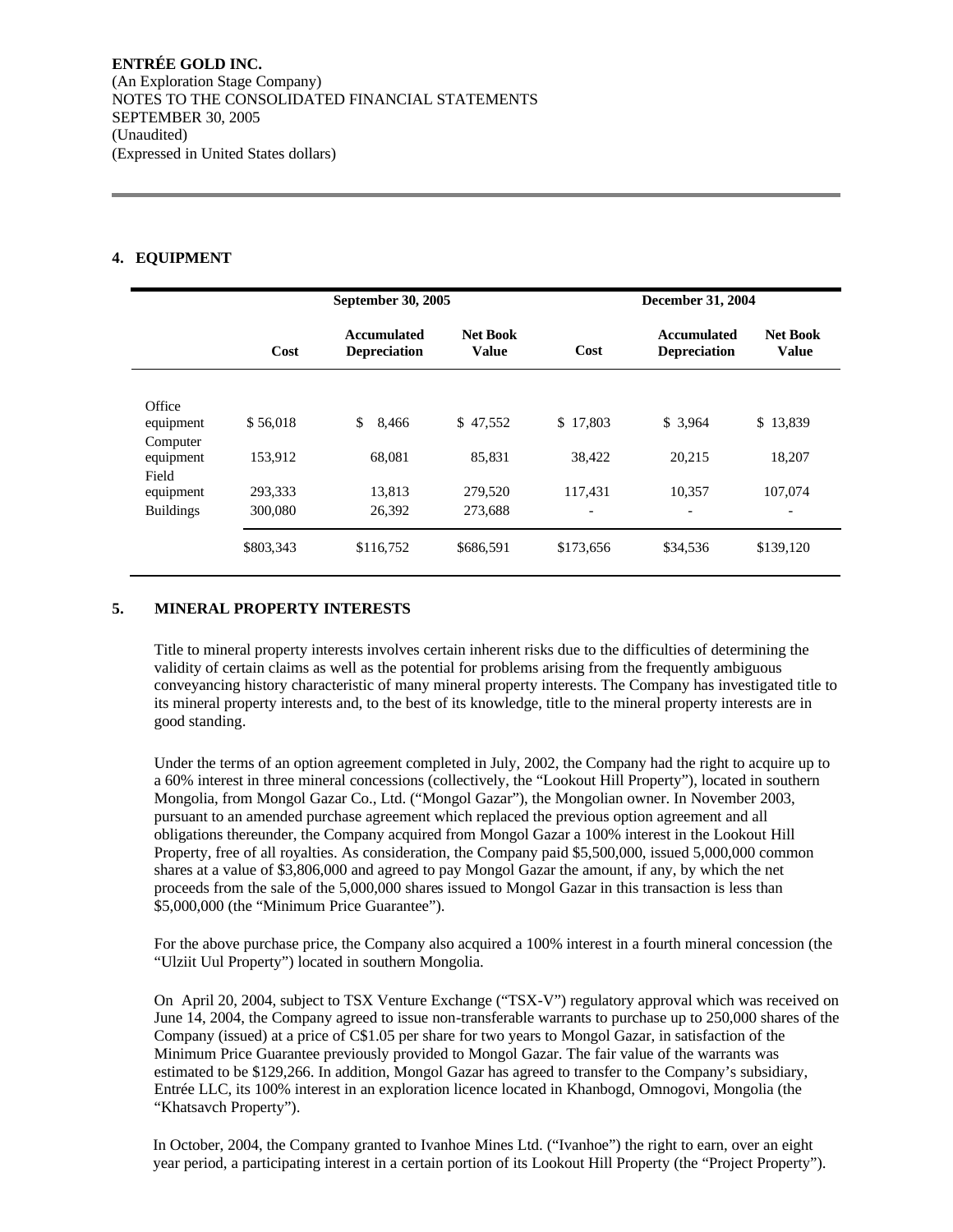Under the agreement, Ivanhoe must spend a minimum of \$3 million in order to earn surface rights in the Project Property and a minimum of \$20 million in order to earn any mineral rights interest in the Project

# **5. MINERAL PROPERTY INTERESTS** (cont'd…)

Property and may acquire up to an 80% interest in mineralization below a depth of 560 metres and a 70% interest in mineralization above a depth of 560 metres by spending \$35 million. Thereafter, the Company has the right to require Ivanhoe to fund its share of subsequent project costs through to production, to be recovered from production cash flow. The agreement with Ivanhoe also provided for Ivanhoe to subscribe for 4,600,000 units of the Company at a price of C\$1.00 per unit (completed in November 2004).

The Company's exploration licenses begin to expire in March 2008 through to October 2010. The total estimated annual fees in order to maintain these licenses in good standing is approximately \$280,000 payable in March 2006 for the ensuing 12 month period.

|                                | <b>Three Month</b><br><b>Period Ended</b><br>September 30,<br>2005 | <b>Three Month</b><br><b>Period Ended</b><br>September 30,<br>2004 | <b>Nine Month</b><br><b>Period Ended</b><br>September 30,<br>2005 | <b>Nine Month</b><br><b>Period Ended</b><br>September 30,<br>2004 |
|--------------------------------|--------------------------------------------------------------------|--------------------------------------------------------------------|-------------------------------------------------------------------|-------------------------------------------------------------------|
| <b>Lookout Hill:</b>           |                                                                    |                                                                    |                                                                   |                                                                   |
| Acquisition                    | \$<br>45,895                                                       | \$53,186                                                           | \$<br>138,487                                                     | 237,150<br>\$                                                     |
| Assaying, testing and analysis | 136,998                                                            | 134,777                                                            | 207,352                                                           | 222,921                                                           |
| Camp and field supplies        | 453,293                                                            | 62,610                                                             | 1,033,038                                                         | 549,553                                                           |
| Drilling                       | 988,875                                                            | 69,691                                                             | 1,303,491                                                         | 373,684                                                           |
| Geological and geophysical     | 558,912                                                            | 266,511                                                            | 2,047,833                                                         | 484,591                                                           |
| Travel and accommodation       | 89,867                                                             | 57,225                                                             | 203,266                                                           | 102,465                                                           |
|                                | 2,273,840                                                          | 644,000                                                            | 4,933,467                                                         | 1,970,364                                                         |
| <b>Ulziit Uul:</b>             |                                                                    |                                                                    |                                                                   |                                                                   |
| Acquisition                    | 1,724                                                              | 2,600                                                              | 5,200                                                             | 2,600                                                             |
| Assaying, testing and analysis | 24,623                                                             | 2,000                                                              | 37,964                                                            | 2,000                                                             |
| Camp and field supplies        | 151,376                                                            | 14,391                                                             | 334,740                                                           | 14,391                                                            |
| Geological and geophysical     | 116,093                                                            |                                                                    | 367,496                                                           |                                                                   |
| Travel and accommodation       | 1,753                                                              | 1,500                                                              | 1,753                                                             | 1,500                                                             |
|                                | 295,569                                                            | 20,491                                                             | 747,153                                                           | 20,491                                                            |
| Khatsavch:                     |                                                                    |                                                                    |                                                                   |                                                                   |
| Acquisition                    |                                                                    |                                                                    | 17                                                                |                                                                   |
|                                |                                                                    |                                                                    | 17                                                                |                                                                   |
| Other                          |                                                                    |                                                                    |                                                                   |                                                                   |
| Geological and geophysical     |                                                                    | 10,129                                                             |                                                                   | 30,160                                                            |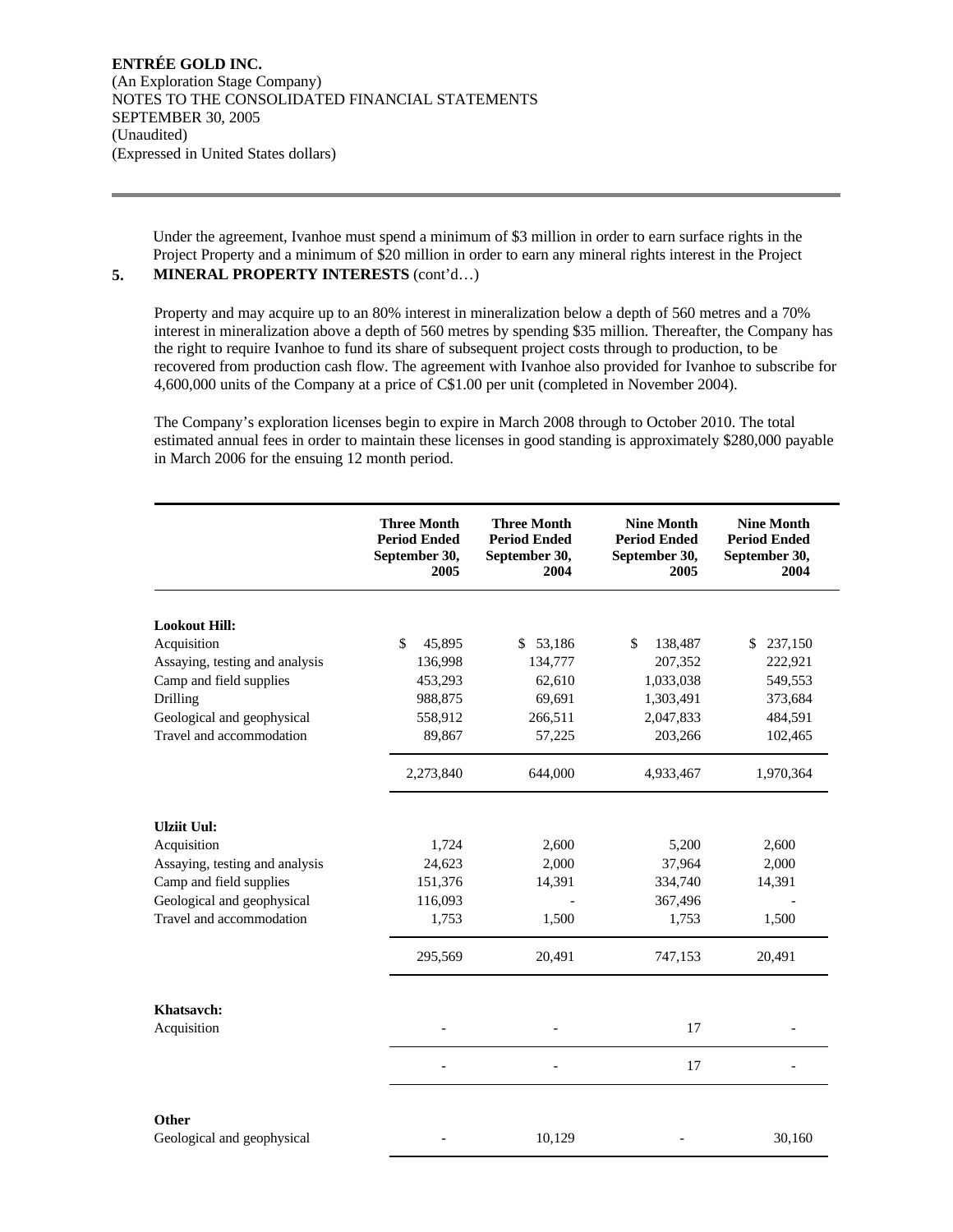| $\overline{\phantom{a}}$ |
|--------------------------|
| \$2,569,409              |

## **6. COMMON STOCK**

In October 2002, the Company consolidated its issued share capital on a two old shares for one new share basis. Authorized share capital remained unchanged. All references to share and per share amounts in these consolidated financial statements have been adjusted accordingly.

In May 2004, the Company received shareholder approval to amend its Articles to increase the authorized share capital of the Company from 100,000,000 common shares without par value to an unlimited number of common shares without par value.

#### **Share issuances**

In July 1995, the Company completed a private placement consisting of 4,200,000 common shares issued at a price of C\$0.02 per share for gross proceeds of \$60,852.

In July 1995, the Company issued 3,200,000 shares at a value of \$147,520 for the acquisition of a mineral property interest in Costa Rica. This mineral property was abandoned in 2001.

In January 1997, the Company completed a private placement consisting of 1,680,000 common shares issued at a price of C\$0.06 per share for gross proceeds of \$77,553.

In April 1997, the Company completed a private placement consisting of 2,200,000 common shares issued at a price of C\$0.12 per share for gross proceeds of \$197,165.

In February 2000, the Company issued 1,128,000 common shares for cash proceeds of \$113,922 on the exercise of stock options.

In September 2002, the Company completed a brokered private placement consisting of 4,000,000 units issued at a price of C\$0.20 per unit for gross proceeds of \$505,520. Each unit consisted of one common share and one-half non-transferable share purchase warrant. Each whole share purchase warrant entitled the holder to acquire one additional common share at a price of C\$0.40 per share for a period of one year. As part of this private placement, the Company issued 310,000 units as a finder's fee to the agent. Each agent's unit consisted of one common share and one-half non-transferable share purchase warrant whereby each whole share purchase warrant entitled the agent to acquire one additional common share at a price of C\$0.40 per share for a period of one year. Related share issue costs of \$112,338 were comprised of cash costs totaling \$72,556 and the fair value of 310,000 units estimated at \$39,782, of which \$39,178 was assigned to the common shares and \$604 was assigned to the warrants.

In January 2003, the Company completed a combination brokered and non-brokered private placement consisting of 2,500,000 units issued at a price of C\$0.35 per unit for gross proceeds of \$569,975. Each unit consisted of one common share and one-half non-transferable share purchase warrant. Each whole share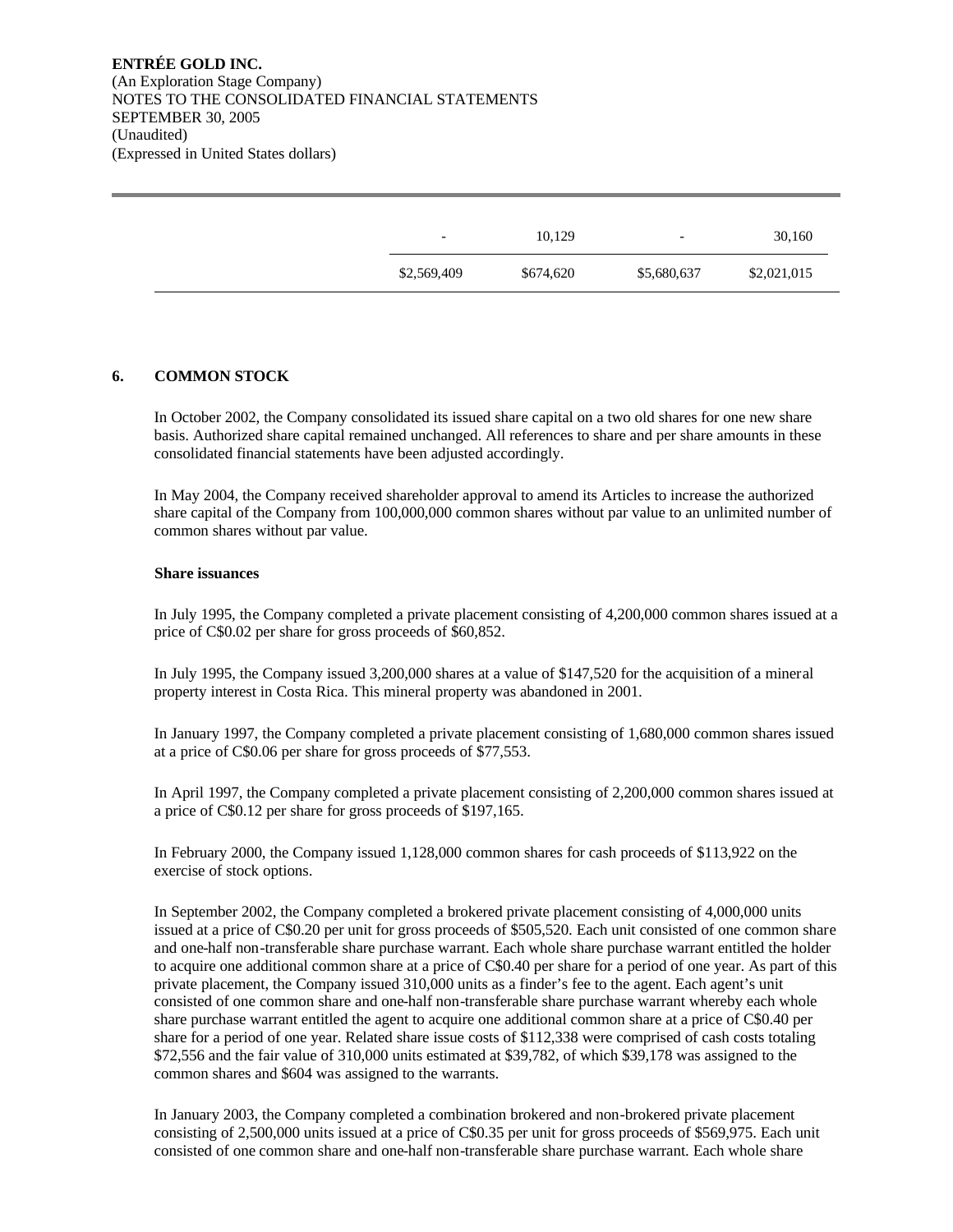purchase warrant entitled the holder to acquire one additional common share at a price of C\$0.40 per share for a period of one year. As part of this private placement, the Company issued 329,723 agent's warrants whereby each warrant entitled the agent to acquire one additional common share at a price of C\$0.40 per share for a period of one year. Related share issue costs of \$94,461 were comprised of cash costs totaling \$78,188 and the fair value of the agents warrants estimated at \$16,273.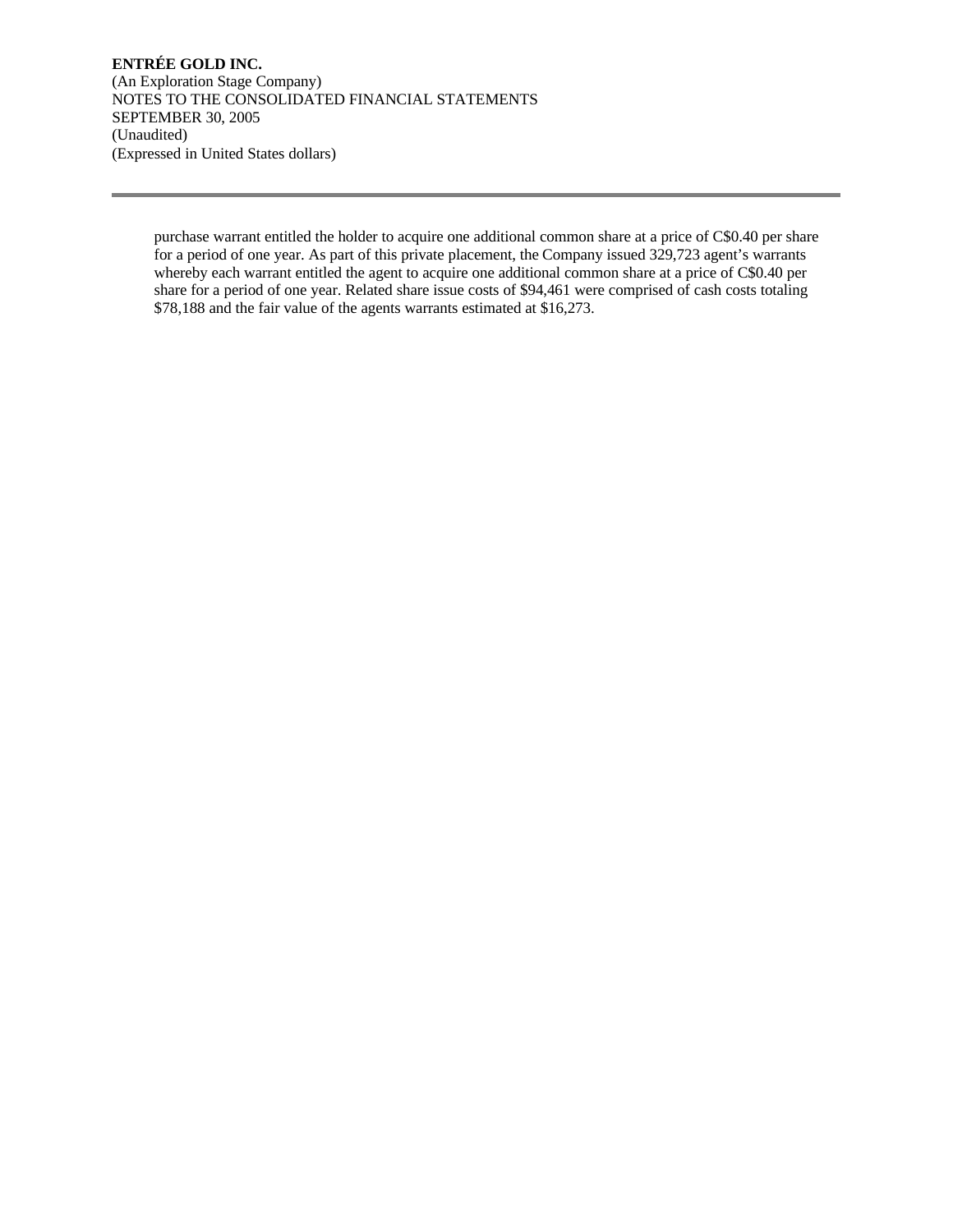### **6. COMMON STOCK** (cont'd…)

**Share issuances** (cont'd…)

In January 2003, the Company issued 100,000 common shares at a value of \$35,827 as a finder's fee towards the acquisition of mineral property interests (Note 5).

In February 2003, the Company issued 12,500 common shares for proceeds of \$3,288 on the exercise of warrants.

In March 2003, the Company issued 135,416 common shares at a value of \$45,839 and 67,708 nontransferable share purchase warrants with a value of \$5,252 to settle accounts payable totalling \$45,839 resulting in a loss on settlement of \$5,252. Each share purchase warrant entitled the holder to acquire one additional common share at a price of C\$0.60 per share for a period of one year.

In April 2003, the Company completed a non-brokered private placement consisting of 1,000,000 units issued at a price of C\$0.40 per unit for proceeds of \$275,560. Each unit consisted of one common share and one non-transferable share purchase warrant. Each share purchase warrant entitles the holder to acquire one additional common share at a price of C\$0.50 per share for the first year and at C\$0.60 per share for the second year. The Company incurred costs of \$4,408 with respect to this private placement.

In August 2003, the Company completed a non-brokered private placement consisting of 2,000,000 common shares issued at a price of C\$0.20 per share for gross proceeds of \$288,360. Related share issue costs of \$15,270 were charged as a reduction to the gross proceeds raised on the non-brokered private placement.

In October 2003, the Company completed a short-form offering and issued 2,352,942 units at a price of C\$0.85 per unit for gross proceeds of \$1,510,400. Each unit consisted of one common share and one-half of one non-transferable share purchase warrant. Each whole share purchase warrant allows the holder to purchase one additional common share at an exercise price of C\$1.06 on or before October 22, 2005. The agent for the offering was paid a cash commission of 8.5% of the gross proceeds received, or \$128,384, in respect of units sold and received agent's warrants to acquire common shares equal to 10% of the number of units sold, or 235,294 warrants. The agent's warrants allow the agent to purchase one additional common share at an exercise price of C\$0.95 per share on or before October 22, 2004. The agent was also issued 100,000 units as a corporate finance fee. Each agent's unit consists of one common share and one-half of one non-transferable share purchase warrant. Each whole share purchase warrant allows the agent to purchase one additional common share at an exercise price of C\$0.95 on or before October 22, 2004. Related share issue costs of \$296,296 were comprised of cash costs totaling \$164,004 and the fair value of 100,000 agents units estimated at \$72,576 and the fair value of 235,294 agent's warrants estimated at \$59,716. The fair value of the agent's units of \$72,576 consisted of \$64,192 assigned to the common shares and \$8,384 assigned to the warrants.

In October 2003, the Company completed a brokered private placement consisting of 12,000,000 units at a price of C\$1.00 per unit for gross proceeds of \$9,092,400. Each unit consisted of one common share and onehalf of one non-transferable share purchase warrant. Each whole share purchase warrant allows the holder to purchase one additional common share at an exercise price of C\$1.35 on or before October 31, 2005. The agent for the offering was paid a cash commission of 6.5% of the gross proceeds received in respect of units sold by the agent up to 11,500,000 units, or \$566,381, and received 920,000 agent's warrants. The agent's warrants allow the agent to purchase one additional common share at an exercise price of C\$1.35 per share on or before April 30, 2005. Related share issue costs of \$991,149 were comprised of cash costs totaling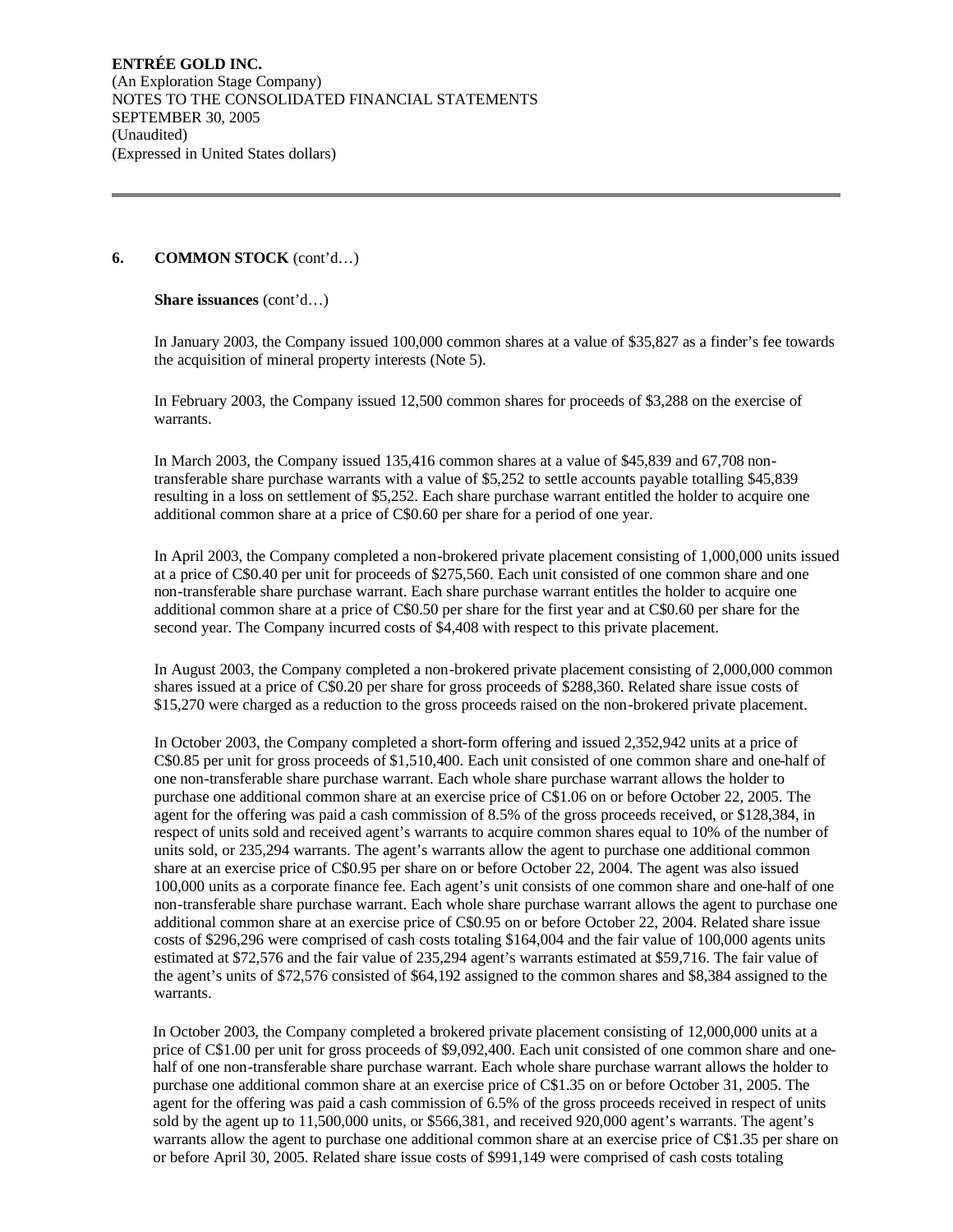\$680,124 and the fair value of the agents warrants estimated at \$311,025.

## **6. COMMON STOCK** (cont'd…)

**Share issuances** (cont'd…)

In November 2003, the Company issued 5,000,000 shares at a value of \$3,806,000 for the acquisition of a mineral property interest (Note 5).

During the eight month period ended December 31, 2003 the Company issued 3,730,372 common shares for cash proceeds of \$1,310,221 on the exercise of warrants. The warrants exercised had a corresponding fair value of \$6,443 when issued which has been transferred from additional paid-in capital to common stock on the exercise of the warrants.

During the eight month period ended December 31, 2003, the Company issued 35,000 common shares for cash proceeds of \$14,704 on the exercise of stock options. The fair value recorded when the options were granted of \$4,026 has been transferred from additional paid-in capital to common stock on the exercise of the options.

In January 2004, the Company issued 50,000 common shares for cash proceeds of \$17,942 on the exercise of stock options. The fair value recorded when the options were granted of \$8,238 has been transferred from additional paid-in capital to common stock on the exercise of the options.

In November 2004, the Company completed a non-brokered private placement consisting of 4,600,000 units at a price of C\$1.00 per unit for gross proceeds of \$3,846,521. Each unit consisted of one common share and one non-transferable share purchase warrant. Each share purchase warrant entitles the holder to purchase one additional common share at a price of C\$1.10 on or before November 9, 2006. Pursuant to an agreement with the Company, the placee, being Ivanhoe, has a pre-emptive right to such percentage of any future offering of securities by the Company to enable them to preserve their pro-rata ownership interest in the Company after their acquisition of these 4,600,000 units. Related share issue costs were comprised of cash costs totalling \$21,026.

During the year ended December 31, 2004, the Company issued 533,836 common shares for cash proceeds of \$173,011 on the exercise of warrants. Certain of the warrants exercised had a corresponding fair value of \$13,197 when issued which has been transferred from additional paid-in capital to common stock on the exercise of the warrants.

During the three month period ended March 31, 2005, the Company issued 15,000 common shares for cash proceeds of \$13,210 on the exercise of warrants.

In June 2005, the Company completed a non-brokered private placement consisting of 5,665,730 units at a price of C\$2.20 per unit for gross proceeds of \$10,170,207. Each unit consisted of one common share and one non-transferable share purchase A warrant and one non-transferable share purchase B warrant. Two A warrants entitle the holder to purchase one common share of the Company at a price of C\$2.75 for a period of two years. Two B warrants entitle the holder to purchase one common share of the Company at a price of C\$3.00 for a period of two years. Pursuant to an agreement with the Company, the placee, Kennecott Canada Exploration Inc. (an indirect wholly-owned subsidiary of Rio Tinto plc) has the right to acquire additional securities and participate in future financings by the Company so as to maintain its proportional equity in the Company. Related share issue costs were comprised of cash costs totalling \$521,798.

During the three month period ended June 30, 2005, the Company issued 6,245,800 common shares for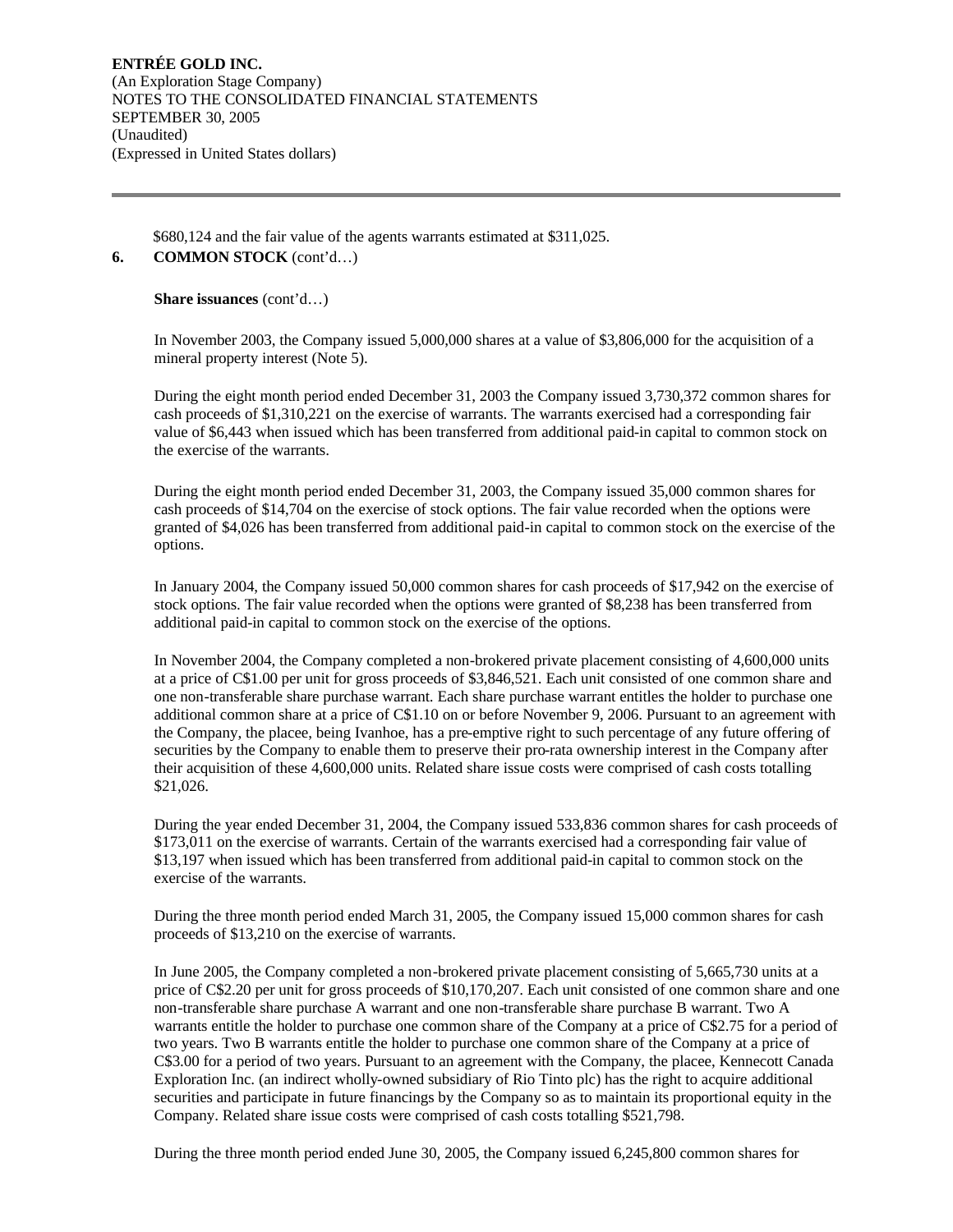aggregate cash proceeds of \$5,827,614 on the exercise of warrants.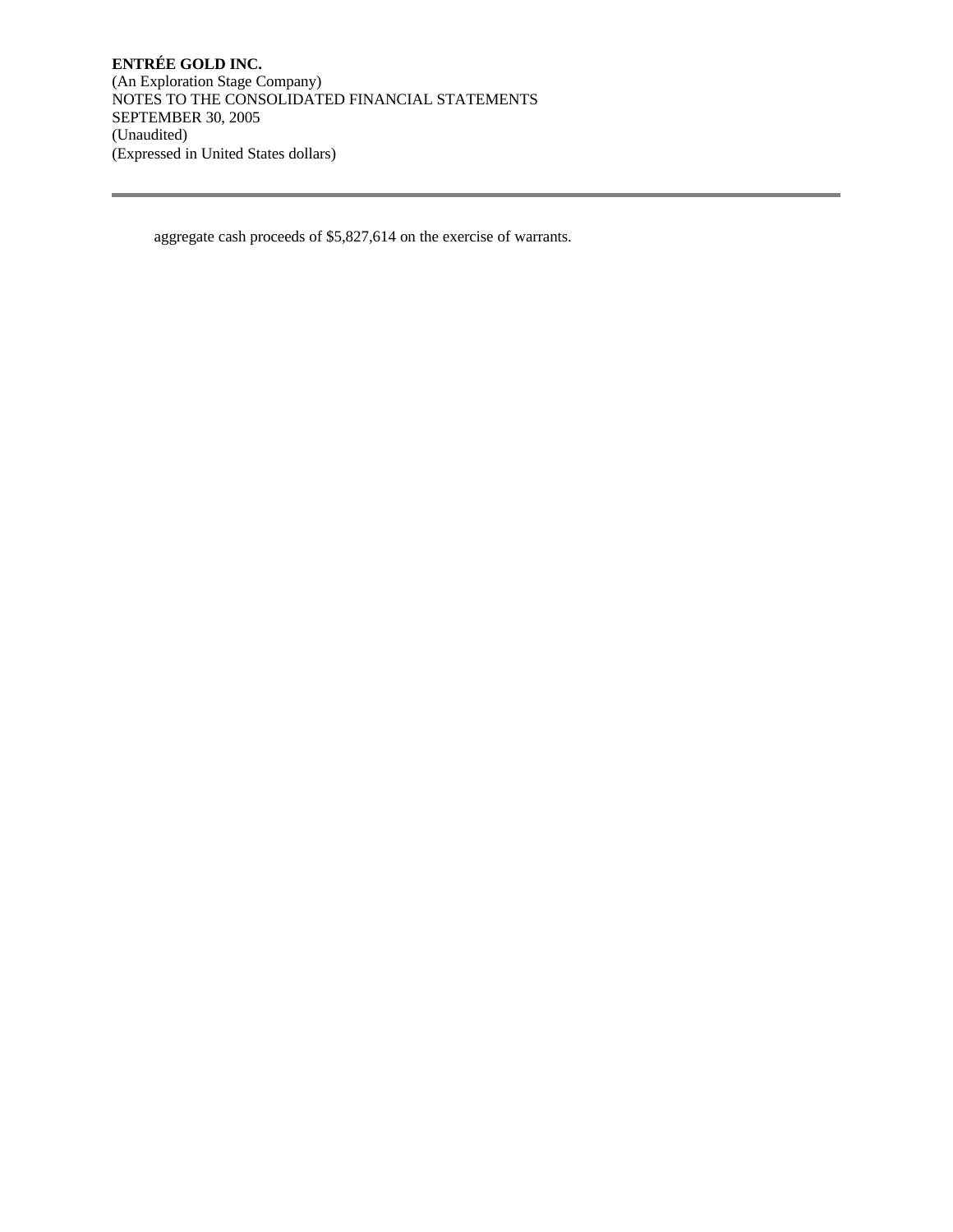## **6. COMMON STOCK** (cont'd…)

**Share issuances** (cont'd…)

During the three month period ended June 30, 2005, the Company issued 245,000 common shares for aggregate cash proceeds of \$151,590 on the exercise of stock options.

In July 2005, the Company completed a non-brokered private placement consisting of 1,876,680 units at a price of C\$2.20 per unit for gross proceeds of \$3,367,890. Each unit consisted of one common share and one non-transferable share purchase A warrant and one non-transferable share purchase B warrant. Two A warrants entitle the holder to purchase one common share of the Company at a price of C\$2.75 for a period of two years. Two B warrants entitle the holder to purchase one common share of the Company at a price of C\$3.00 for a period of two years. Pursuant to an agreement with the Company, the placee, Kennecott Canada Exploration Inc. (an indirect wholly-owned subsidiary of Rio Tinto plc) has the right to acquire additional securities and participate in future financings by the Company so as to maintain its proportional equity in the Company.

During the three month period ended September 30, 2005, the Company issued 997,000 common shares for aggregate cash proceeds of \$1,069,135 on the exercise of warrants.

During the three month period ended September 30, 2005, the Company issued 162,000 common shares for aggregate cash proceeds of \$149,455 on the exercise of stock options.

#### **Escrow shares**

Included in issued capital stock at December 31, 2004 were 3,510,900 common shares which were subject to escrow agreements and may not be released, transferred or assigned without the consent of the regulatory authorities at the TSX-V. On March 3, 2005, the Company became a Tier 1 Issuer on the TSX-V and as a result 2,280,900 shares were released from escrow.

The remaining 1,230,000 common shares that were subject to escrow agreement were released in April, 2005 upon meeting additional performance requirements relating to exploration expenditures on the Company's mineral property interests.

#### *Performance escrow shares*

During the year ended April 30, 2000, 270,000 performance escrow shares of 3,000,000 shares originally placed in escrow in connection with an initial public offering with a value of \$41,593 were released from escrow.

During the year ended April 30, 2003, the Company, a Trustee and the owner of the remaining 2,730,000 performance escrow shares entered into a Share Purchase Agreement and Trust Deed whereby these performance escrow shares were transferred to the Trustee, on behalf of the Company, for the purpose of making the performance escrow shares available to present and future principals of the Company. In November 2003, the Company, Trustee and owner entered into a Restated Share Purchase Agreement and Trust Deed that clarified and corrected the terms and intent of the original agreement. Pursuant to these agreements, the Company acquired and immediately transferred these performance escrow shares to the Trustee for the benefit of current and future employees, officers and directors of the Company (the "2,730,000 Trustee Shares").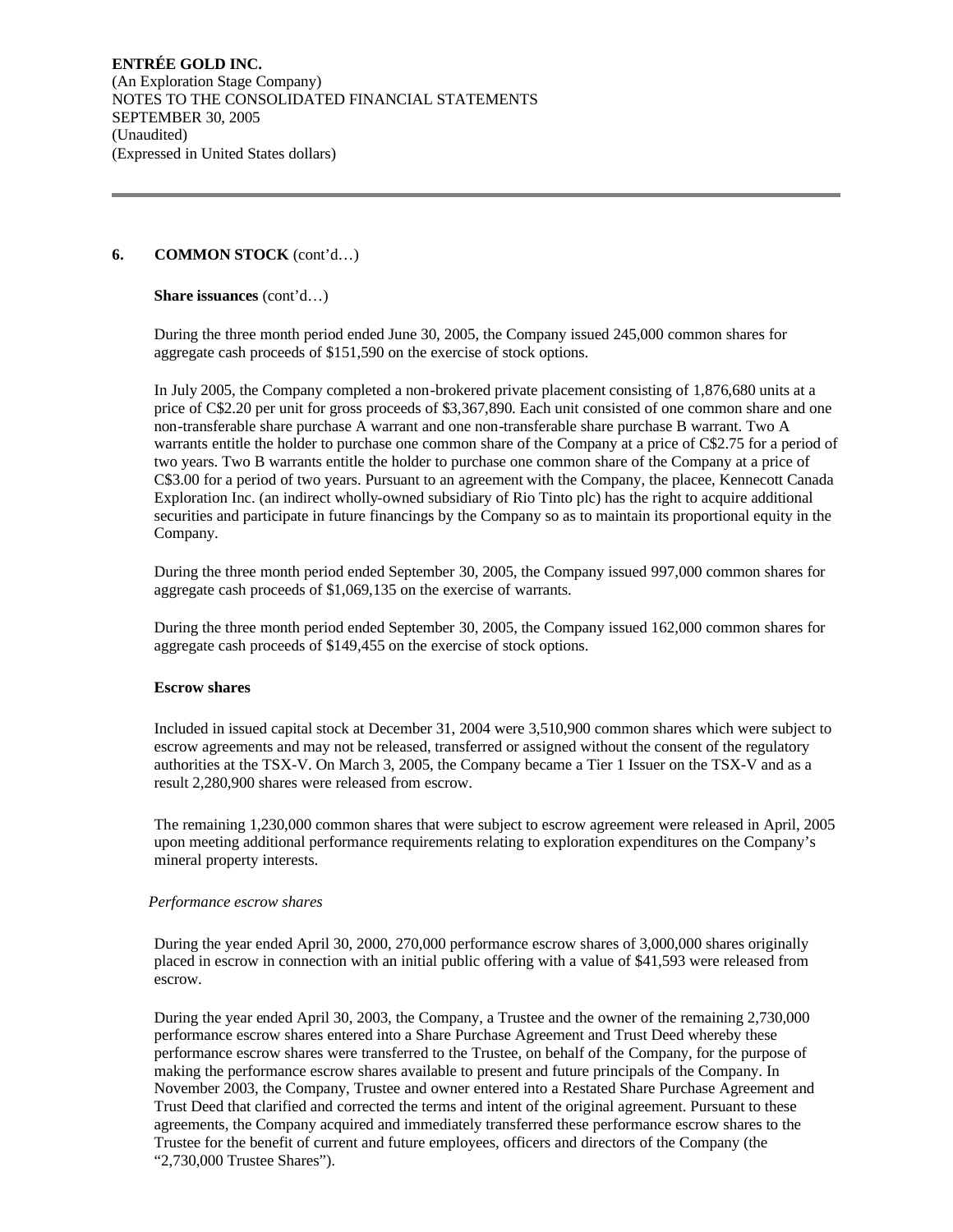#### **6. COMMON STOCK** (cont'd…)

In July 2002, the Company entered into an agreement with the president of the Company for the receipt of certain escrow shares in exchange for services provided to the Company. The agreement was replaced with an employment agreement dated November 1, 2003. At December 31, 2004, under the terms of the agreements, a cumulative total of 625,000 performance escrow shares of the 2,730,000 Trustee Shares had been allocated to the president of the Company. In May 2004, 310,439 performance escrow shares allocated to the president of the Company were released from escrow and marked-to-market at the date of release at a final value of \$252,246. In August 2004, an additional 310,439 performance escrow shares allocated to the president of the Company were released from escrow and marked-to-market at the date of release at a final value of \$129,559.

During the eight month period ended December 31, 2003, the Trustee allocated an additional 905,000 performance escrow shares of the 2,730,000 Trustee Shares to directors of the Company. In May 2004, 109,891 performance escrow shares allocated to directors were released from escrow and marked-to-market at the date of release at a final value of \$89,291. In August 2004, an additional 109,891 performance escrow shares allocated to the directors were released from escrow and marked-to-market at the date of release at a final value of \$44,241.

In October, 2004 the Company allocated the final 1,200,000 performance escrow shares of the 2,730,000 Trustee Shares to directors, officers and employees of the Company.

In April 2005, the remaining 1,230,000 performance escrow shares allocated to the president of the Company and to the directors and employees were released from escrow and marked-to-market at the date of release at a final total value of \$1,028,001.

At September 30, 2005, all performance escrow shares had been released from escrow. At December 31, 2004 there were 1,230,000 performance escrow shares that, although allocated, had not been released from escrow of which 4,122 performance escrow shares allocated to the president under employment agreement had a value of \$4,902 and 1,225,878 performance escrow shares allocated to directors and employees had a value of \$1,458,682.

The total escrow compensation expense (recovery) has been recorded in the consolidated financial statements as follows with corresponding additional paid-in capital recorded in stockholders' equity: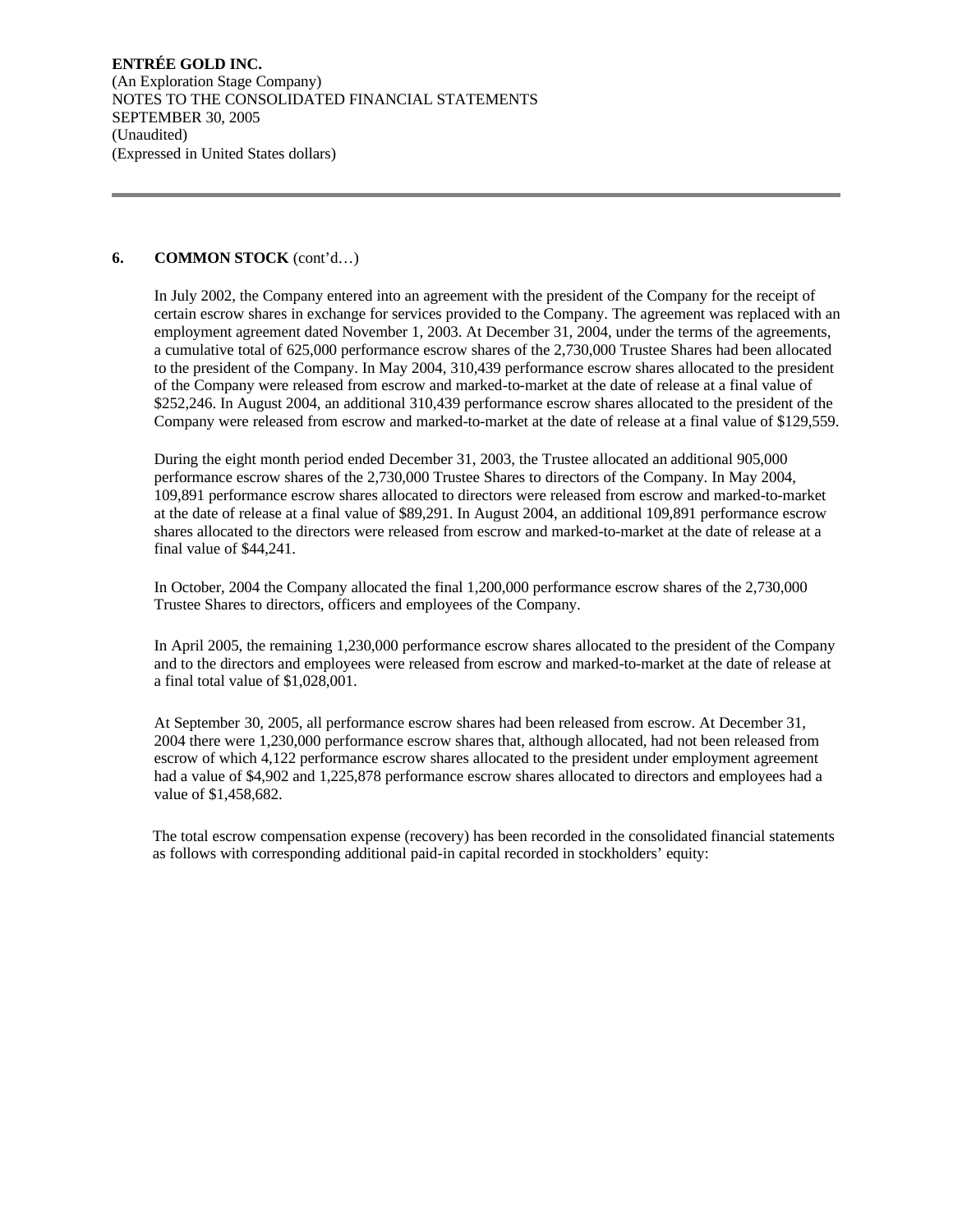## **6. COMMON STOCK** (cont'd …)

**Escrow shares** (cont'd…)

|                                                                           | <b>Three Month</b><br><b>Period Ended</b><br>September 30,<br>2005 | Three Month<br><b>Period Ended</b><br>September 30,<br>2004 | <b>Nine Month</b><br><b>Period Ended</b><br><b>September</b><br>30,<br>2005 | <b>Nine Month</b><br><b>Period Ended</b><br>September 30,<br>2004 |
|---------------------------------------------------------------------------|--------------------------------------------------------------------|-------------------------------------------------------------|-----------------------------------------------------------------------------|-------------------------------------------------------------------|
| Escrow shares allocated to president pursuant<br>to employment agreement: |                                                                    |                                                             |                                                                             |                                                                   |
| Mineral property interests expense (recovery)                             | \$                                                                 | S.                                                          | \$                                                                          | \$(101,701)                                                       |
| Escrow shares compensation expense (recovery)                             |                                                                    | (58,023)                                                    | (1, 453)                                                                    | (326, 890)                                                        |
|                                                                           |                                                                    | (58,023)                                                    | (1, 453)                                                                    | (428, 591)                                                        |
| Escrow shares allocated to directors, officers and<br>employees:          |                                                                    |                                                             |                                                                             |                                                                   |
| Escrow shares compensation expense (recovery)                             |                                                                    | (81,880)                                                    | (434, 130)                                                                  | (620, 532)                                                        |
|                                                                           | \$                                                                 | \$(139,903)                                                 | \$(435,583)                                                                 | \$(1,049,123)                                                     |

## **Share purchase warrants**

Share purchase warrant transactions are summarized as follows:

|                                  | Number of<br><b>Shares</b> | Weighted<br>Average<br><b>Exercise Price</b><br>(C\$) |
|----------------------------------|----------------------------|-------------------------------------------------------|
| Balance as at December 31, 2004  | 12,914,270                 | \$1.22                                                |
| Issued                           | 7,542,410                  | 2.63                                                  |
| Expired                          | (1,170,000)                | 1.19                                                  |
| Exercised                        | (7,257,800)                | 1.18                                                  |
| Balance as at September 30, 2005 | 12,028,880                 | \$2.47                                                |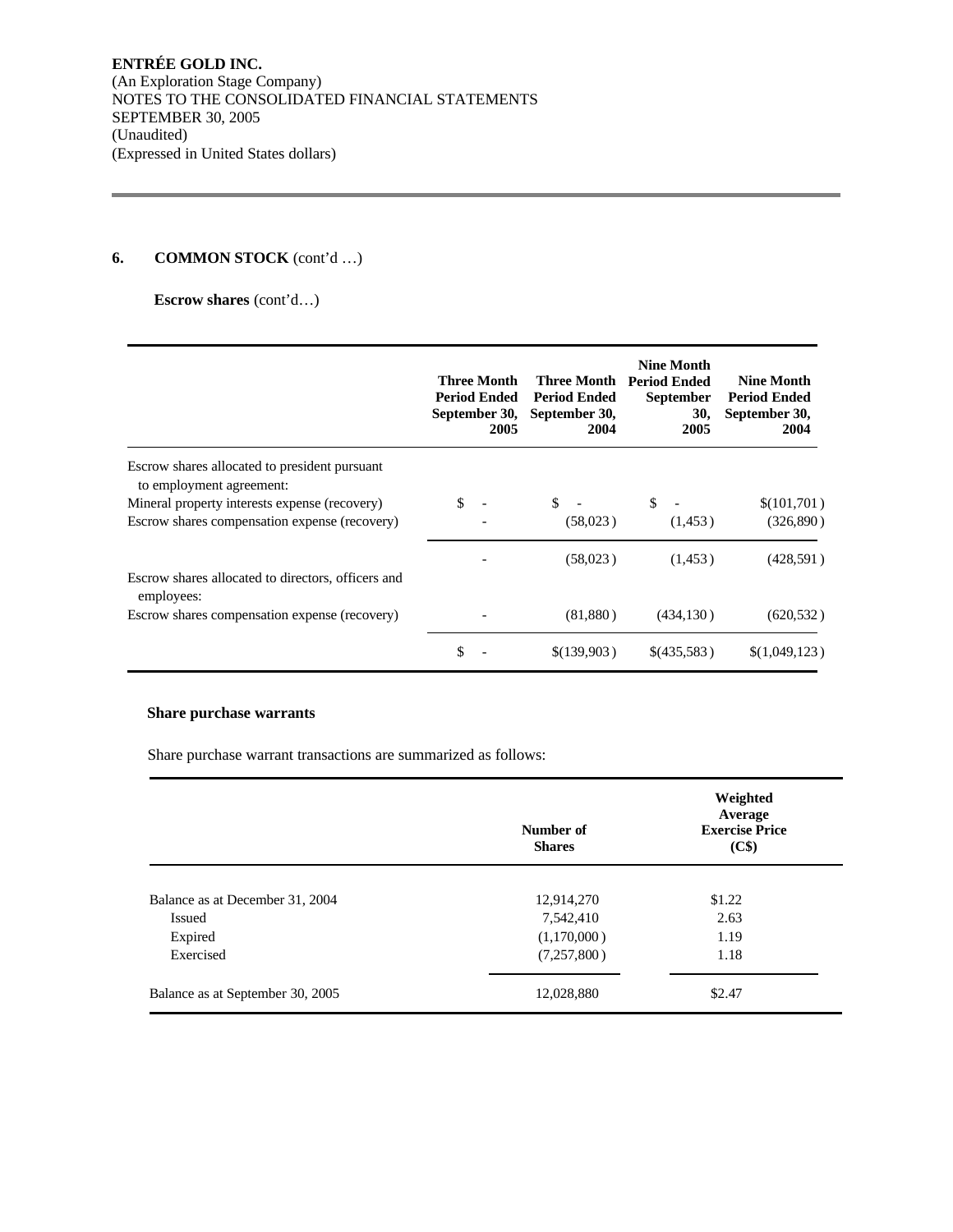#### **6. COMMON STOCK** (cont'd …)

#### **Share purchase warrants** (cont'd…)

As at September 30, 2005, the following share purchase warrants were outstanding and exercisable.

| Number of<br><b>Shares</b> | <b>Exercise Price (C\$)</b> | <b>Expiry Date</b> |  |
|----------------------------|-----------------------------|--------------------|--|
| 535,970                    | \$1.06                      | October 22, 2005   |  |
| 3,700,500                  | 1.35                        | October 31, 2005   |  |
| 250,000                    | 1.05                        | April 20, 2006     |  |
| 2,832,865                  | 2.75                        | June 29, 2007      |  |
| 2,832,865                  | 3.00                        | June 29, 2007      |  |
| 938,340                    | 2.75                        | July 7, 2007       |  |
| 938.340                    | 3.00                        | July 7, 2007       |  |
| 12,028,880                 |                             |                    |  |

#### **Stock options**

During the year ended April 30, 2003, the Company adopted a stock option plan (the "Plan") to grant options to directors, officers, employees and consultants. Under the Plan, as amended in May 2005, the Company may grant options to acquire up to 9,251,613 common shares of the Company. Options granted can have a term up to five years and an exercise price typically not less than the Company's closing stock price at the date of grant. The options shall vest at issuance, except for options granted to consultants for investor relations services which vest as to 25% at issuance and 25% every three months for a total of twelve months.

|                                  | Number of<br><b>Shares</b> | Weighted<br>Average<br><b>Exercise Price</b><br>(C\$) |
|----------------------------------|----------------------------|-------------------------------------------------------|
| Balance as at December 31, 2004  | 5,915,000                  | \$1.03                                                |
| Granted                          | 3,340,000                  | 1.67                                                  |
| Exercised                        | (407,000)                  | 0.90                                                  |
| Balance as at September 30, 2005 | 8,848,000                  | \$1.27                                                |

The weighted average fair value of stock options granted during the nine months ended September 30, 2005 was C\$0.95 ( September 30, 2004 — C\$1.09). The number of stock options exercisable at September 30, 2005 was 8,741,750 (December 31, 2004 – 3,708,750). The weighted average exercise price of stock options exercisable at September 30, 2005 was C\$1.27 (September 30, 2004 — C\$0.99).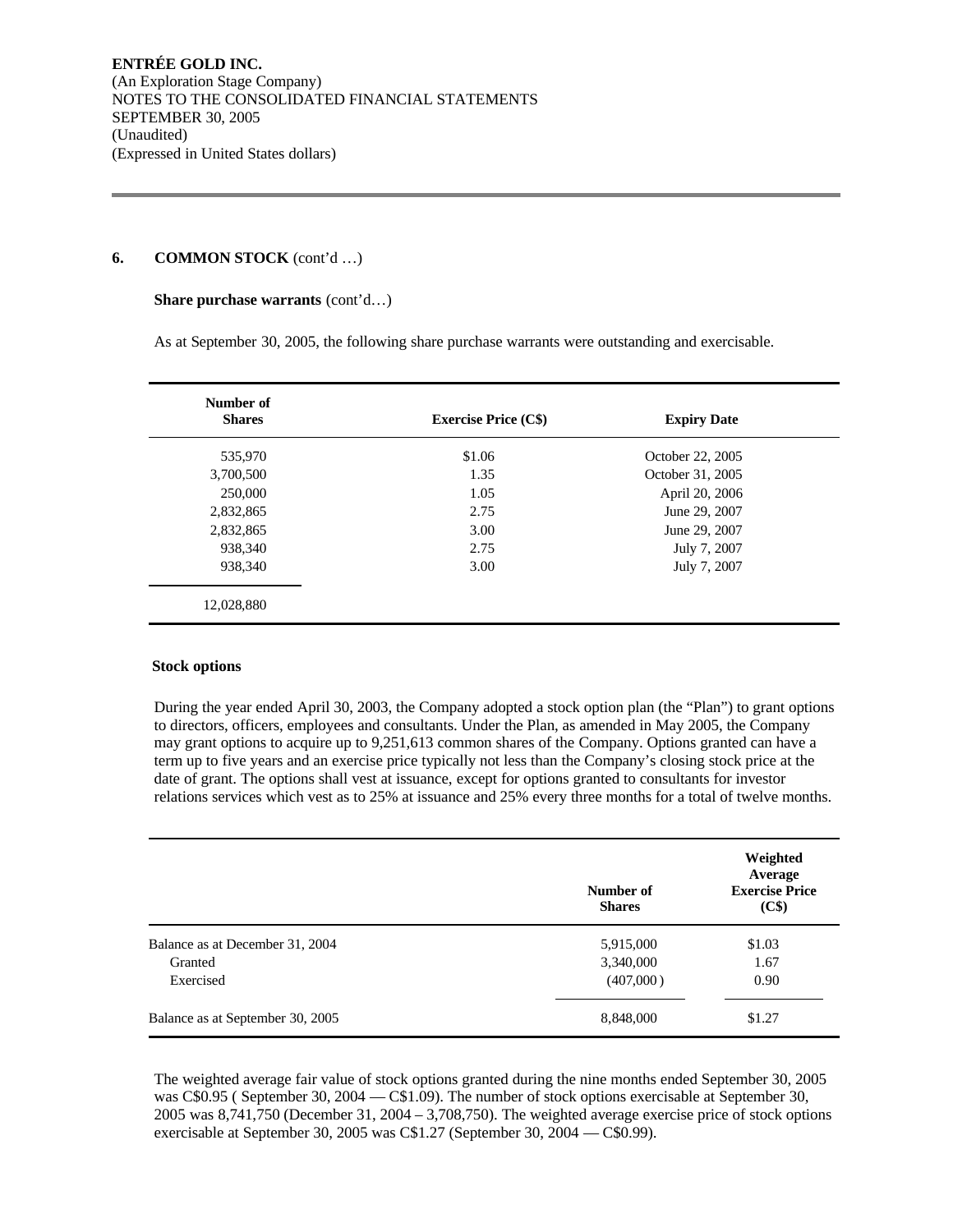On March 3, 2005, the Company became a Tier 1 Issuer on the TSX-V and, as a result, all stock options became fully vested except those issued to investor relations consultants.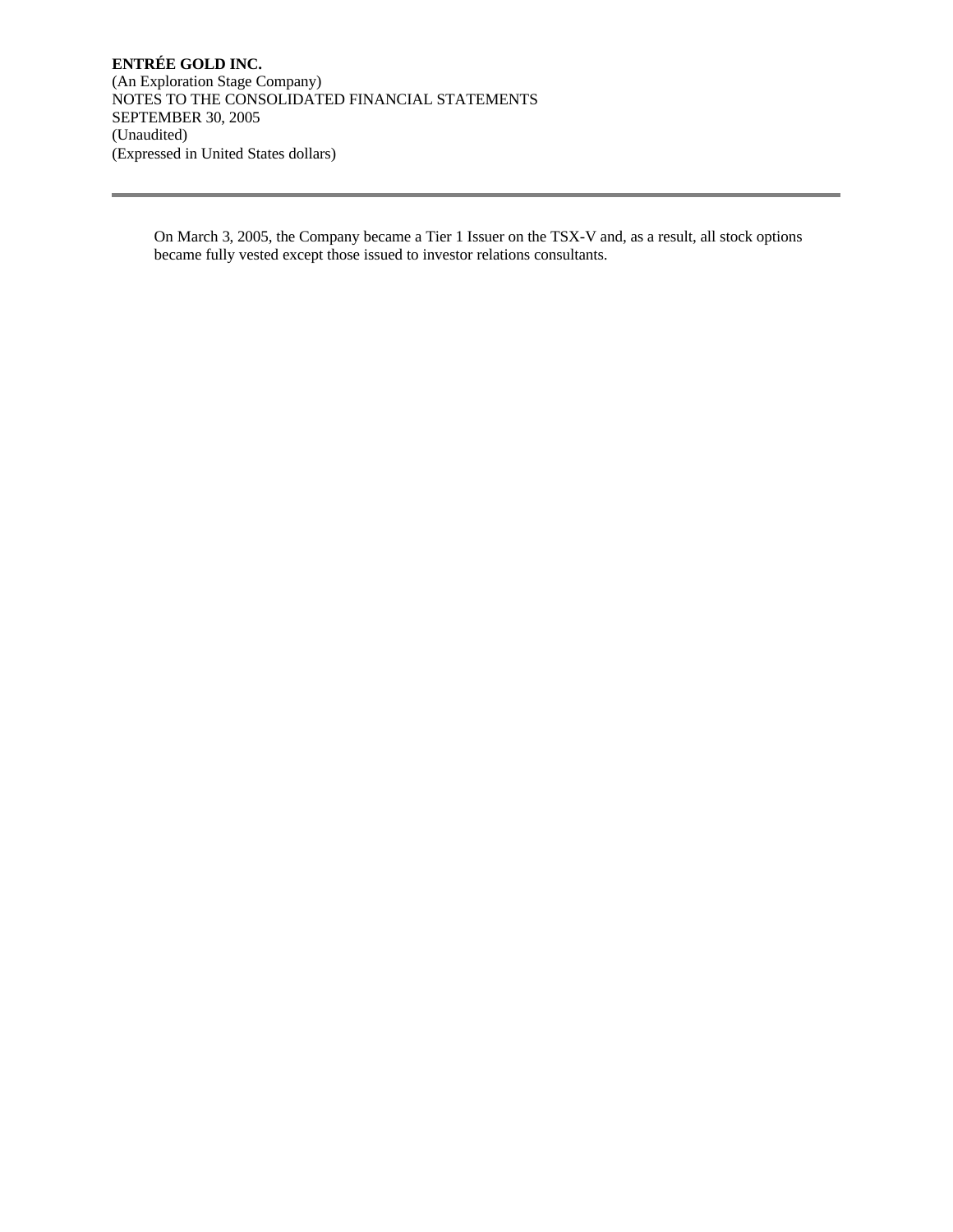## **6. COMMON STOCK** (cont'd …)

## **Stock options (cont'd…)**

At September 30, 2005, the following stock options were outstanding:

| Number of<br><b>Shares</b> | <b>Exercise</b><br>Price<br>(C\$) | <b>Expiry Date</b> |
|----------------------------|-----------------------------------|--------------------|
| 210,000                    | \$1.15                            | November 1, 2006   |
| 715,000                    | 0.46                              | August 26, 2007    |
| 50,000                     | 0.34                              | December 3, 2007   |
| 510,000                    | 0.60                              | January 30, 2008   |
| 800,000                    | 1.00                              | September 18, 2008 |
| 175,000                    | 2.32                              | November 13, 2008  |
| 665,000                    | 1.24                              | February 11, 2009  |
| 1,595,000                  | 1.15                              | November 12, 2009  |
| 200,000                    | 1.20                              | November 24, 2009  |
| 600,000                    | 1.25                              | December 17, 2009  |
| 400,000                    | 1.28                              | January 7, 2010    |
| 175,000                    | 1.19                              | March 3, 2010      |
| 63,000                     | 1.48                              | May 24, 2010       |
| 2,545,000                  | 1.75                              | June 9, 2010       |
| 100,000                    | 2.00                              | August 15, 2010    |
| 25,000                     | 1.66                              | August 25, 2010    |
| 20,000                     | 1.85                              | September 28, 2010 |
| 8,848,000                  |                                   |                    |

## **Stock-based compensation**

The fair value of stock options granted during the nine months ended September 30, 2005 was \$3,166,008 (September 30, 2004 — \$778,134). Total stock-based compensation recognized in the consolidated statements of operations is summarized as follows with corresponding additional paid-in capital recorded in stockholders' equity:

|                           | <b>Three Month</b><br><b>Period Ended</b><br><b>September</b><br>30,<br>2005 | <b>Three Month</b><br><b>Period Ended</b><br><b>September</b><br>30,<br>2004 | <b>Nine Month</b><br><b>Period Ended</b><br>September 30,<br>2005 | <b>Nine Month</b><br><b>Period Ended</b><br>September 30,<br>2004 |
|---------------------------|------------------------------------------------------------------------------|------------------------------------------------------------------------------|-------------------------------------------------------------------|-------------------------------------------------------------------|
| Consulting fees           | \$<br>$\overline{\phantom{a}}$                                               | \$<br>39,681                                                                 | \$1,017,923                                                       | \$120,216                                                         |
| Legal                     | 21,370                                                                       | 11,076                                                                       | 158,647                                                           | 32,405                                                            |
| Management fees           | $\overline{\phantom{0}}$                                                     | 69,976                                                                       | 1,664,804                                                         | 246,574                                                           |
| Mineral property interest | 85,481                                                                       | 22,922                                                                       | 910,965                                                           | 82,504                                                            |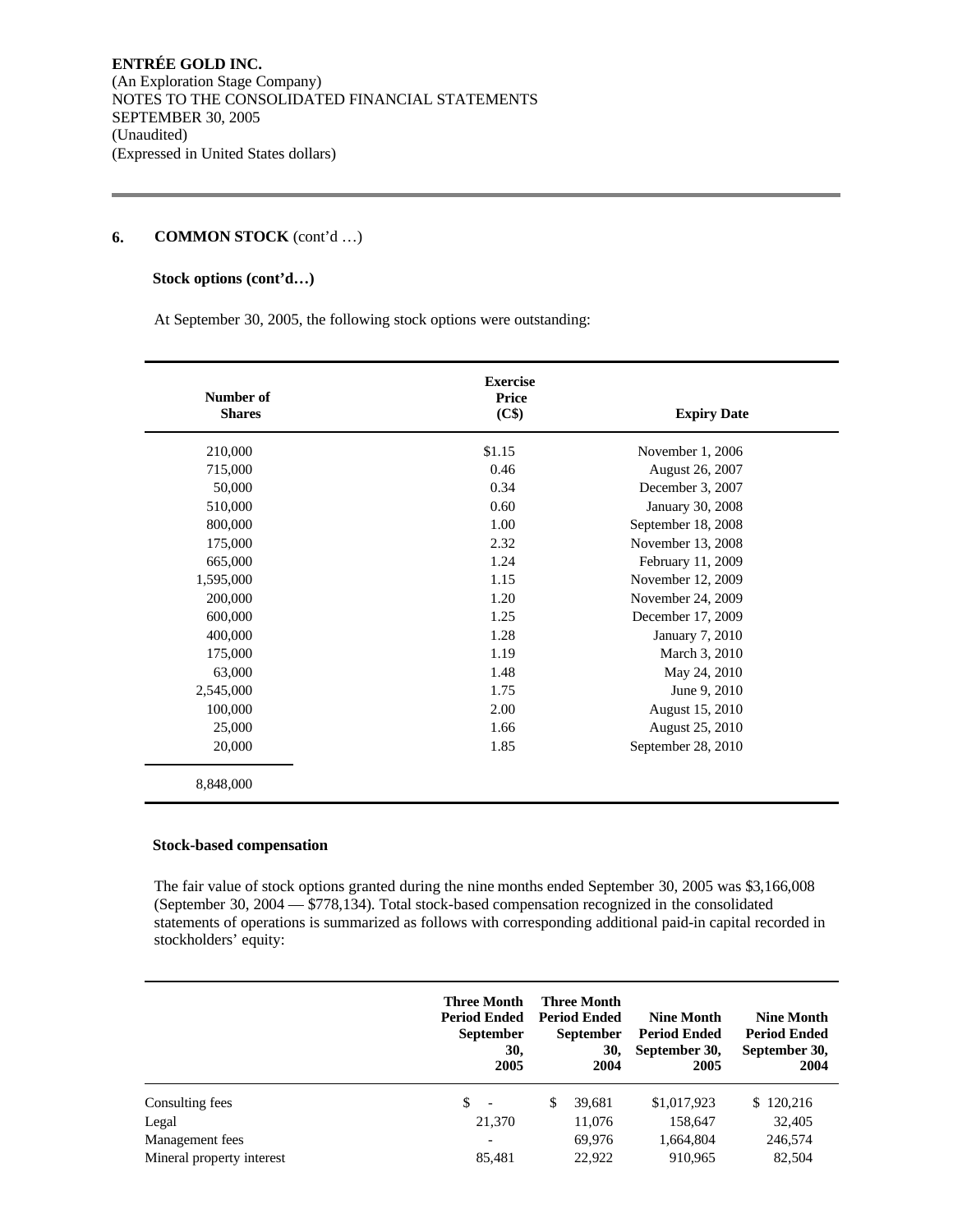| Office and administration                         | 18.147    | 40.037    | 686,480     | 142,854   |
|---------------------------------------------------|-----------|-----------|-------------|-----------|
| Stockholder communications and investor relations | 46.954    | 39.776    | 211.670     | 127.994   |
|                                                   | \$171.952 | \$223,468 | \$4,650,489 | \$752.547 |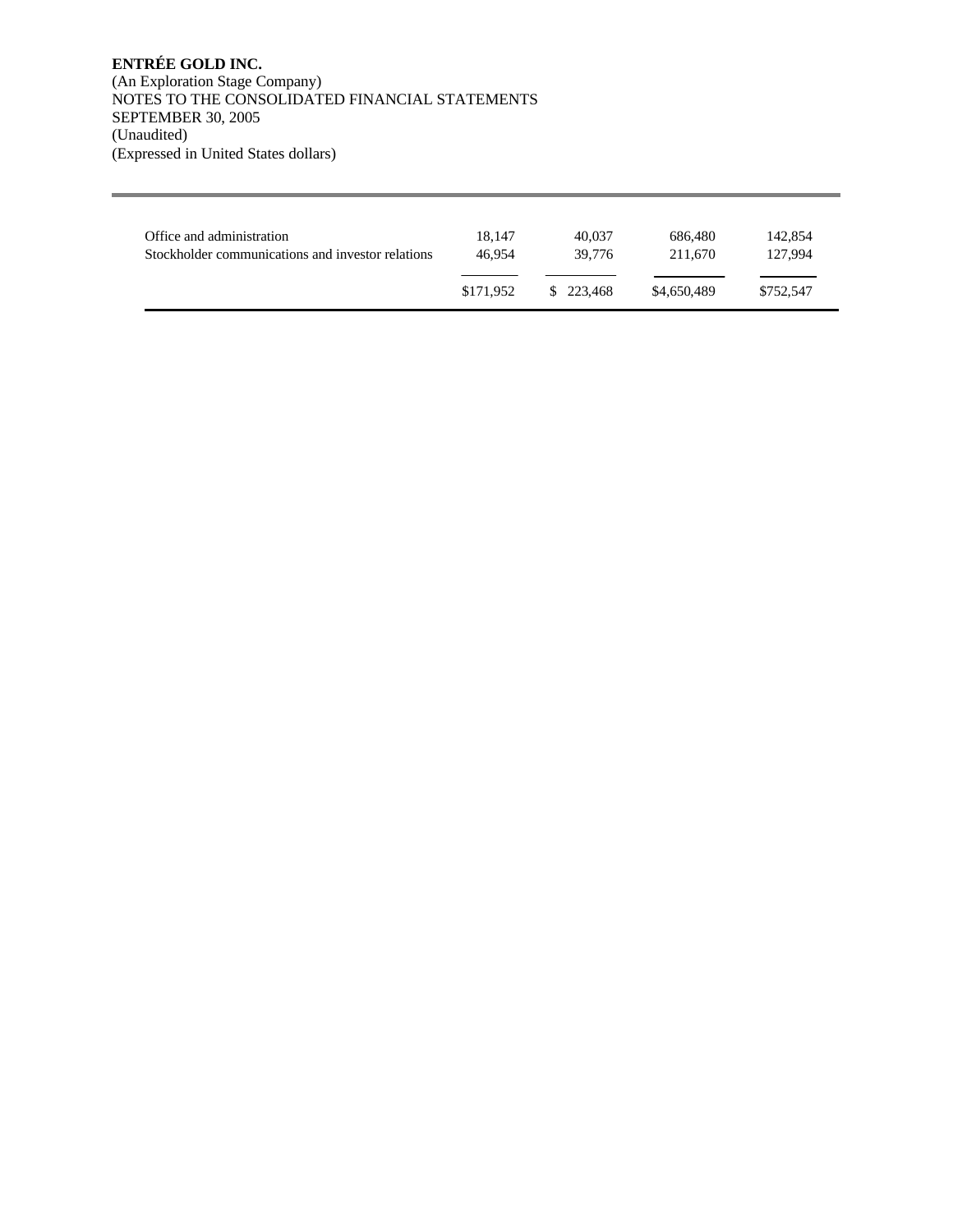### **6. COMMON STOCK** (cont'd …)

#### **Stock-based compensation** (cont'd…)

The following weighted-average assumptions were used for the Black-Scholes valuation of stock options granted:

|                          | <b>Nine Month</b><br><b>Period Ended</b><br>September 30,<br>2005 | <b>Nine Month</b><br><b>Period Ended</b><br>September 30,<br>2004 |
|--------------------------|-------------------------------------------------------------------|-------------------------------------------------------------------|
| Risk-free interest rate  | 2.85%                                                             | 3.48%                                                             |
| Expected life of options | 5                                                                 |                                                                   |
| Annualized volatility    | 80%                                                               | 134%                                                              |
| Dividend rate            | $0.00\%$                                                          | $0.00\%$                                                          |

## **7. RELATED PARTY TRANSACTIONS**

The Company entered into the following transactions with related parties during the nine months ended September 30, 2005:

a) Paid or accrued management fees of \$39,991 (September 30, 2004 — \$34,432) to two directors and officers of the Company.

b) Recognized an expense (recovery) of (\$1,453) (September 30, 2004 – (\$428,591)) from certain performance escrow shares allocated to the president and CEO of the Company (Note 6) which have been recorded as escrow shares compensation (recovery) of (\$1,453) (September 30, 2004 – (\$326,890)) and mineral property interests cost (recovery) of \$Nil (September 30, 2004 – (\$101,701)). In addition, compensation expense (recovery) of (\$434,130) (September 30, 2004 – (\$620,532)) was recognized from certain performance escrow shares transferred to directors of the Company (Note 6) which has been recorded as escrow shares compensation (recovery) of (\$434,130) (September 30, 2004 – (\$620,532)).

These transactions were in the normal course of operations and were measured at the exchange amount which represented the amount of consideration established and agreed to by the related parties.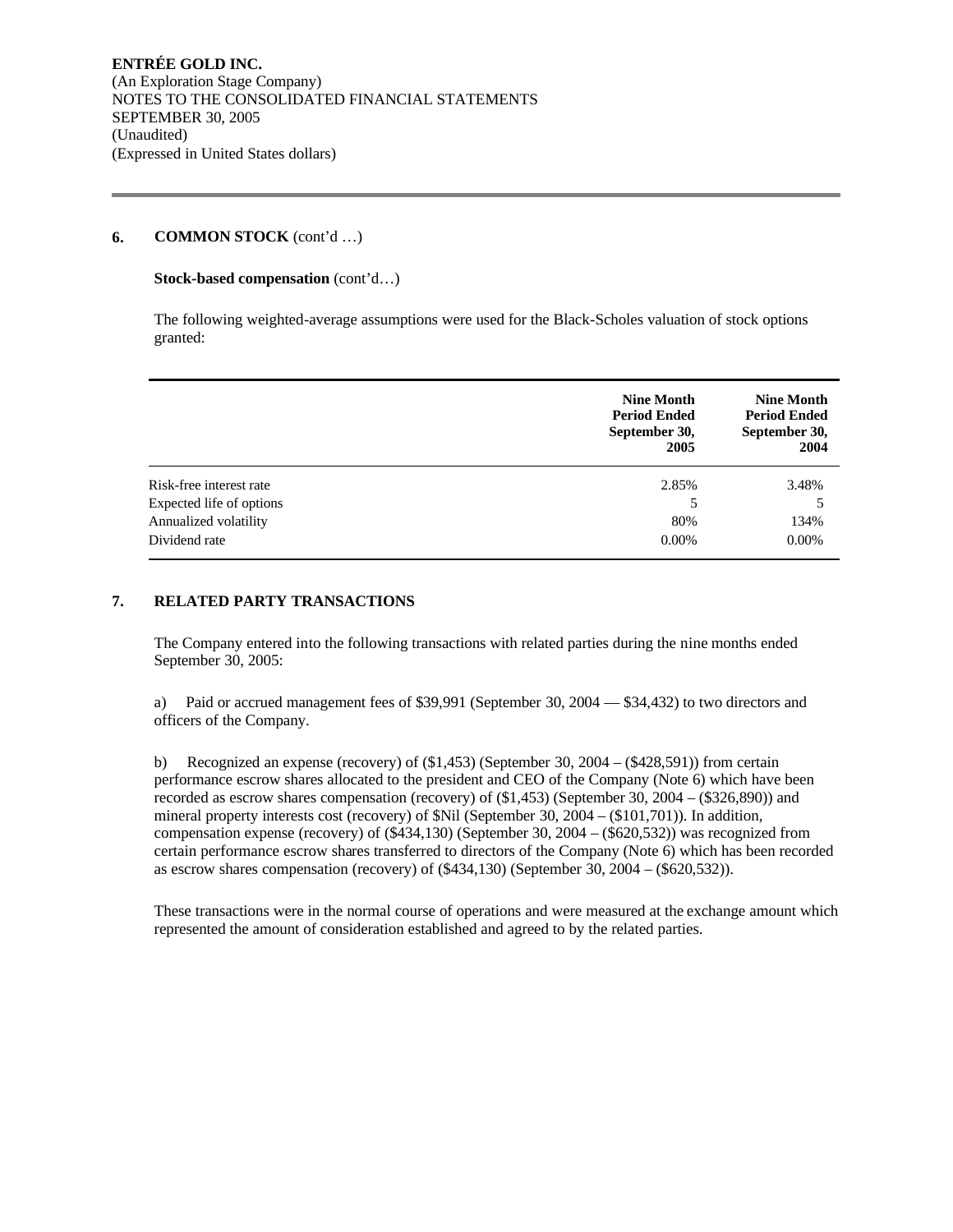#### **8. SEGMENT INFORMATION**

The Company operates in one business segment being the exploration of mineral property interests.

Geographic information is as follows:

|                                           |                                                                          | September 30,<br>2005                                                    |                                                                         | December 31,<br>2004                                                    |
|-------------------------------------------|--------------------------------------------------------------------------|--------------------------------------------------------------------------|-------------------------------------------------------------------------|-------------------------------------------------------------------------|
| Identifiable assets<br>Canada<br>Mongolia |                                                                          | 21,294,505<br>S<br>815,961                                               |                                                                         | 6,233,005<br>\$<br>129,410                                              |
|                                           |                                                                          | 22,110,466<br>S                                                          |                                                                         | 6,362,415<br>S                                                          |
|                                           | <b>Three Month</b><br><b>Period Ended</b><br>$\sim$ $\sim$ $\sim$ $\sim$ | <b>Three Month</b><br><b>Period Ended</b><br>$\sim$ $\sim$ $\sim$ $\sim$ | <b>Nine Month</b><br><b>Period Ended</b><br>$\sim$ $\sim$ $\sim$ $\sim$ | <b>Nine Month</b><br><b>Period Ended</b><br>$\sim$ $\sim$ $\sim$ $\sim$ |

|                     | September 30,<br>2005 | September 30,<br>2004 | September 30,<br>2005 | September 30,<br>2004 |
|---------------------|-----------------------|-----------------------|-----------------------|-----------------------|
| Loss for the period |                       |                       |                       |                       |
| Canada              | (430,060)             | \$ (262, 384)         | (4,336,980)<br>\$.    | (354, 833)            |
| Mongolia            | (2,624,609)           | (692, 561)            | (5,826,037)           | (2,074,395)           |
|                     | $$$ (3,054,669)       | \$ (954, 945)         | \$(10, 163, 017)      | \$(2,429,228)         |

## **9. FINANCIAL INSTRUMENTS**

The Company's financial instruments consist of cash and cash equivalents, receivables and accounts payable and accrued liabilities. Unless otherwise noted, it is management's opinion that the Company is not exposed to significant interest or credit risks arising from these financial instruments. The fair value of these financial instruments approximates their carrying values, unless otherwise noted.

The Company is exposed to currency risk by incurring certain expenditures in currencies other than the Canadian dollar. The Company does not use derivative instruments to reduce this currency risk.

## **10. SUPPLEMENTAL DISCLOSURE WITH RESPECT TO CASH FLOWS**

Significant non-cash transactions for the nine month period ended September 30, 2005 consisted of:

a) The recognition of compensation expense (recovery) from the allocation of certain performance escrow shares to the president of the Company which has been recorded as escrow shares compensation (recovery) of (\$1,453).

b) The recognition of compensation expense (recovery) from the allocation of certain performance escrow shares to directors of the Company which has been recorded as escrow shares compensation (recovery) of (\$434,130).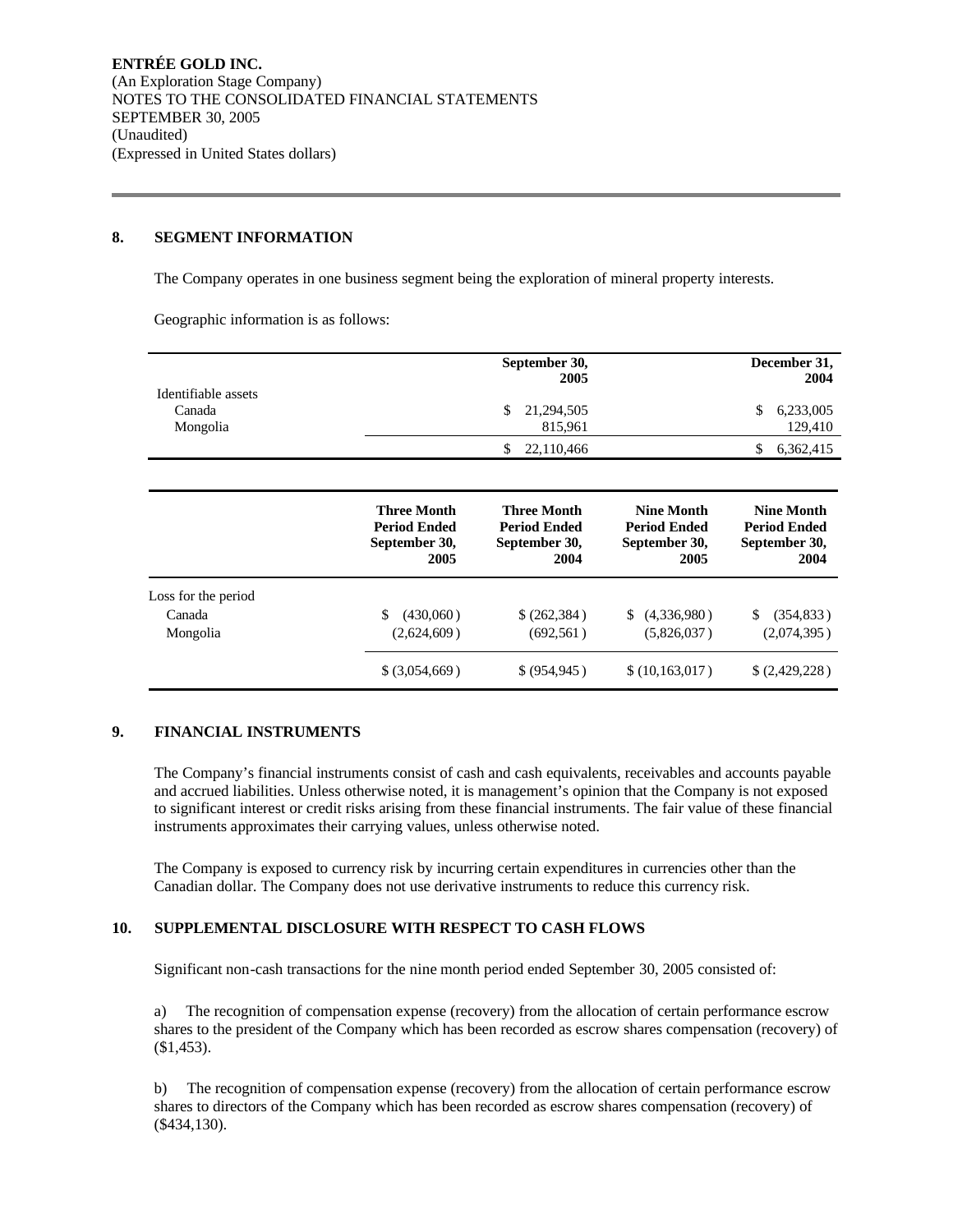## **10. SUPPLEMENTAL DISCLOSURE WITH RESPECT TO CASH FLOWS** (cont'd…)

Significant non-cash transactions for the nine month period ended September 30, 2004 consisted of:

a) The issuance of non-transferable warrants to purchase up to 250,000 shares of the company at a price of C\$1.05 per share on or before April 20, 2006 in return for the cancellation of a price guarantee in connection with shares previously issued for mineral property interests (Note 5). The fair value of the warrants was estimated to be \$129,266.

b) The recognition of compensation expense (recovery) from the allocation of certain performance escrow shares to the president and CEO of the Company which has been recorded as escrow shares compensation (recovery) of (\$326,896) and mineral property interest costs (recovery) of (\$101,701) (Note 6).

c) The recognition of compensation expense (recovery) from the allocation of certain performance escrow shares to directors of the Company which has been recorded as escrow shares compensation (recovery) of (\$620,532).

## **11. SUBSEQUENT EVENTS**

Subsequent to September 30, 2005:

- a) The Company issued 3,198,650 common shares upon the exercise of warrants for aggregate proceeds of \$3,564,519.
- b) The Company issued 175,000 common shares upon the exercise of stock options for aggregate proceeds of \$209,465.
- c) 34,070 warrants with an exercise price of C\$1.06 and 1,003,750 warrants with an exercise price of C\$1.35 expired without exercise.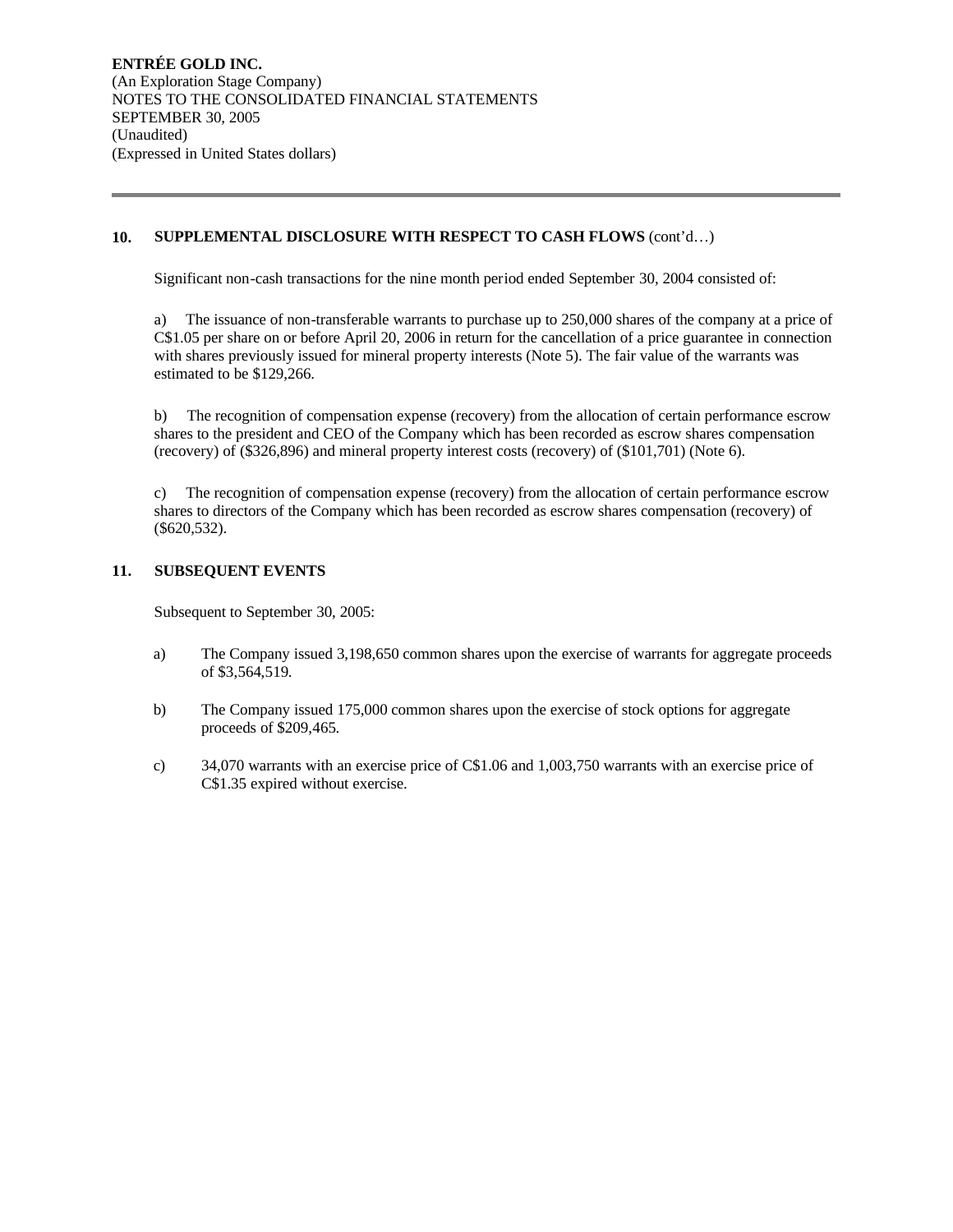## **12. DIFFERENCES BETWEEN UNITED STATES AND CANADIAN GENERALLY ACCEPTED ACCOUNTING PRINCIPLES**

These consolidated financial statements have been prepared in conformity with generally accepted accounting principles in the United States of America ("United States GAAP"). These consolidated financial statements also comply, in all material respects, with Canadian generally accepted accounting principles ("Canadian GAAP") with respect to recognition, measurement and presentation as described and quantified below.

#### **Consolidated balance sheets**

The impact of the differences between United States GAAP and Canadian GAAP on the consolidated balance sheets would be as follows:

|                                                    | September 30, 2005                              |                           |                                     | <b>December 31, 2004</b>                        |                    |                                     |
|----------------------------------------------------|-------------------------------------------------|---------------------------|-------------------------------------|-------------------------------------------------|--------------------|-------------------------------------|
|                                                    | Balance,<br><b>United States</b><br><b>GAAP</b> | <b>Adjustments</b>        | Balance,<br>Canadian<br><b>GAAP</b> | Balance,<br><b>United States</b><br><b>GAAP</b> | <b>Adjustments</b> | Balance,<br>Canadian<br><b>GAAP</b> |
|                                                    |                                                 |                           |                                     |                                                 |                    |                                     |
| Current assets                                     | \$21,423,87<br>5                                | \$                        | \$21,423,875                        | \$6,223,295                                     | \$                 | \$6,223,295                         |
| Mineral property interests                         |                                                 | 18,986,447                | 18,986,447                          |                                                 | 13,305,810         | 13,305,810                          |
| Equipment                                          | 686,591                                         |                           | 686,591                             | 139,120                                         |                    | 139,120                             |
|                                                    | \$22,110,46<br>6                                | \$18,986,447 \$41,096,913 |                                     | \$6,362,415                                     |                    | \$13,305,810 \$19,668,225           |
| <b>Current liabilities</b><br>Stockholders' equity | \$<br>516,19<br>3<br>21,594,273                 | \$<br>18,986,447          | \$.<br>516,193<br>40,580,720        | \$<br>198,763<br>6,163,652                      | \$<br>13,305,810   | \$<br>198,763<br>19,469,462         |
|                                                    | \$22,110,46<br>6                                | \$18,986,447 \$41,096,913 |                                     | \$6,362,415                                     |                    | \$13,305,810 \$19,668,225           |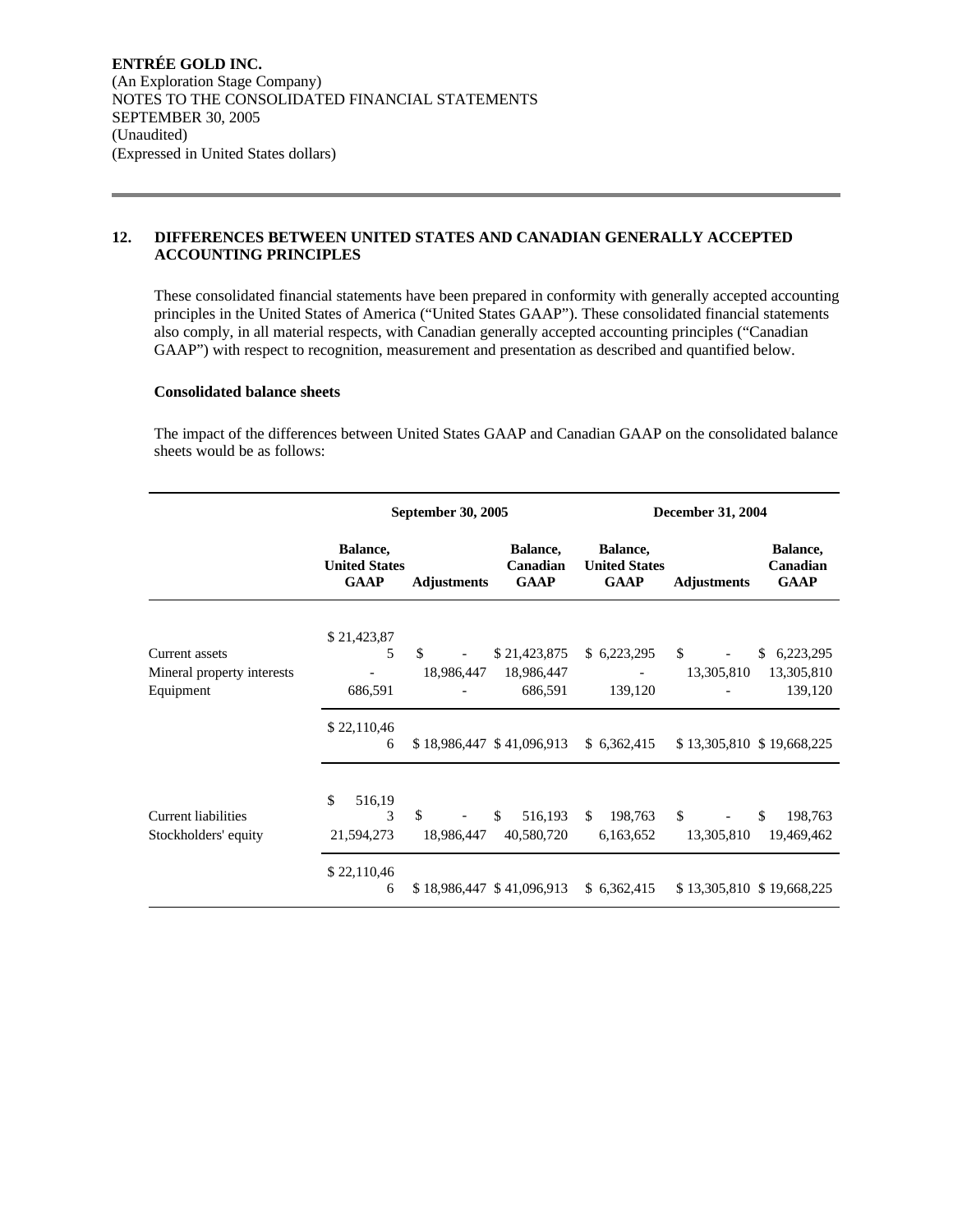## **12. DIFFERENCES BETWEEN UNITED STATES AND CANADIAN GENERALLY ACCEPTED ACCOUNTING PRINCIPLES** (cont'd)

### **Consolidated statements of operations**

The impact of the differences between United States GAAP and Canadian GAAP on the consolidated statements of operations would be as follows:

|                                                                           | <b>Three Month</b><br><b>Period Ended</b><br>September 30,<br>2005 | <b>Three Month</b><br><b>Period Ended</b><br><b>September</b><br>30,<br>2004 | <b>Nine Month</b><br><b>Period Ended</b><br><b>September</b><br>30,<br>2005 | <b>Nine Month</b><br><b>Period Ended</b><br><b>September</b><br>30,<br>2004 | <b>Cumulative</b><br><b>Period from</b><br><b>Inception</b><br>(July 19,<br>1995) to<br><b>September</b><br>30, 2005 |
|---------------------------------------------------------------------------|--------------------------------------------------------------------|------------------------------------------------------------------------------|-----------------------------------------------------------------------------|-----------------------------------------------------------------------------|----------------------------------------------------------------------------------------------------------------------|
| Net loss for the period,<br><b>United States GAAP</b>                     | $$$ (3,054,669)                                                    | \$ (954.945)                                                                 | \$(10, 163, 017)                                                            | \$(2,429,228)                                                               | \$ (29,771,003)                                                                                                      |
| Adjustments:<br>Mineral property interests<br>Escrow shares compensation  | 2,569,409                                                          | 674,620<br>(306, 687)                                                        | 5,680,637<br>(435,583)                                                      | 2,021,015<br>(1,114,974)                                                    | 19,101,002<br>(52, 322)                                                                                              |
| Net loss for the period,<br>Canadian GAAP                                 | (485,260)<br>S.                                                    | \$ (587,012)                                                                 | (4,917,963)                                                                 | \$(1,523,187)                                                               | \$ (10, 722, 323)                                                                                                    |
| Basic and diluted net loss per<br>common share,<br>Canadian GAAP          | \$<br>(0.01)                                                       | \$<br>(0.01)                                                                 | -\$<br>(0.08)                                                               | (0.03)<br>\$.                                                               |                                                                                                                      |
| Weighted average number of<br>common shares outstanding,<br>Canadian GAAP | 65, 373, 384                                                       | 46,258,066                                                                   | 58,251,602                                                                  | 46, 162, 427                                                                |                                                                                                                      |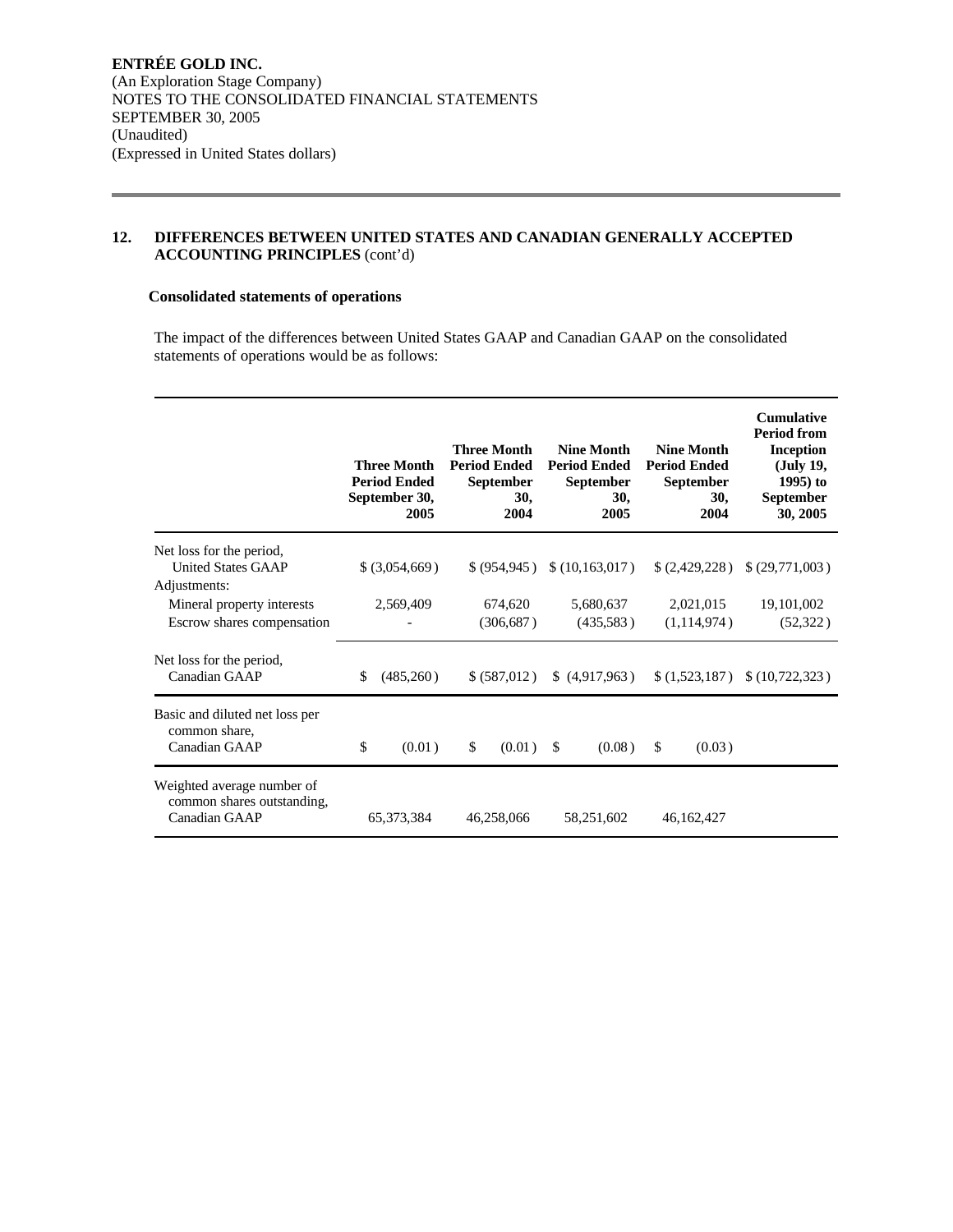## **12. DIFFERENCES BETWEEN UNITED STATES AND CANADIAN GENERALLY ACCEPTED ACCOUNTING PRINCIPLES** (cont'd)

#### **Consolidated statements of cash flows**

The impact of the differences between United States GAAP and Canadian GAAP on the consolidated statements of cash flows would be as follows:

|                                                                                                     | <b>Three Month</b><br><b>Period Ended</b><br><b>September</b><br>30,<br>2005 | <b>Three Month</b><br><b>Period Ended</b><br><b>September</b><br>30,<br>2004 | <b>Nine Month</b><br><b>Period Ended</b><br><b>September</b><br>30,<br>2005 | <b>Nine Month</b><br><b>Period Ended</b><br><b>September</b><br>30,<br>2004 | <b>Cumulative</b><br><b>Period from</b><br><b>Inception</b><br>(July 19,<br>$1995$ ) to<br>September<br>30, 2005 |
|-----------------------------------------------------------------------------------------------------|------------------------------------------------------------------------------|------------------------------------------------------------------------------|-----------------------------------------------------------------------------|-----------------------------------------------------------------------------|------------------------------------------------------------------------------------------------------------------|
| Net cash used in operating activities,                                                              |                                                                              |                                                                              |                                                                             |                                                                             |                                                                                                                  |
| <b>United States GAAP</b>                                                                           | \$(3,262,421)                                                                | \$(860,546)                                                                  | \$(5,887,937)                                                               | \$(2,573,374)                                                               | \$(17,003,731)                                                                                                   |
| Mineral property interests                                                                          | 2,569,409                                                                    | 674,620                                                                      | 5,680,637                                                                   | 2,021,015                                                                   | 19,101,302                                                                                                       |
| Stock-based compensation                                                                            | (85, 481)                                                                    | (22, 922)                                                                    | (910, 965)                                                                  | (82, 504)                                                                   | (1,170,585)                                                                                                      |
| Escrow shares compensation                                                                          |                                                                              | (52, 473)                                                                    |                                                                             | (22, 923)                                                                   | (169, 280)                                                                                                       |
| Warrants issued for cancellation                                                                    |                                                                              |                                                                              |                                                                             |                                                                             |                                                                                                                  |
| of price guarantee                                                                                  |                                                                              |                                                                              |                                                                             |                                                                             | (129, 266)                                                                                                       |
| Finders fee                                                                                         |                                                                              |                                                                              |                                                                             | (129, 266)                                                                  | (35,827)                                                                                                         |
| Mineral property interests paid in stock                                                            |                                                                              |                                                                              |                                                                             |                                                                             | (3,806,000)                                                                                                      |
| Change in accounts payable                                                                          | (314, 864)                                                                   |                                                                              | (314, 864)                                                                  |                                                                             | (314, 864)                                                                                                       |
|                                                                                                     |                                                                              |                                                                              |                                                                             |                                                                             |                                                                                                                  |
| Net cash provided by (used in) operating                                                            |                                                                              |                                                                              |                                                                             |                                                                             |                                                                                                                  |
| activities, Canadian GAAP                                                                           | (1,093,357)                                                                  | (261, 321)                                                                   | (1,433,129)                                                                 | (787, 052)                                                                  | (3,528,251)                                                                                                      |
| Net cash provided by financing activities,<br>United States and Canadian GAAP                       | 4,586,479                                                                    |                                                                              | 20,227,303                                                                  | 182,332                                                                     | 37,396,641                                                                                                       |
| Net cash used in investing activities,<br><b>United States GAAP</b>                                 | (145, 864)                                                                   | (19, 335)                                                                    | (624,202)                                                                   | (117, 305)                                                                  | (797, 857)                                                                                                       |
| Mineral property interests                                                                          | (2,169,064)                                                                  | (599, 225)                                                                   | (4,454,808)                                                                 | (1,786,322)                                                                 | (13, 475, 480)                                                                                                   |
| Net cash used in investing activities,<br>Canadian GAAP                                             | (2,314,928)                                                                  | (618, 560)                                                                   | (5,079,010)                                                                 | (1,903,627)                                                                 | (14,273,337)                                                                                                     |
| Effect of foreign currency translation on<br>cash and cash equivalents                              | 1,168,630                                                                    | 151,603                                                                      | 1,151,847                                                                   | 15,000                                                                      | 1,332,329                                                                                                        |
| Change in cash and cash equivalents<br>during the period<br>Cash and cash equivalents, beginning of | 2,346,824                                                                    | (728, 278)                                                                   | 14,867,011                                                                  | (2,493,347)                                                                 | 20,927,382                                                                                                       |
| period                                                                                              | 18,580,558                                                                   | 3,090,446                                                                    | 6,060,371                                                                   | 5,455,495                                                                   |                                                                                                                  |
| Cash and cash equivalents, end of period                                                            | \$20,927,382                                                                 | \$2,962,148                                                                  | \$20,927,382                                                                | \$2,962,148                                                                 | \$20,927,382                                                                                                     |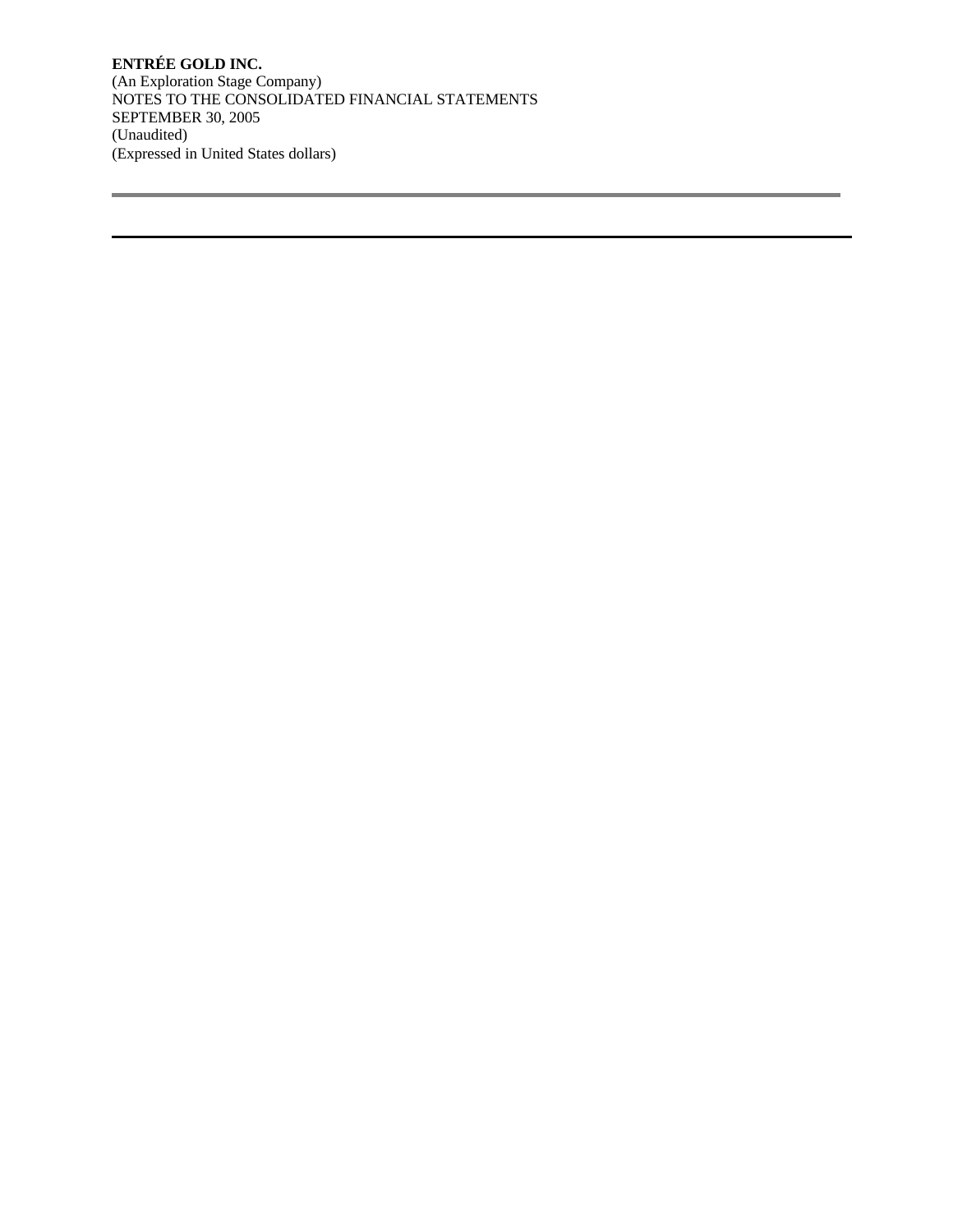### **12. DIFFERENCES BETWEEN UNITED STATES AND CANADIAN GENERALLY ACCEPTED ACCOUNTING PRINCIPLES** (cont'd)

#### **Mineral property interests**

Under United States GAAP, costs of acquisition, exploration, carrying and retaining unproven properties are expensed as incurred.

Under Canadian GAAP, mineral property interests, which consist of the right to explore for mineral deposits, are recorded at cost. Deferred exploration costs, which consist of costs attributable to the exploration of mineral property interests, are recorded at cost. All direct and indirect costs relating to the acquisition and exploration of mineral property interests are capitalized on the basis of specific claim blocks until the mineral property interests to which they relate are placed into production, the mineral property interests are disposed of through sale or where management has determined there to be an impairment. If a mineral property interest is abandoned, the mineral property interest and deferred exploration costs are written off to operations in the period of abandonment. On an ongoing basis, the capitalized costs are reviewed on a property-by-property basis to consider if there is any impairment on the subject mineral property interest. Management's determination of impairment is based on: i) whether the Company's exploration programs on the mineral property interests have significantly changed, such that previously identified resource targets are no longer being pursued; ii) whether exploration results to date are promising and whether additional exploration work is being planned in the foreseeable future or iii) whether remaining lease terms are insufficient to conduct necessary studies or exploration work. Based on the foregoing criteria, management determined that no impairment to the Company's current mineral property interests had taken place at September 30, 2005.

#### **Asset retirement obligation**

Under United States GAAP, the Company records the fair value of the liability for closure and removal costs associated with the legal obligations upon retirement or removal of any tangible long-lived assets in accordance with Statements of Financial Accounting Standards No. 143, "Accounting for Asset Retirement Obligations". The initial recognition of any liability will be capitalized as part of the asset cost and depreciated over its estimated useful life. Under Canadian GAAP, asset retirement obligations are required to be recorded beginning January 1, 2004.

As of September 30, 2005, the Company has not incurred any asset retirement obligations under United States GAAP that would generate a difference.

#### **Escrow shares**

Under United States GAAP, the Company accounts for escrow shares as described in Note 3.

Under Canadian GAAP, shares placed in escrow in connection with an initial public offering which are to be released upon achievement of certain performance criteria are not considered to be contingently issueable and are not compensatory in nature. Accordingly, the difference between the fair value of these shares, being the trading price of the Company's publicly traded common shares, at the time they are released from escrow and their original issue price is not recorded. Further, as described in Note 6, certain of the Company's escrow shares were transferred to a Trustee for the benefit of future employees, officers and directors of the Company. Under Canadian GAAP, as these performance escrow shares were transferred from a principal stockholder to a Trustee, these performance escrow shares are considered compensatory in nature. Accordingly, the Company records a compensation benefit at fair value, being the trading price of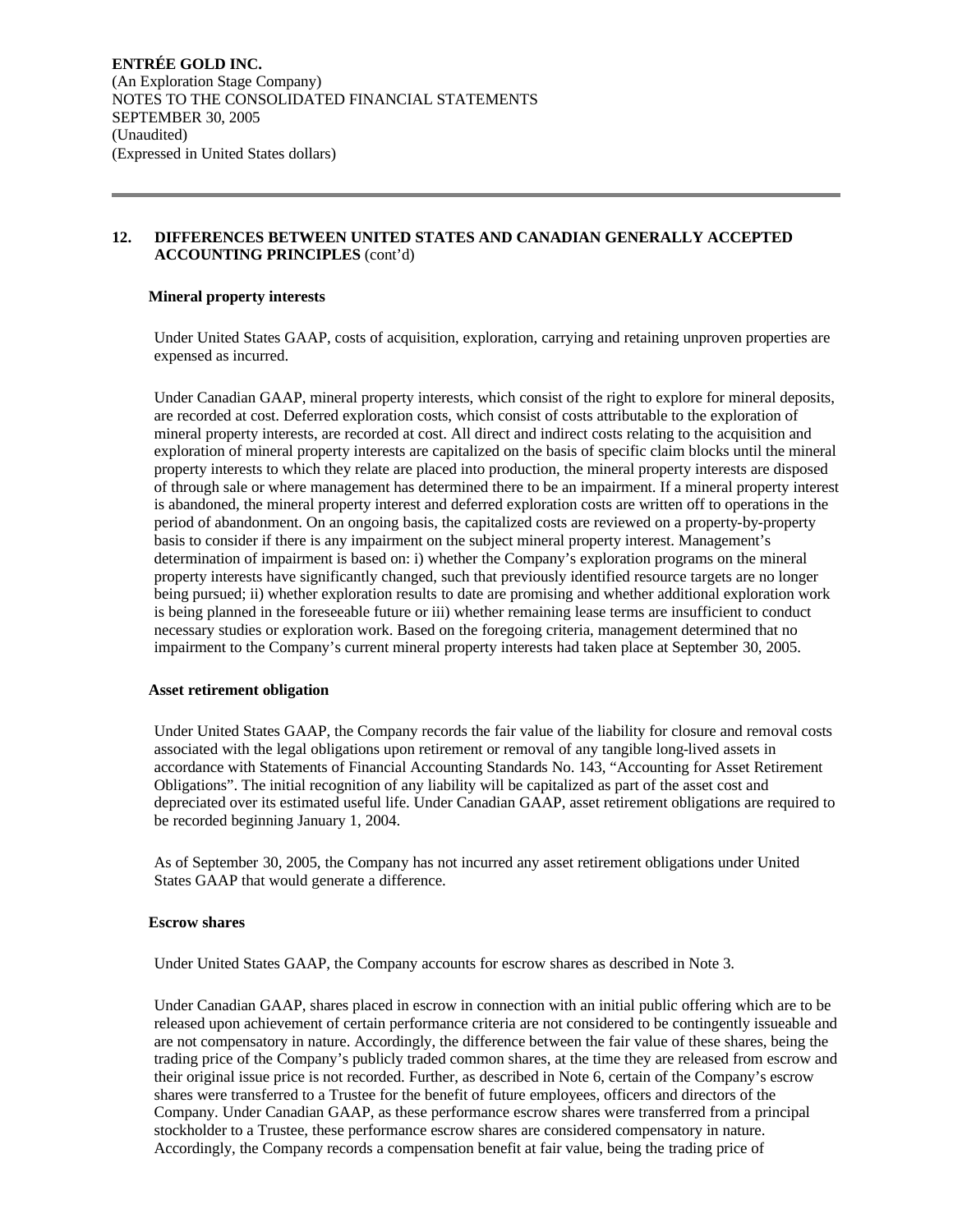## **12. DIFFERENCES BETWEEN UNITED STATES AND CANADIAN GENERALLY ACCEPTED ACCOUNTING PRINCIPLES** (cont'd)

#### **Escrow shares** (cont'd…)

the Company's publicly traded common shares, when a portion or all of these performance escrow shares are allocated to specific individuals.

Thus, there is a difference between United States GAAP and Canadian GAAP on the accounting for escrow shares for the three month periods ended September 30, 2005 and 2004 in the amount of \$(nil) and \$(306,687) respectively. There is difference between United States GAAP and Canadian GAAP for escrow shares for the nine month periods ended September 30, 2005 and 2004 in the amount of \$(435,583) and \$(1,114,974) respectively.

#### **Stock-based compensation**

Under United States GAAP, the Company accounts for stock-based compensation as described in Note 3.

Under Canadian GAAP, effective May 1, 2002, the Company adopted CICA Handbook Section 3870 "Stock-Based Compensation and Other Stock-Based Payments" ("HB 3870"), which recommends the fair valuebased methodology for measuring compensation costs, excluding escrow shares. HB 3870 also permits, and the Company adopted, the use of the intrinsic value-based method, which recognizes compensation cost for awards to employees and directors when the market price exceeds the exercise price at date of grant, but requires pro-forma disclosure of loss and loss per share as if the fair value method had been adopted. The granting of stock options to non-employees and direct awards of stock to employees and non-employees is accounted for using the fair value method of accounting. Effective May 1, 2003, the Company adopted prospectively the fair value-based methodology for measuring compensation costs under HB 3870 which requires the Company to recognize fair value compensation costs for the granting of all stock options and direct awards of stock.

Accordingly, there is no difference between United States GAAP and Canadian GAAP on the accounting for stock-based compensation for the nine month periods ended September 30, 2005 and 2004.

#### **Net loss per share**

Under both United States GAAP and Canadian GAAP, basic net loss per share is calculated using the weighted average number of common shares outstanding during the year.

Under Canadian GAAP, the weighted average number of common shares outstanding includes any shares that remain in escrow. The weighted average number of shares outstanding under Canadian GAAP for the three month periods ended September 30, 2005 and 2004 were 66,603,384 and 46,258,066 respectively. The weighted average number of shares outstanding under Canadian GAAP for the nine month periods ended September 30, 2005 and 2004 were 58,251,602 and 46,162,427 respectively.